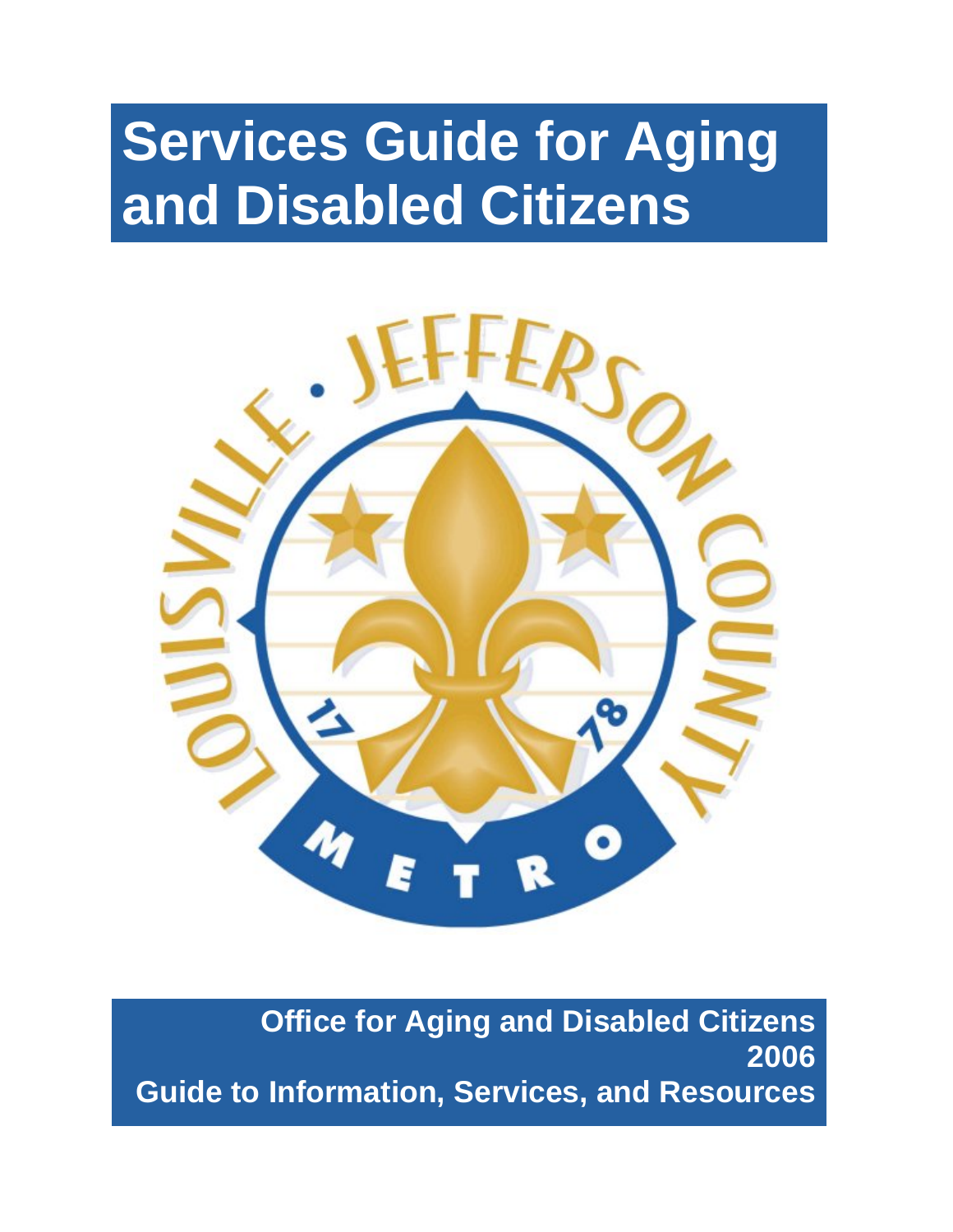

**OFFICE OF THE MAYOR LOUISVILLE, KENTUCKY** 

**JERRY E. ABRAMSON MAYOR** 

February, 2006

Dear Friends.

The number of senior citizens is rapidly growing both nationwide and in our own community. As a result of growing older, many people acquire a disability. In addition, some people who have lived with disability all their lives may now also face the challenges that age can bring. Much attention is being focused on abuse against people who are elderly and people with disabilities. Our entire Louisville community is committed to enhancing the level of safety and care to these citizens.

In an effort to protect and respond to those vulnerable to abuse, the Louisville Metro Office for Aging and Disabled Citizens, in collaboration with the Louisville-Jefferson County Metro Elder Abuse Services Coordinating Committee, has developed this Services Guide for Aging and Disabled Citizens. The guide presents the signs and symptoms of elder abuse and sexual assault and offers contact information to aid in reporting and responding to abuse and need.

This project is funded through a grant from the Office on Violence Against Women, Office of Justice Programs, U.S. Department of Justice. The Training Grant to Stop Abuse and Sexual Assault Against Older Individuals or Individuals with Disabilities has enabled us to train law enforcement, judges, court personnel, and prosecutors in our community to better recognize, report and prosecute cases of abuse and sexual assault.

I encourage you to use this valuable guide, share it with others – and join in our effort to stop abuse and sexual assault against older individuals and individuals with disabilities.

Sincerely,

Jerry E. Abramson Mayor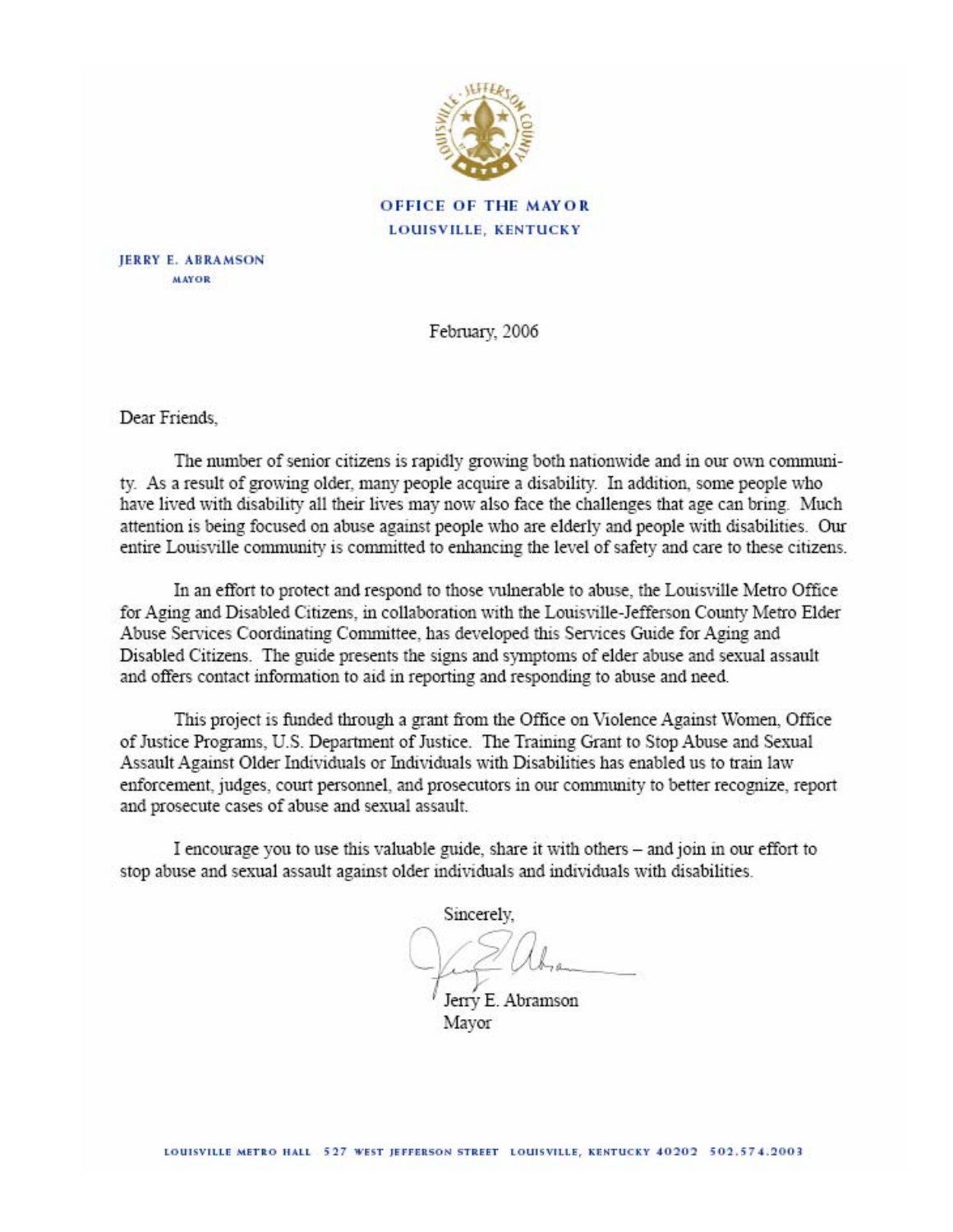### **Evaluation Survey**

This is an *anonymous* survey. Your assistance will allow the Office for Aging and Disabled Citizens to analyze its Service Guide so that we may better understand and improve the level of service for future participants. All surveys will be kept confidential. Please return this survey to:

### **Office for Aging and Disabled Citizens 810 Barret Ave Louisville, Ky 40204**

Please circle your role in using the Guide:

- A. Professional
- B. Personal use

Please express your agreement or disagreement with each of the following statements.

Circle the number that best represents your opinion. The categories are:

(1) Strongly Disagree (SD) (4) Agree (2) Disagree (5) Strongly Agree (SA) (3) Neither Agree nor (3) Neither Agree Hornes (NA) Not Applicable<br>Disagree

|                                                            | <b>SD</b><br>(1) | (2) | (3) | (4)            | <b>SA</b><br>(5) |           |
|------------------------------------------------------------|------------------|-----|-----|----------------|------------------|-----------|
| 1. The Services Guide is very helpful to me.               |                  | 2   | 3   | $\overline{4}$ | 5                | <b>NA</b> |
| 2. Information is easily found in the Guide.               |                  | 2   | 3   | $\overline{4}$ | 5                | <b>NA</b> |
| 3. Information in the Guide is useful in meeting my needs. | $\overline{1}$   | 2   | 3   | $\overline{4}$ | 5                | <b>NA</b> |
| 4. Information in the Guide is complete and accurate.      | 1                | 2   | 3   | $\overline{4}$ | 5                | <b>NA</b> |
| 5. I will recommend the Guide to others in the community.  |                  |     | 3   | 4              | 5                | NA.       |

6. Changes I would recommend:

For corrections, please use the form at the end of the Guide.

(optional)

Name: The property of the contract of the contract of the Phone: Phone:

# **Please fold this form and return to the above address.**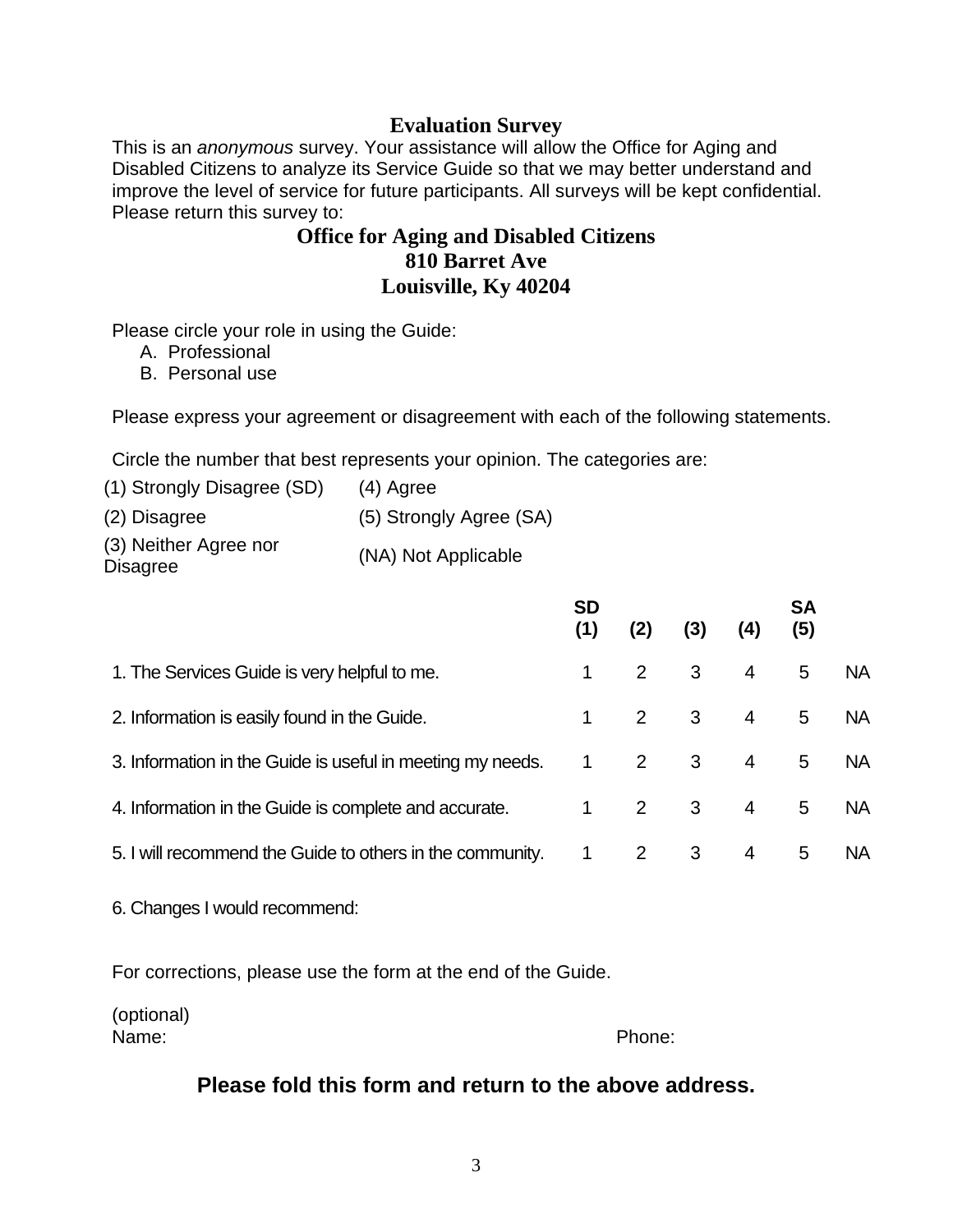**Office for Aging and Disabled Citizens 810 Barret Ave Louisville, Ky 40204**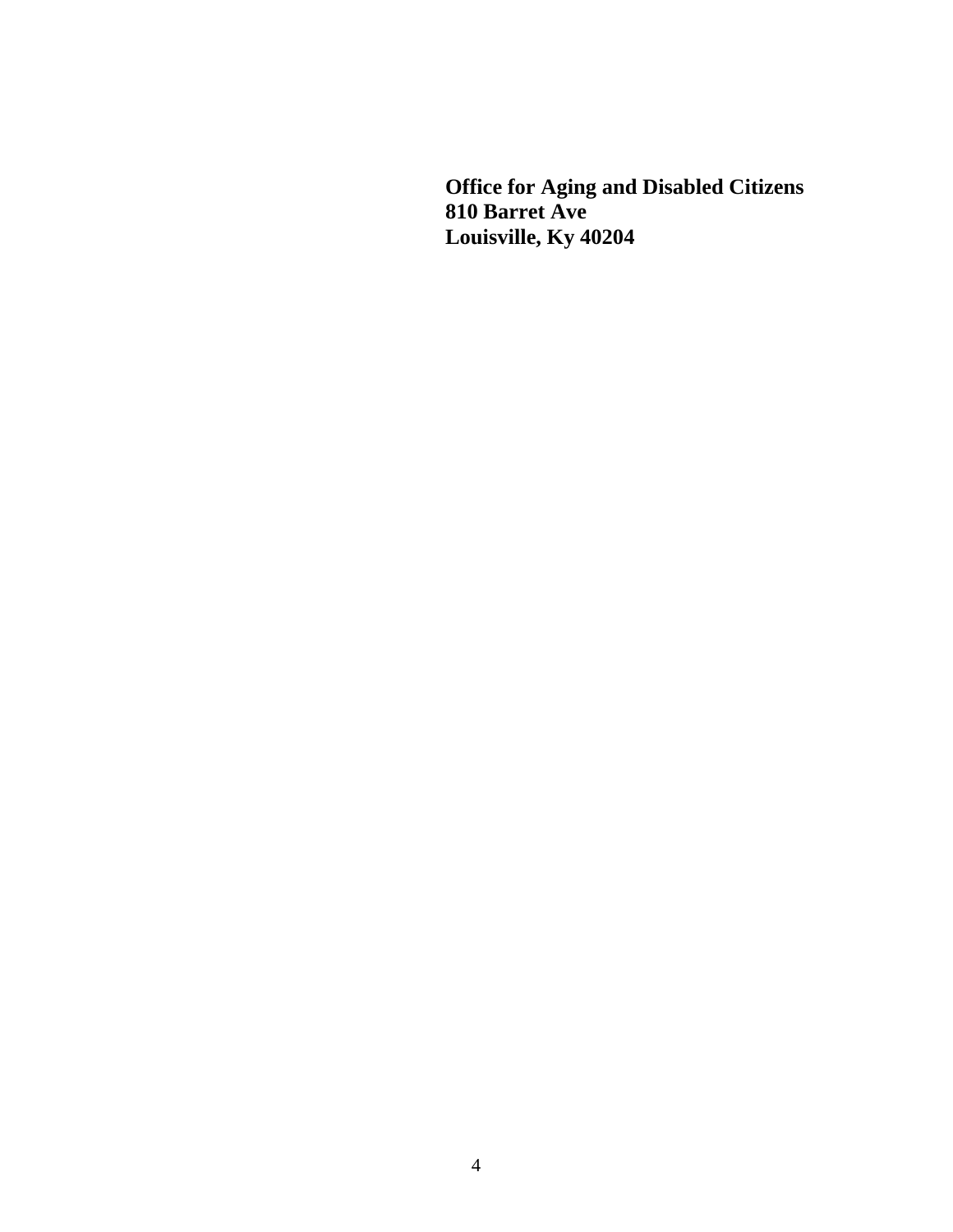### **2006 SERVICES GUIDE FOR AGING AND DISABLED CITIZENS**

The nation's elderly population is growing at a much greater rate than any other segment. As people age they can be perceived as being more vulnerable and, therefore, are more likely to become victims.

This services guide has been compiled to help aid and protect vulnerable adults. The first pages of information outline the signs and symptoms of abuse and sexual assault against older individuals or individuals with disabilities, and the remaining pages offer contact information for a continuum of programs, resources, and services from emergencies to long-term care.

### **SIGNS AND SYMPTOMS OF ABUSE AND EXPLOITATION**

# **Financial or Material Exploitation**

Financial or material exploitation is defined as the illegal or improper use of an elder's funds, property, or assets. Examples include, but are not limited to, cashing an elderly person's checks without authorization or permission; forging an older person's signature; misusing or stealing an older person's money or possessions; coercing or deceiving an older person into signing any document (e.g., contracts or will); and the improper use of conservatorship, guardianship, or power of attorney.

### **Signs and symptoms of financial or material exploitation include but are not limited to:**

\* Sudden changes in bank account or banking practice, including an unexplained withdrawal of large sums of money by a person accompanying the elder;

- \* The inclusion of additional names on an elder's bank signature card;
- \* Unauthorized withdrawal of the elder's funds using the elder's ATM card;
- \* Abrupt changes in a will or other financial documents;
- \* Unexplained disappearance of funds or valuable possessions;

\* Substandard care being provided or bills unpaid despite the availability of adequate financial resources;

\* Discovery of an elder's signature being forged for financial transactions or for the titles of his/her possessions;

\* Sudden appearance of previously uninvolved relatives claiming their rights to an elder's affairs and possessions;

- \* Unexplained sudden transfer of assets to a family member or someone outside the family;
- \* The provision of services that are not necessary; and
- \* An elder's report of financial exploitation.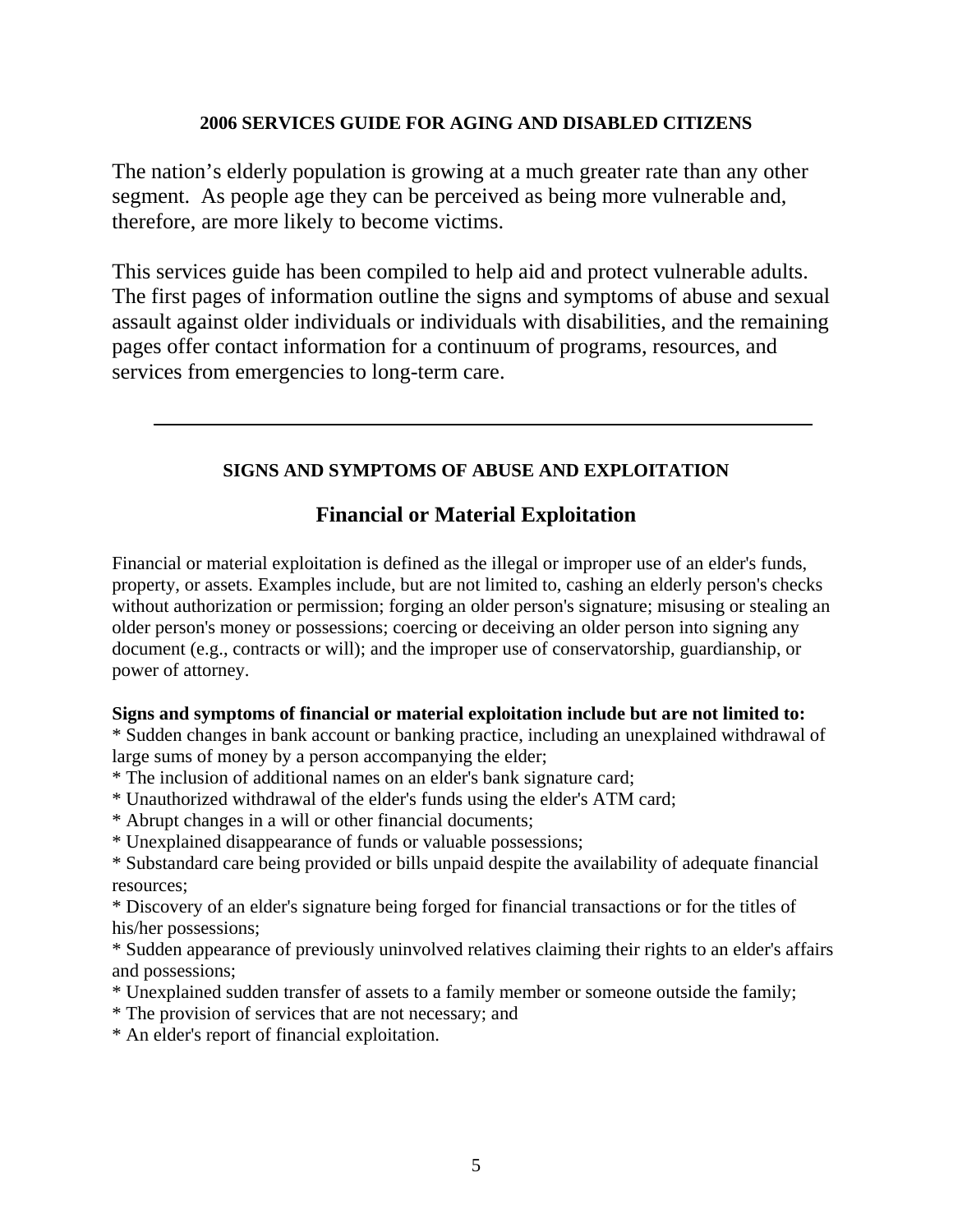### **Physical Abuse**

Physical abuse is defined as the use of physical force that may result in bodily injury, physical pain, or impairment. Physical abuse may include but is not limited to such acts of violence as striking (with or without an object), hitting, beating, pushing, shoving, shaking, slapping, kicking, pinching, and burning. In addition, inappropriate use of drugs and physical restraints, force-feeding, and physical punishment of any kind also are examples of physical abuse.

#### **Signs and symptoms of physical abuse include but are not limited to:**

\* Bruises, black eyes, welts, lacerations, and rope marks;

- \* Bone fractures, broken bones, and skull fractures;
- \* Open wounds, cuts, punctures, and untreated injuries in various stages of healing;
- \* Sprains, dislocations, and internal injuries/bleeding;

\* Broken eyeglasses/frames, physical signs of being subjected to punishment, and signs of being restrained;

- \* Laboratory findings of medication overdose or under utilization of prescribed drugs;
- \* An elder's report of being hit, slapped, kicked, or mistreated;
- \* An elder's sudden change in behavior; and
- \* The caregiver's refusal to allow visitors to see an elder alone.

### **Sexual Abuse**

Sexual abuse is defined as non-consensual sexual contact of any kind with an elderly person. Sexual contact with any person incapable of giving consent is also considered sexual abuse. It includes, but is not limited to, unwanted touching, all types of sexual assault or battery, such as rape, sodomy, coerced nudity, and sexually explicit photographing.

### **Signs and symptoms of sexual abuse include but are not limited to:**

- \* Bruises around the breasts or genital area;
- \* Unexplained venereal disease or genital infections;
- \* Unexplained vaginal or anal bleeding;
- \* Torn, stained, or bloody underclothing;
- \* An elder's report of being sexually assaulted or raped;
- \* Abrupt changes in behavior that deviates from usual behavior.

### **Emotional or Psychological Abuse**

Emotional or psychological abuse is defined as the infliction of anguish, pain, or distress through verbal or nonverbal acts. Emotional/psychological abuse includes but is not limited to verbal assaults, insults, threats, intimidation, humiliation, and harassment. In addition, treating an older person like an infant; isolating an elderly person from his/her family, friends, or regular activities; giving an older person the "silent treatment;" and enforced social isolation are examples of emotional/psychological abuse.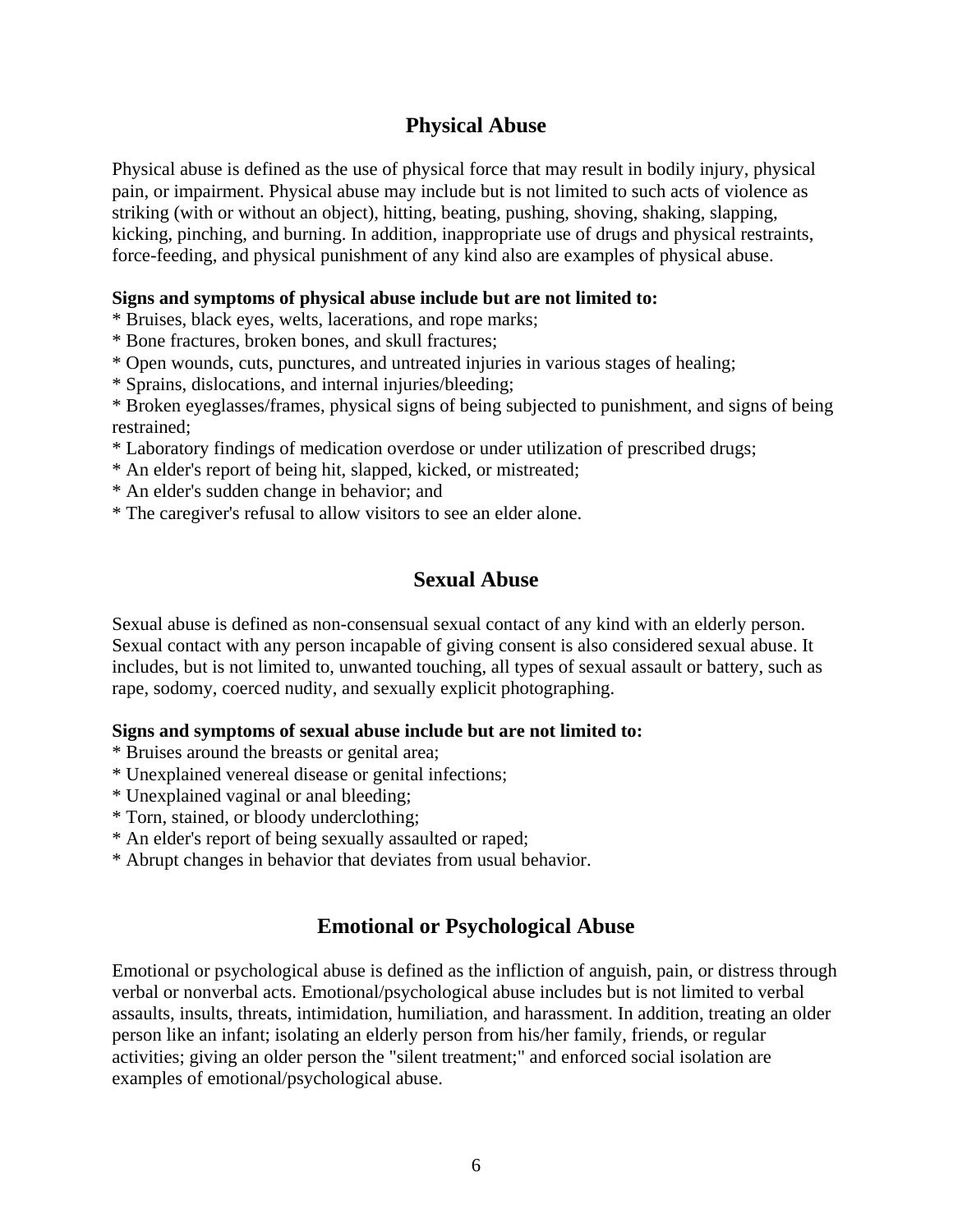#### **Signs and symptoms of emotional/psychological abuse include but are not limited to:**

- \* Being emotionally upset or agitated;
- \* Being extremely withdrawn and non communicative or non responsive;
- \* Unusual behavior usually attributed to dementia (e.g., sucking, biting, rocking); and
- \* an elder's report of being verbally or emotionally mistreated.
- \* an elder's report of being sexually assaulted or raped;
- \* abrupt changes in behavior that deviate from usual behavior.

# **Neglect, Caretaker Neglect, Abandonment**

Neglect is defined as the refusal or failure to fulfill any part of a person's obligations or duties to an elder. Neglect may also include failure of a person who has fiduciary responsibilities to provide care for an elder (e.g., pay for necessary home care services) or the failure on the part of a caregiver to provide necessary care.

Neglect typically means the refusal or failure to provide an elderly person with such life necessities as food, water, clothing, shelter, personal hygiene, medicine, comfort, personal safety, and other essentials included in an implied or agreed-upon responsibility to an elder.

Abandonment is defined as the desertion of an elderly person by an individual who has assumed responsibility for providing care for an elder, or by a person with physical custody of an elder.

### **Signs and symptoms of neglect and abandonment include but are not limited to:**

- \* Dehydration, malnutrition, untreated bedsores, and poor personal hygiene;
- \* Unattended or untreated health problems;

\* Hazardous or unsafe living conditions/arrangements (e.g., improper wiring, no heat, or no running water);

\* Unsanitary and unclean living conditions (e.g. dirt, fleas, lice on person, soiled bedding, fecal/urine smell, inadequate clothing);

- \* An elder's report of being mistreated.
- \* The desertion of an elder at a hospital, a nursing **facility**, or other similar institution;
- \* The desertion of an elder at a shopping center or other public location; and
- \* An elder's own report of being abandoned.

### **Self-neglect**

Self-neglect is characterized as the behavior of an elderly person that threatens his/her own health or safety. Self-neglect generally manifests itself in an older person as a refusal or failure to provide himself/herself with adequate food, water, clothing, shelter, personal hygiene, medication (when indicated), and safety precautions.

The definition of self-neglect excludes a situation in which a mentally competent older person, who understands the consequences of his/her decisions, makes a conscious and voluntary decision to engage in acts that threaten his/her health or safety as a matter of personal choice.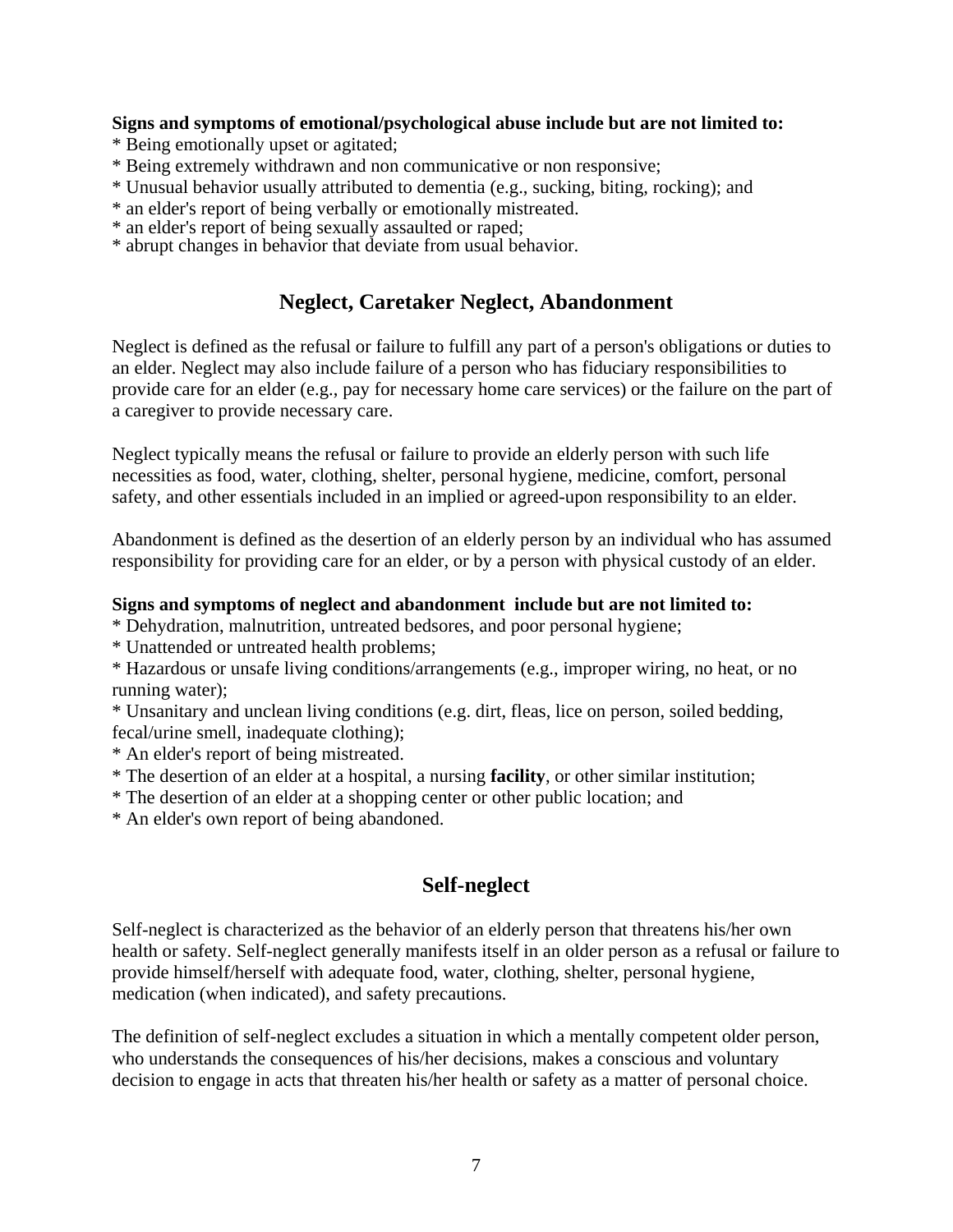#### **Signs and symptoms of self-neglect include but are not limited to:**

\* Dehydration, malnutrition, untreated or improperly attended medical conditions, and poor personal hygiene;

\* Hazardous or unsafe living conditions/arrangements (e.g., improper wiring, no indoor plumbing, no heat, no running water);

\* Unsanitary or unclean living quarters (e.g., animal/insect infestation, no functioning toilet, fecal/urine smell);

\* Inappropriate and/or inadequate clothing, lack of the necessary medical aids (e.g., eyeglasses, hearing aids, dentures); and

\* grossly inadequate housing or homelessness.

National Center on Elder Abuse 1201 15th Street, N.W., Suite 350 Washington, DC 20005-2842 (202) 898-2586 · Fax: (202) 898-2583 Email: ncea@nasua.org http://www.elderabusecenter.org

There is a duty to report when an adult is being abused, neglected or exploited. If you suspect someone is being victimized, contact police or call the Adult Abuse Hotline at 1-800-752-6200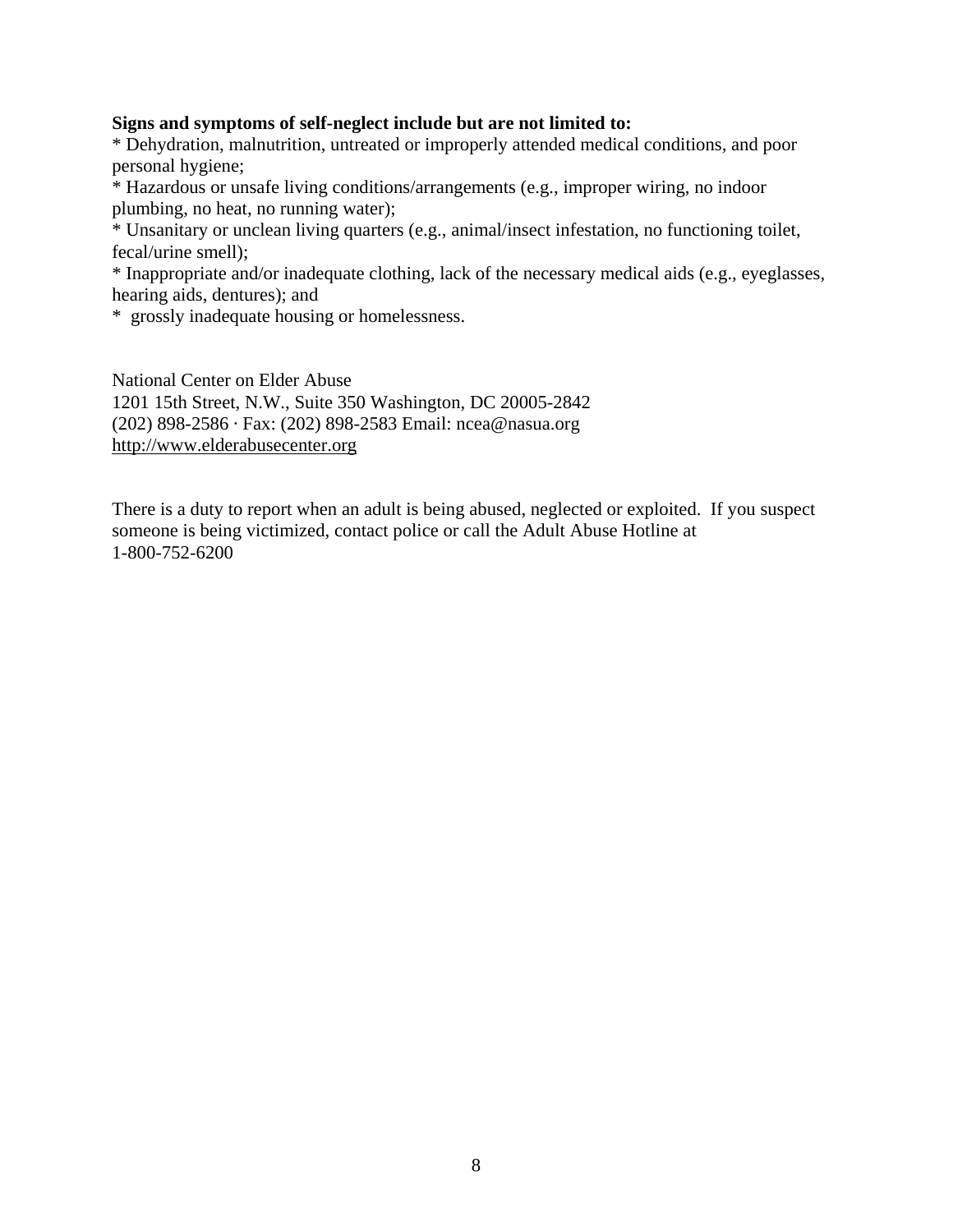# **TABLE OF CONTENTS**

| <b>CARE FOR PHYSICALLY OR MENTALLY IMPAIRED ADULTS  12</b>                   |  |
|------------------------------------------------------------------------------|--|
|                                                                              |  |
|                                                                              |  |
|                                                                              |  |
|                                                                              |  |
|                                                                              |  |
|                                                                              |  |
|                                                                              |  |
|                                                                              |  |
|                                                                              |  |
|                                                                              |  |
|                                                                              |  |
|                                                                              |  |
|                                                                              |  |
|                                                                              |  |
| Hospital Inpatient And Outpatient Treatment, Mental Health And Dependency 20 |  |
|                                                                              |  |
|                                                                              |  |
|                                                                              |  |
|                                                                              |  |
|                                                                              |  |
|                                                                              |  |
|                                                                              |  |
|                                                                              |  |
|                                                                              |  |
|                                                                              |  |
|                                                                              |  |
|                                                                              |  |
|                                                                              |  |
|                                                                              |  |
|                                                                              |  |
|                                                                              |  |
|                                                                              |  |
|                                                                              |  |
|                                                                              |  |
|                                                                              |  |
|                                                                              |  |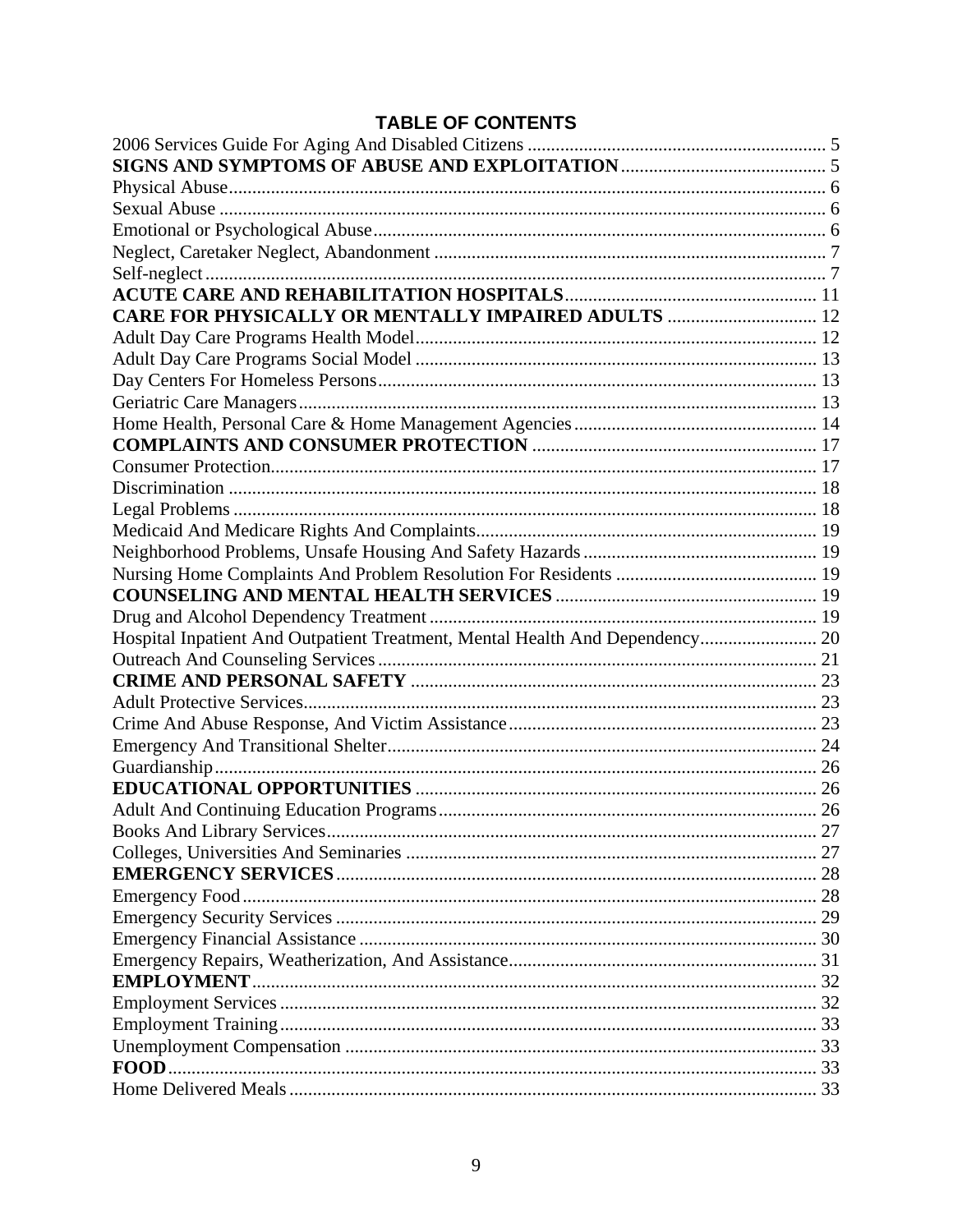| VISITATION, PHONE REASSURANCE, CAREGIVER SUPPORT PROGRAMS 66 |  |
|--------------------------------------------------------------|--|
|                                                              |  |
|                                                              |  |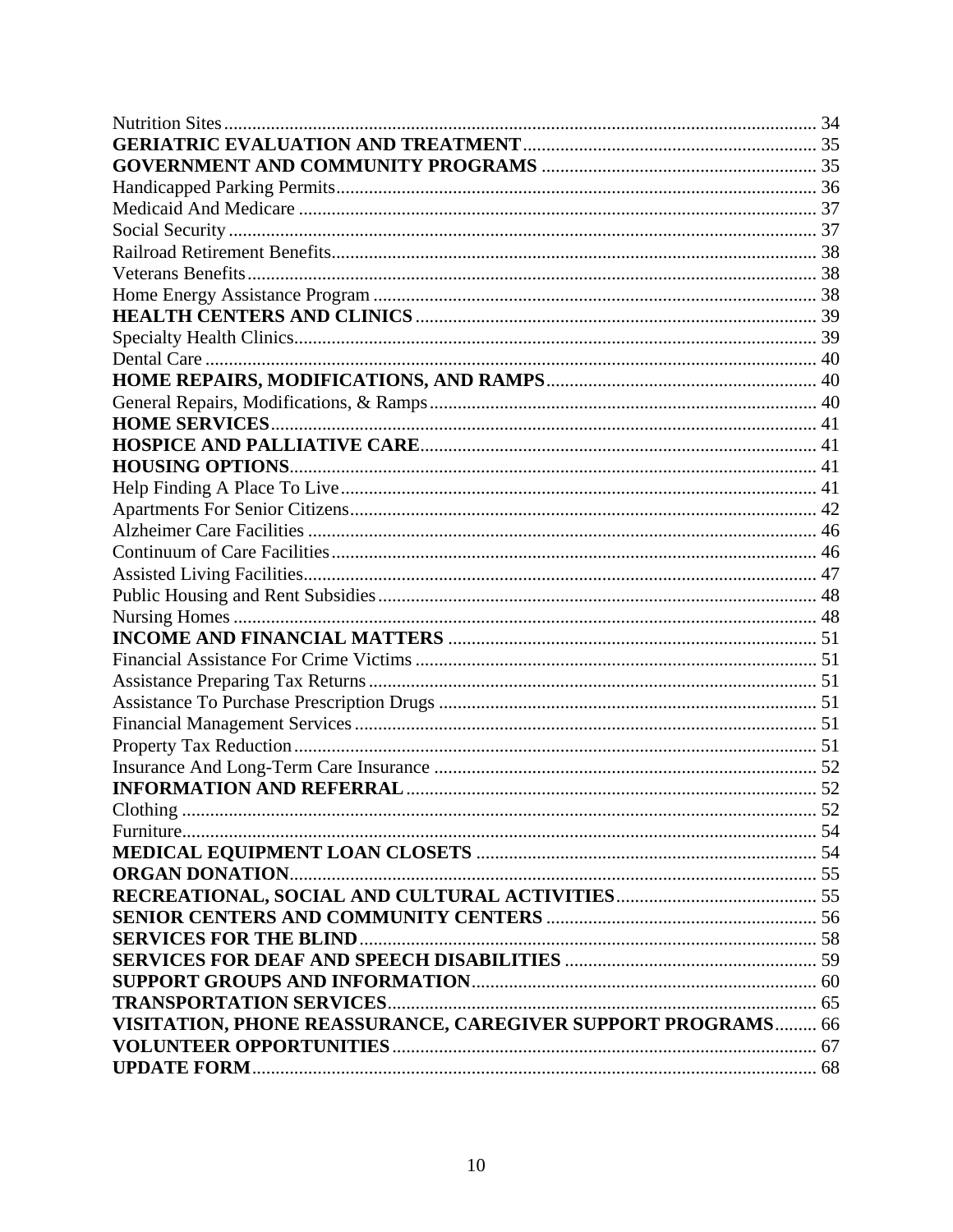### **ACUTE CARE AND REHABILITATION HOSPITALS**

### **Baptist Hospital East**

4000 Kresge Way, 40207 Hospital, rehabilitation services. **CALL: 897-8100** 

### **St. Mary & Elizabeth Hospital A Service of Jewish Hospital and Sts. Mary and Elizabeth Healthcare**

1850 Bluegrass Avenue, 40215-1199 Diabetes Center, Magnetic Resonance Imaging Mammography Services. **CALL: 361-6000** 

### **Frazier Rehabilitation Institute**

220 Abraham Flexner Way, 40202 Comprehensive inpatient rehabilitation services for stroke, spinal cord injury, head injury, amputations, burns and other orthopedic and neurological disorders.

#### **CALL: 582-7400**

4812 U.S. 42, 40222 East Satellite Outpatient Location **CALL: 429-8640**  Fern Valley 100 High Rise Drive, 40213

Satellite Outpatient Location

# **CALL: 966-4466**

4604 Greenwood Road, 40258 Southwest Satellite Outpatient Location **CALL: 937-8640** 

**Gateway Rehab Hospital**  315 E. Broadway, 40202 **CALL: 315-8300** 

### **James Graham Brown Cancer Center**

529 South Jackson Street, 40202 Services and programs for the diagnosis and treatment of cancer and cancer-related

diseases. Basic and clinical research, education and support. www.kycancerprogram.org **CALL: 562-4369** 

### **Jewish Hospital**

200 Abraham Flexner Way, 40202 Hand and Microsurgery, Heart and Lung Institute, Neuroscience Center, Occupational Medicine (UniComp), Organ Transplantation, Outpatient Care Center, Plastic and Aesthetic Surgery, Primary Care, Rehab Medicine Senior Care. **CALL: 587-4011** 

### **Norton Audubon Hospital**

One Audubon Plaza Drive, 40217 **CALL: 636-7111** 

### **Norton Hospital**

200 E. Chestnut Street, 40202 Spine Center, Brain/Neurosurgery, Oncology Unit, Magnitic Resonance Imaging, Diabetes Unit, Cariopulmonary Rehabilitation, Psychiatric Clinic. **CALL: 629-8000** 

### **Norton Southwest Hospital**

9820 Third Street Road, 40272 Cardiac Rehabilitation, Laser Eye Surgery, CHAMPUS Resource Center. Prime Time provides special services for seniors. **CALL: 933-8100 Norton Suburban Hospital**  4001 Dutchman's Lane, 40207 **CALL: 893-1000** 

### **University of Louisville Hospital**

550 S. Jackson Street, 40202 Level 1 Trauma Center, Adult Burn Unit, Heart Stat Team, Bone Marrow Transplant Program, Oncology Unit, Magnetic Resonance Imaging, Senior Friends provides social and educational groups, newsletter,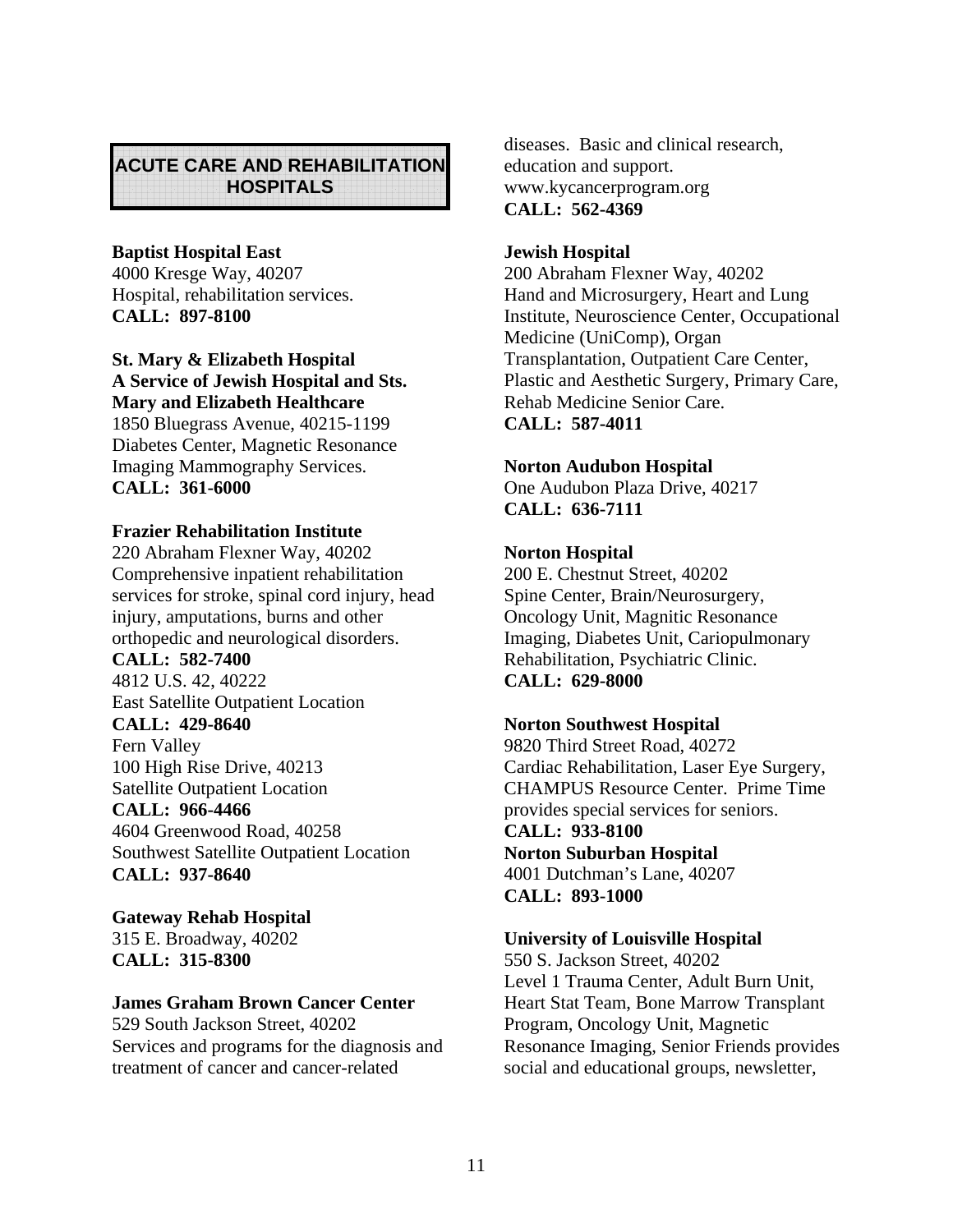discounts and special services for hospital patients. www.uoflhealthcare.org **CALL: 562-3000**

### **Veterans Administration Medical Center**  800 Zorn Ave., 40206

Preventative Medicine Unit, Diabetic Care Unit, Geriatric Evaluation Unit, Rehabilitation Prosthetics, Outpatient units include opthamology (eye), otolaryngology (Ear, Nose, and Throat), audiology (hearing), and speech pathology. **CALL: 287-4000** 

### **CARE FOR PHYSICALLY OR MENTALLY IMPAIRED ADULTS**

### **Adult Day Care Programs Health Model**

Health model programs have nurses on staff daily.

### **Almost Family (RI) Adult Day Center**

3403 Breckenridge Lane, Suite C, 40220 Serves Jefferson County residents in home care providing personal care aides, homemakers and companies. Also provides transportation services. www.almost-family.com Adult day centers with transportation  $M-F 8:00-5:00$ **CALL: 893-1661**  3403 Breckenridge Lane, Suite C, 40220 **CALL: 896-1444**  4028 S Third St, 40214

# **CALL: 366-5777**

### **Cerebral Palsy School of Louisville**

Mattingly Center, Inc. Foundation 1520 Baxter Avenue, 40205 Supports for community living and/or quality day services. **CALL: 451-6200** 

### **Elderserve, Inc. Elder Club ADHC**

631 S 28th St, 40211 Health care management, assistance with aids to daily living, medication management, socialization, a concentrated individualized activity schedule and more; Age 55 and over, a need for services and a successful assessment. KIPDA, Medicaid and private pay **CALL: 776-3066** 

### **Fern Creek-Highview United Ministries Adult Day Center**

7502 Tangelo Drive, 40228 State licensed health facility that provides day program aimed at allowing individual to remain in home rather than be institutionalized - nursing services, personal care, activities, nutrition, entertainment, intergenerational, etc. Individuals over 60 years of age who should not be home alone but not necessarily needing a nursing home. www.fchum.org **CALL: 239-7431**

#### **GuardiaCare, Inc. Adult Day Health Services**

215 W Breckenridge St, 40203 Age  $50 +$  with physical limitations or dementia. www.guardiacare.org **CALL: 585-9949** 

### **Highlands Community Ministries**

Adult Day Health Center 2000 Douglass Blvd., 40205 Supervised care for adults who are frail, disabled and/or elderly. **CALL: 459-4887** 

### **Kaleidoscope**

Younger Adult Day Center #2 10330 Bunsen Way Jeffersontown, KY 40299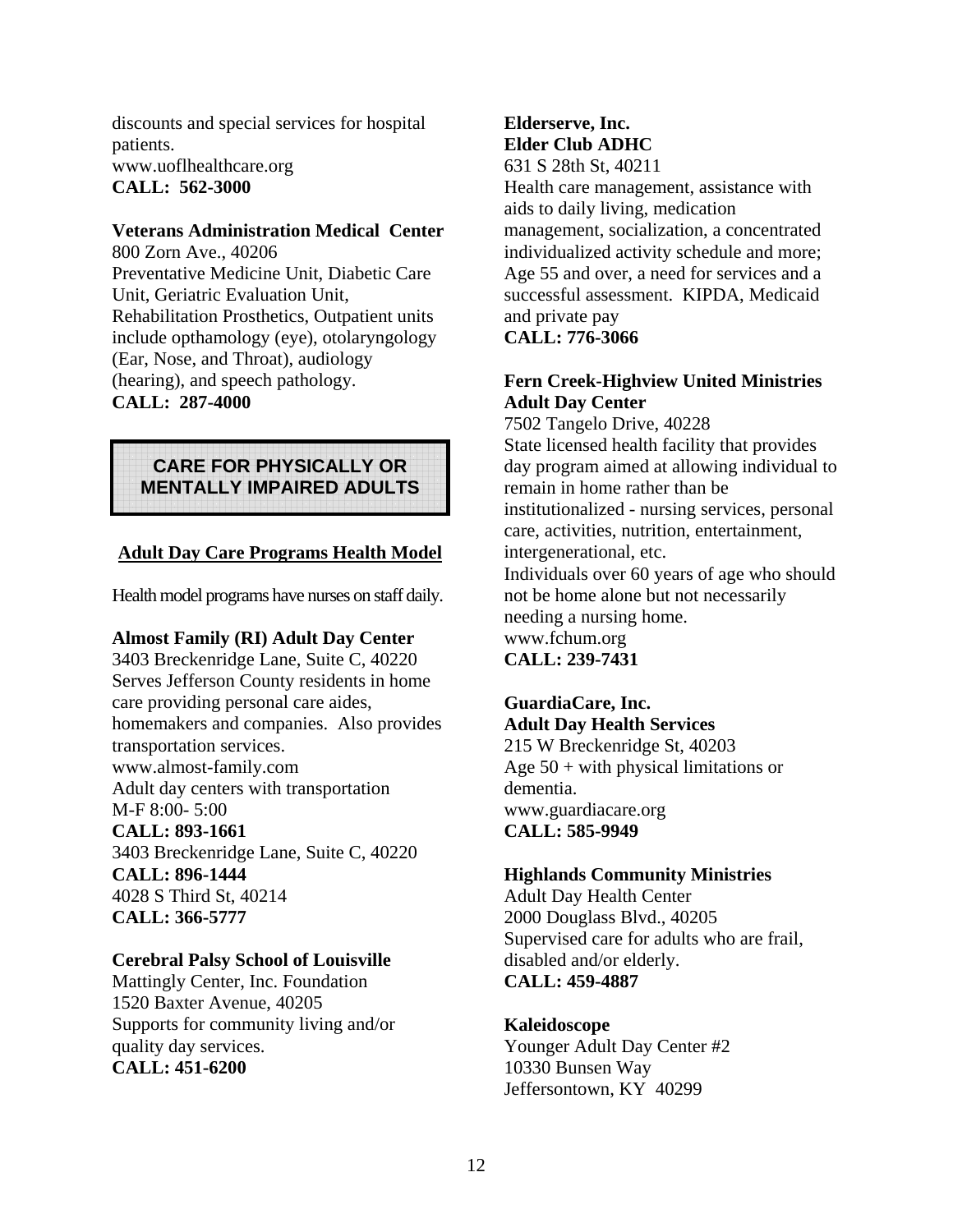Serving mentally or physically disabled individuals. www.kaleidoscopeservices.org **CALL: 459-1662** 

#### **Sacred Heart Village**

Daybreak Adult Day Center 2120 Payne St, 40206 www.shvonline.org **CALL: 895-5228** 

#### **Share Care of Louisville**

Active Day Center 3795 Poplar Level Road, 40213 Specializing in mentally or developmentally disabled individuals, as well as Alzheimer's. **CALL: 479-8802** 

**South Louisville Community Ministries**  Adult Day Center 4100 Southern Parkway, 40214 **CALL: 368-7989** 

#### **Southwest YMCA**

Adult Day Program 2800 Fordhaven Road, 40214 www.ymca.louisville.org **CALL: 933-9622** 

#### **Adult Day Care Programs Social Model**

Social model programs do not have nurses on staff daily.

**ETA Adult Day Center**  724 S. 44<sup>th</sup> Street, 40211 **CALL: 776-7656** 

**Ideal Care, Inc.**  Day care & In-home sitter service. **The Corinthian**  Family care home-full time residential. 1702 Gardiner Lane, 40205 **CALL: 456-0811 (for both facilities)**  **Multi-Purpose Community Action Agency**  New Beginnings Adult Day Center PO Box 307 Shelbyville, KY 40066-0305 **CALL: 1-502-633-9205** 

#### **Tri-County Community Action Agency**  Caring Adult Day Center 1015 Dispatchers Way LaGrange, KY 40031 **CALL: 222-1349**

### **Wesley Manor Retirement Community Senior Day Center**

5012 E. Manslick Rd., 40219 Also offers a program specifically designed for persons with early stage Alzheimer's/dementia www.wesleymanorretirement.com **CALL: 969-3277** 

### **Day Centers For Homeless Persons**

**Jefferson Street Baptist Community at Liberty**  800 E. Liberty St., 40204 Day center for 50 persons. **CALL: 585-3787** 

#### **St. John's Center**  700 E. Muhammad Ali Blvd, 40202 Day Center for homeless men. Must have proof of free and clear of TB disease. www.stjohncenter.org

**CALL: 568-6758** 

### **Geriatric Care Managers**

Agencies who work with families and individuals experiencing problems in finding, accessing, and maintaining needed services, and caregiver support services.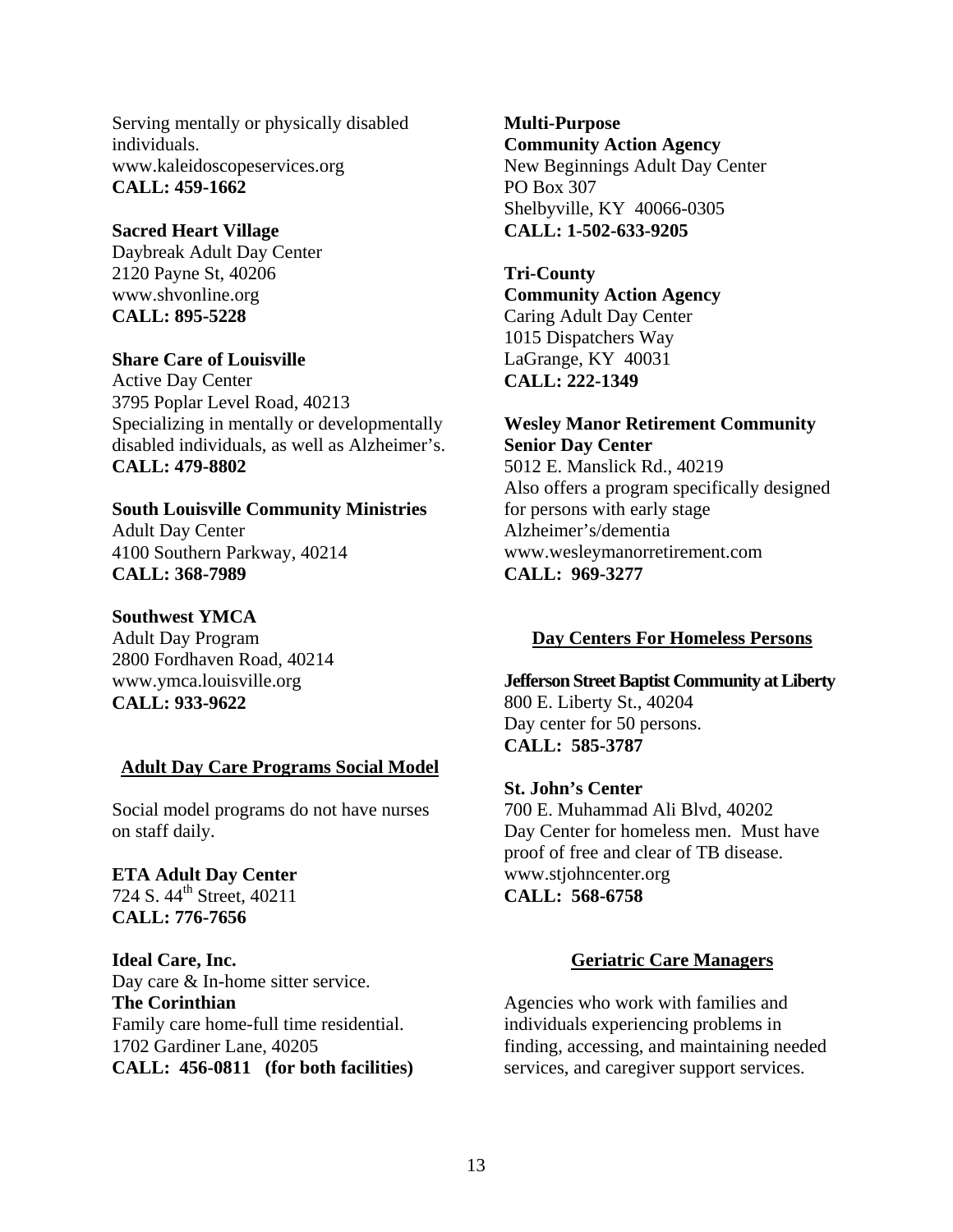**Care Check-Geriatric Case Management** 1114 Flat Rock Road, 40245 www.allaboutcare4seniors.com **CALL: 244-2273** 

**Eldercare Planning of KY LLC**  6008 Brownsboro Park, 40207

**CALL: 326-5656** 

**GuardiaCare, Inc.** 

**GuardiaCare Care Management Services**  215 W. Breckinridge St., 40203 Fee-based care management services including one-time comprehensive consultation or an on-going service plan. **CALL: 585-9949** 

### **Jewish Family & Vocational Services**

3587 Dutchman's Lane, 40205 Older adults services. www.Jfvs.com **CALL: 452-6341**

#### **Kinnett Care**

4010 Dupont Circle, Ste., 303, 40207 Nursing care, personal care, homemaking, transportation, errands. www.horizonsmedical.com **CALL: 721-9990** 

#### **Luken Associates**

5110 MacIntosh Ave., LaGrange, KY 40031 Helps families make informed decisions about placing a loved one in a long term care facility. Publisher of Navigating Along the Road to Recovery. www.lukenassociates.com **CALL: 222-2065** 

**Parker-Conte Associates** 

10343 Linn Station Road, 40223 **CALL: 426-1811** 

### **Practical Care (Formerly CareAll Home solutions)**

2120 Newburg Road, 40205 **CALL: 452-9644** 

**Wunsch** 

2321 Lime Kiln Lane, 40222 **CALL: 423-0909** 

### **Home Health, Personal Care & Home Management Agencies**

#### **Almost Family**

3403 Breckenridge Lane, Ste. C, 40220 Serves Jefferson County residents in home care providing personal care aides, homemakers and companions. Also provides transportation services. **CALL: 893-1661** 

### **Assurance Home & Convalescent Care**

451 Baxter Avenue, Ste. 105, 40204 Reminders, personal care, transportation, errands, housekeeping, laundry, bathing and dressing assistance, meal preparation. Bonded, insured, screened, and trained care givers. **CALL : 540-5240** 

#### **Baptist East Home Health Agency**

6420 Dutchmans Pkwy, Ste 360, 40215 Medicaid Waiver provider. Nursing care, personal care, therapy, homemaking. **CALL: 454-5656 or 1-800-248-0289** 

#### **Care Network**

161 Chenoweth Lane, 40207 Personal and nursing care, homemaking, transportation. www.carenetwork-evaspaid.com **CALL: 719-6600** 

### **Caring For You, Inc.**

4010 Dupont Circle, Ste. 223, 40207 Personal care, homemaking, transportation. **CALL : 893-2790** 

#### **Caretenders And Almost Family, Inc.**

4139 Cadillac Court, Ste. 100, 40213 Medicaid Waiver Program, nursing care, therapy, personal care, and homemaking. www.almost-family.com **CALL: 238-5150**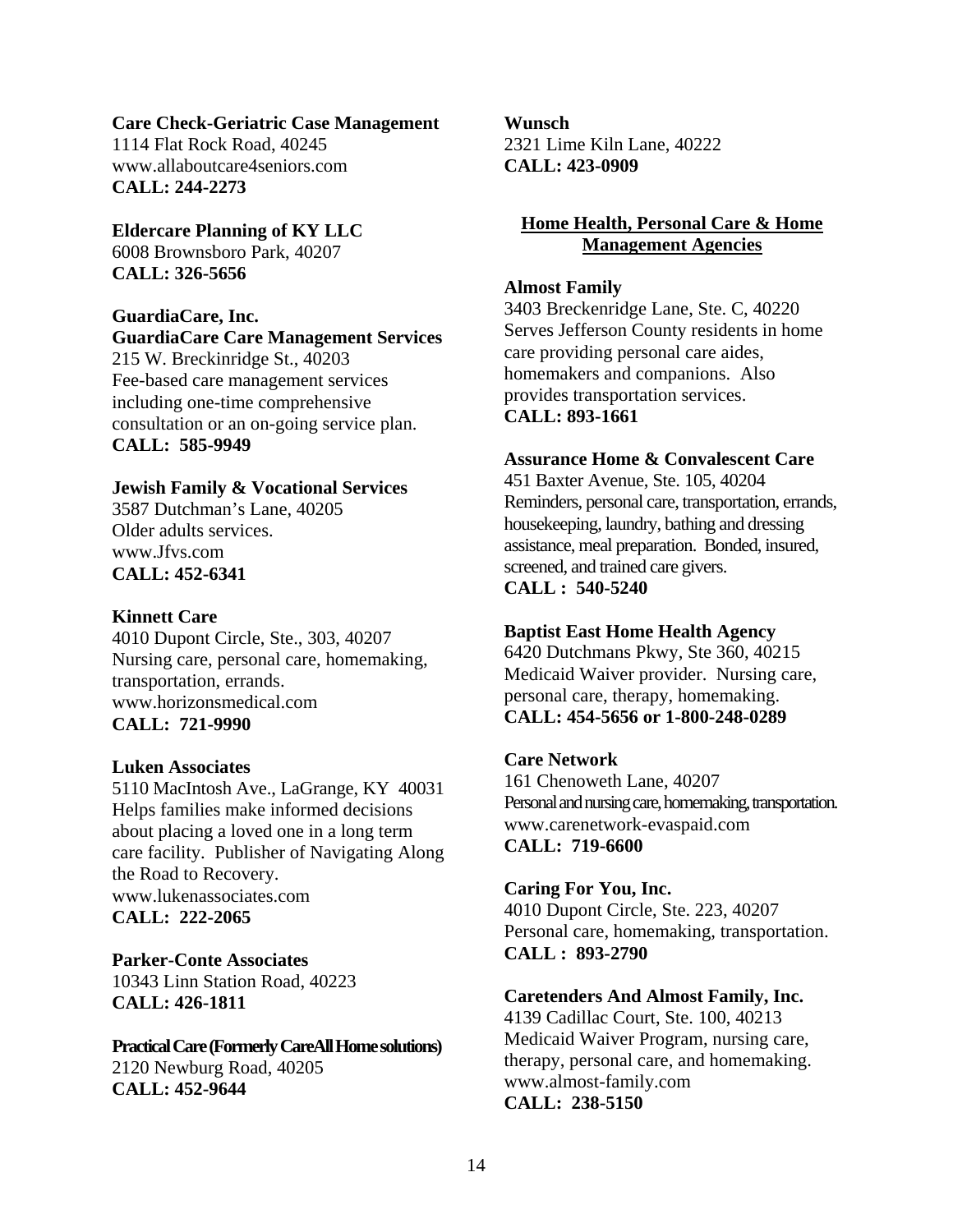#### **Center for Accessible Living Personal Care Attendant Program**

305 W. Broadway, Ste. 200, 40202 For adults age 18 and over who have at least two nonfunctional limbs and who are capable of managing the program. Also, peer support and counseling. Staff speaking American Sign Language available. www.calky.org

### **CALL: 589-6620; 1-502-564-6930 (Office of Aging Services-long distance call)**

#### **Comfort Keepers**

4113 Oechsli, 40207 Provides non-medical in-home care and companion services. **CALL: 326-0020** 

#### **Easy Living In-home Care**

4229 Bardstown Rd., Ste. 104, 40218 Quality senior care, private duty personal care, homemaking, and transportation. Affordable services. **CALL: 491-1440** 

# **Eden Terrace of Louisville**

**Reminiscence Neighborhood**  901 Blankenbaker Parkway, 40243 Respite and personal care. www.sunriseseniorliving.com **CALL: 244-4244** 

#### **ElderServe, Inc.**

411 E Muhammad Ali Blvd., 40202 **CALL: 587-8673**  Custom Care Home Services - Serves KIPDA HomeCare Program clients in Jefferson County. Also serves private pay clients, 7 days/wk, around the clock. **CALL: 583-8012** 

#### **Extended Care, Inc**.

PO Box 1046 Bardstown, KY 40004 Serving Jefferson County residents in home care providing homemakers, companions, and personal care aides.

**CALL: 348-1584 or 1-800-844-1583**

### **Gentiva Health Care**

710 Executive Park, 40207 Skilled services and home health aide services for clients in 8 counties. www.gentiva.com **CALL: 895-4213 or 1-800-825-0945** 

#### **Help Care Inc.**

P.O. Box 91740, 40202 Therapy, personal care, homemaking, and transportation. **CALL: 493-8009** 

#### **Helping Hands Companion Care Inc.**

8011 New LaGrange Rd., Ste. 2, 40222 Homemaking, transportation, and errands. **CALL: 426-9783** 

#### **Highlands Community Ministries Outreach Program for Older Adults**

1230 E. Breckinridge, 40204 Refer sitters and companions. **CALL: 584-3834** 

### **Housecall Home Healthcare**

512 Executive Park, 40207 Diabetic nurse educator, full complement of rehabilitation specialists. **CALL: 893-0356**

#### **Home Instead Senior Care**

Affordable companionship and non-medical home care, errands and shopping for the elderly. Caregivers are screened, bonded and insured. Transportation services for ambulatory elderly in Louisville and surrounding counties. One-on-one escort service for medical appointments, shopping, social events, etc. East: 4610 Taylorsville Rd, Ste 100, 40220 **CALL: 515-9515 or 1-866-886-6831**  South: 1512 Crums Lane, Ste 103, 40216 **CALL: 448-1511 or 1-866-311-1549** 

#### **Homewatch**

10324 Amberwell Park Road, 40241 At home living assistance. **CALL: 327-7740**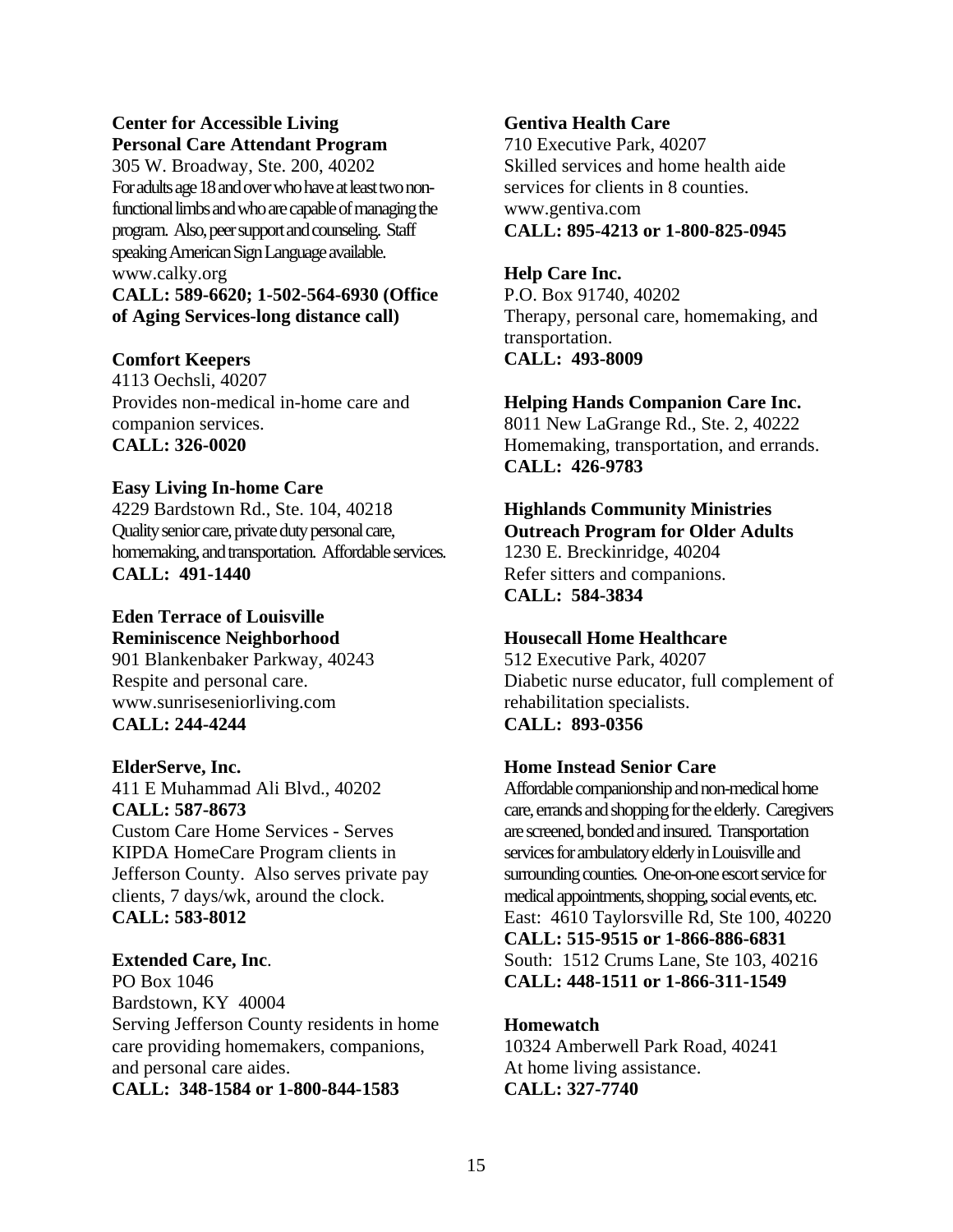#### **Interim Healthcare Services, Inc**

908 Dupont Road, 40207 Nursing care, therapy personal care, homecare, errands, Medicaid Waiver. www.interimhealthcare.com/louisvilleky **CALL: 897-2255** 

#### **Jewish Family and Vocational Services Life Care, Inc.**

3587 Dutchmans Lane, 40205 Medicaid Waiver provider **CALL: 452-6341** 

### **Kentuckiana Nursing Service**

2210 Meadow Drive, 40218 **CALL: 540-1482** 

#### **Kentuckiana Regional Planning and Development Agency (KIPDA) - HomeCare Program**

11520 Commonwealth Dr., 40299 Determines eligibility and provides case management for HomeCare Program. For adults age 60 and over at risk of nursing home placement. Free or sliding scale fee for services based on income.

#### **CALL: 266-5571 (Intake) or 266-6084**

#### **KYANA Senior Services**

Provides assistance with estate or moving sales when a senior moves to a different home. **CALL: 459-1515** 

### **Lifeline Homecare, Inc.**

300 W. Dixie Hgwy. Elizabethtown, KY 42701 **CALL : 1-270-360-8227** 

#### **Marie Humphries Nursing Registry**

3703 Taylorsville Rd., Ste., 118, 40220 **CALL: 458-1709** 

### **Maxim Health Care**

9300 Shelbyville Road, 40222 In-home non-medical care services. **CALL: 426-4454** 

#### **MD2U**

8902 Denington Dr, 40222 Primary care physician, nursing care – makes housecalls. www.MD2U.net **CALL: 327-9100** 

### **Practical Care Solutions (formerly CareAll Solutions)**

138 Evergreen Rd, Ste 206, 40243 Personal care, homemaking, transportation, companionship, meal preparation, case management of care needs in any living situation. Bonded and insured.

#### **CALL: 244-8446**  2120 Newburg Rd, 40205 **CALL: 452-9644**

### **Right At Home**

3043 Breckenridge Lane, 40220 In-home care and assistance to seniors and individuals with disabilities throughout greater Louisville, surrounding counties, and Southern Indiana. Trained, insured, and bonded caregivers for a variety of caregiving needs. www.rightathomeky@bellsouth.net **CALL: 479-9800** 

# **SpectraCare Home Health, Inc.**

9000 Wessex Place, 40222 **CALL: 429-5500** 

### **Smooth Transitions**

601 Briar Hill Road, 40206 Consulting/assistance for seniors and adult children with all aspects of moving or downsizing. A step-by-step workbook for a smooth transition can be purchased for \$13. www.movingforseniors.com **CALL: 894-8845** 

#### **Southern Home Care**  4229 Bardstown Road, 40218 **CALL: 499-7324**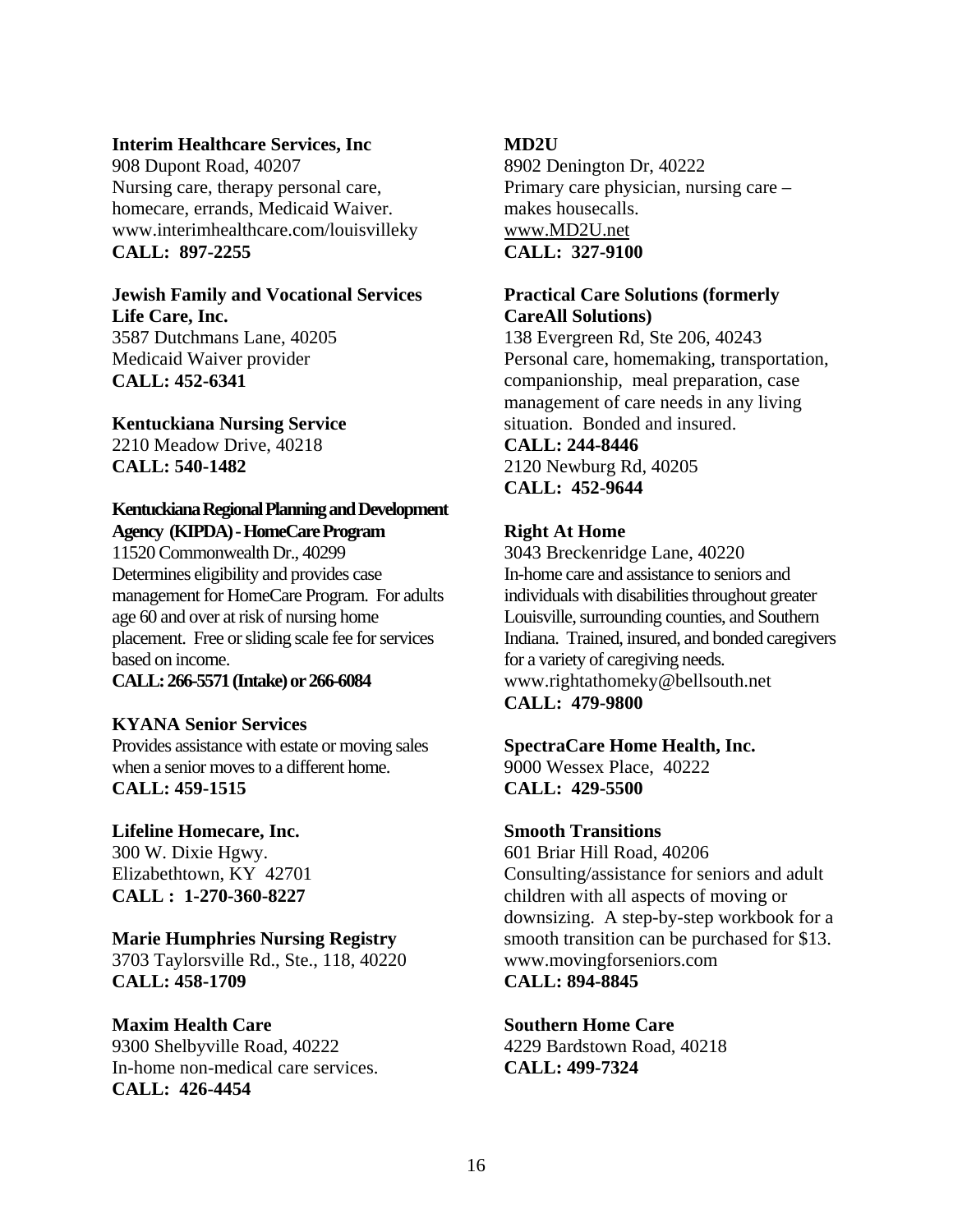#### **Spaid Nursing Service**

1941 Bishop Lane, Ste 102, 40218 Provide companionship services and skilled nursing services to patients in the comfort of their home 24 hours a day/7 days a week. Sitters, Certified Nursing Assistants, KY Licensed Practical Nurses or Registered Nurses. Long-term care insurance and worker's compensation insurance accepted. www.spaidnursing.com **CALL: 637-5474 or 1-800-480-0785** 

#### **Veterans Administration Medical Ctr.**

800 Zorn Avenue, 40206 Home and community based services for veterans. Inpatient hospice and respite care. Inpatient and Out-patient palliative care. Support, counseling, and information for caregivers of veterans with chronic or terminal diseases. **CALL: 895-3401** 

#### **Visiting Nurse Homecare**

101 W. Chestnut St., 40202 Medicaid Waiver program. **CALL: 584-2456** 

#### **VNA Nazareth Home Care**

1850 Bluegrass Avenue,  $5<sup>th</sup>$  flr., 40215 Provides skilled nursing, health aides, physical therapy, occupational therapy, speech therapy, medical social work, Personal care, homemaking, transportation. **CALL: 366-6055** 

### **COMPLAINTS AND CONSUMER PROTECTION**

#### **Consumer Protection**

#### **Better Business Bureau**

844 S. Fourth St., 40203 Issues reports to consumers requesting information on a particular firm. Handles consumer complaints and offers arbitration program to resolve disputes. Provides information on charitable solicitations.

www.bbbkyin.org **CALL: 583-6546** 

### **Funeral and Memorial Society of Greater Louisville (Funeral Consumer Alliance)**

P.O. Box 5326, 40255-0236 Non-profit organization dedicated to protecting a consumer's right to preplan meaningful, dignified, and affordable funeral arrangements. Minimum lifetime membership fee. **CALL: 451-3386** 

#### **Louisville Metro Office for Aging and Disabled Citizens**

810 Barret Ave., 40204 Provides information for individuals or agencies on access requirements under the Americans with Disabilities Act. **CALL: 574-6249** 

### **Kentucky Board of Embalmers and Funeral Directors**

PO Box 324 Crestwood, KY 40014 Licenses embalmers, funeral directors and funeral establishments. Answers consumer questions and concerns about ethical practices. **CALL: 241-3918** 

#### **Kentucky Office of Insurance**

P.O. Box 517 Frankfort, KY 40602-0517 Provides regulation, information and resources about all insurance matters. **CALL: 1-800-595-6053 or 1-800-462-2081 (TTY)** 

### **KY Office of the Attorney General Consumer Protection Division**

8911 Shelbyville Road, 40222 1034 Capital Center Drive Frankfort, KY 40601 Mediates disputes over most consumer products and services. Mediates billing disputes. Provides consumer protection and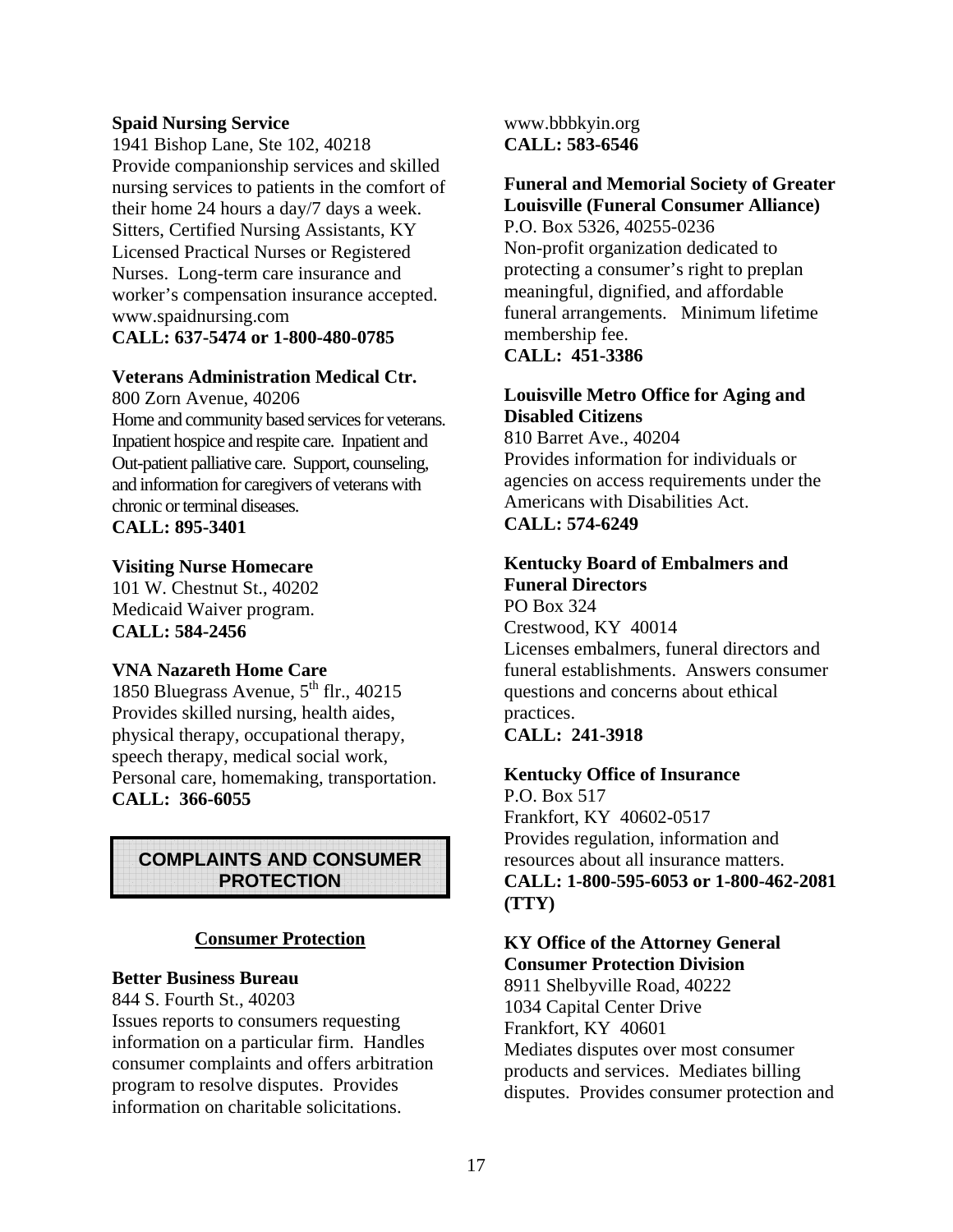assistance with fraudulent business practices. Regulates the funeral industry. Regulates cemeteries. Mediates consumer complaints. Pre-need funeral contracts must by law be registered with the Consumer Protection Division. Consumers may call to verify that their plan has been registered. **CALL: 429-7134; or Shively office: 447- 4160; or 1-888-432-9257** 

#### **Discrimination**

#### **Equal Employment Opportunity Commission (EEOC)**

600 Martin Luther King Jr. Pl., 40202 Handles complaints of employment discrimination that violates Federal Law (age, sex, race, religion, national origin, equal pay and Americans with Disabilities Act).

**CALL: 582-6082 or 1-800-872-3362**

#### **Kentucky Commission on Human Rights**

332 W. Broadway, Ste 700, 40202 Handles complaints of violations of State Civil Rights Legislation in the areas of employment, housing and public accommodations.

#### **CALL: 595-4024; 595-4084 (TDD) Louisville Metro Human Relations Commission**

410 W. Chestnut St. Ste. 300A, 40202 Handles complaints of violations of city/county Civil rights legislation in areas of employment, housing and public accomodations. Coordinates relief efforts on behalf of victims of discrimination who have been abused, harassed, or suffered property loss/damage. www.loukymetro.org **CALL: 574-3631; 574-4332 (TDD)**

**National Association for the Advancement of Colored People (NAACP)** 

1245 Catalpa Court, 40211 Assists persons who have been discriminated against primarily in employment. Also assists with other discrimination issues. **CALL: 776-7608** 

### **US Department of Housing and Urban Development (HUD) Kentucky State Office**  601 W. Broadway, 40202

Handles complaints of housing discrimination that violate Federal Law. **CALL: 582-5252 or 1-800-669-9777**

### **Legal Problems**

**Access To Justice Legal Helpline for Older Kentuckians**  400 Old Vine St. #203 Lexington, KY 40507 **CALL: 1-800-200-3633** 

#### **Lawyer Referral Service**

600 W. Main St., 40202 Referrals for persons seeking a lawyer. **CALL: 583-1801** 

#### **Legal Aid Society**

425 W. Muhammad Ali Blvd., 40202 Assists low-income persons with civil matters. **CALL: 584-1254** 

#### **Louisville Bar Association Call-A-Lawyer**

Offers general legal guidance to inquiries, no attorney-client relationship will be established. Ball from 6 to 8 p.m. on the third Tuesday of each month to speak anonymously to a volunteer attorney. **CALL: 583-1801 or 583-5314 (Bar Assoc.)**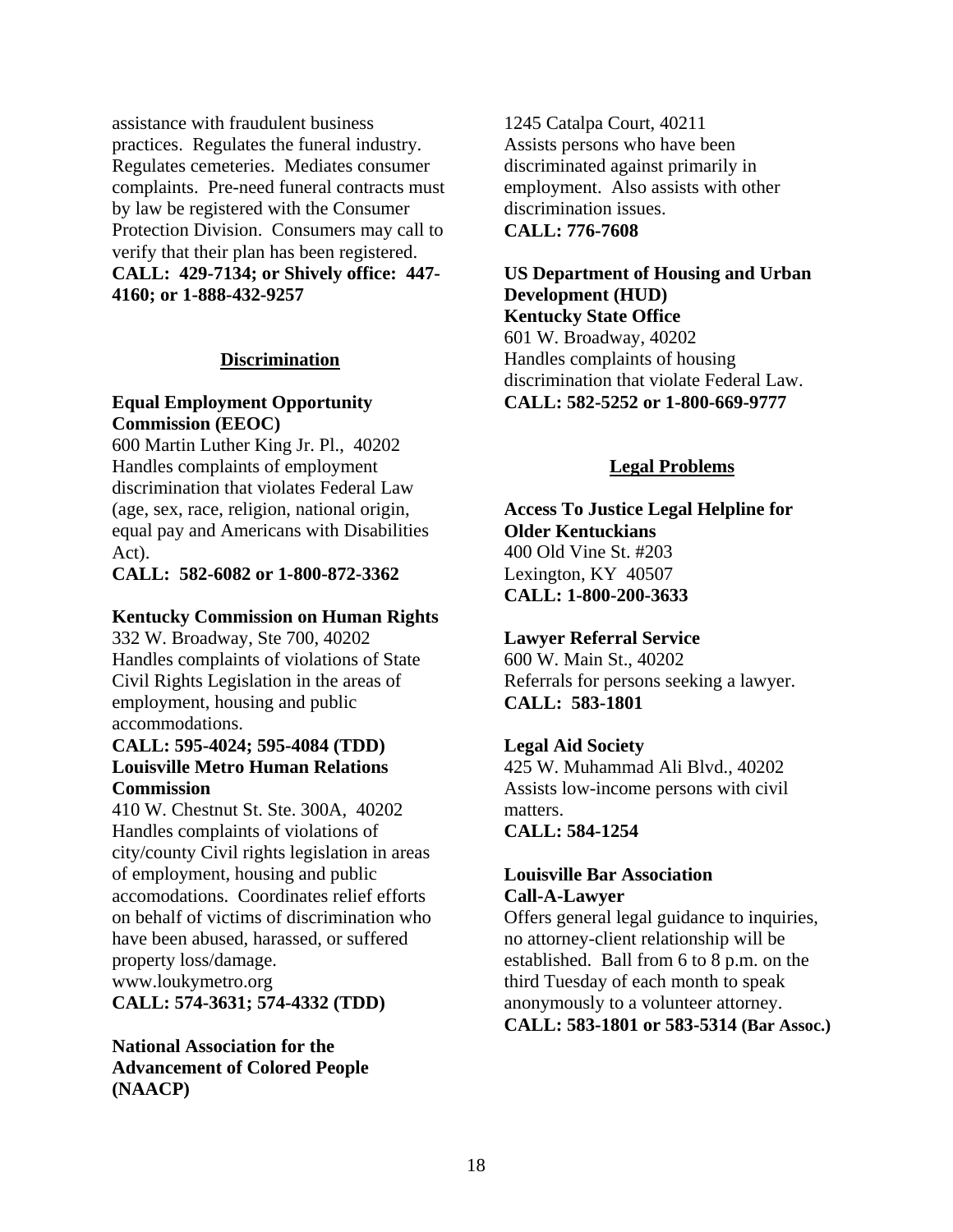### **Medicaid And Medicare Rights And Complaints**

See the Government And Community Programs section for information.

### **Neighborhood Problems, Unsafe Housing And Safety Hazards**

#### **Louisville Metro – MetroCall 311 or 574-5000**

601 W. Jefferson St., 40202

To report unsafe conditions in the Louisville Metro and Jefferson County, such as unsafe housing, trash, sewage problems, traffic control signals and other safety hazards.

### **CALL: 311 or 574-3333 (voice) or 574-4091 (TDD)**

# **Department of Neighborhoods**

400 S.  $1^{\text{st}}$  St., 40202

A variety of programs including assistance to residents with problem resolution in their neighborhoods.

**CALL: MetroCall 311; or 574-3380** 

### **Nursing Home Complaints And Problem Resolution For Residents**

### **Long Term Care Ombudsman Catholic Charities**

2911 S. Fourth St., 40208 Investigates complaints and helps nursing home residents resolve problems. Operates certified volunteer program in area nursing homes to promote quality care for all residents.

**CALL: 637-9786** 

**Kentucky Long Term Care Ombudsman Program – CHR Bldg.** 275 E. Main Street

Frankfort, KY 40621 **CALL: 1-800-372-2991 (Toll Free)** 

### **Department of Community Based Services Alternate Care Team**  908 West Broadway, 40203 Investigates complaints of nursing home abuse, neglect and exploitation. **CALL: 595-4236 or 595-4803**

### **Kentucky Cabinet for Health Services Division of Licensing and Regulation**

275 E. Main Street Frankfort, KY 40621 Inspects, rates and regulates nursing homes. Enforces minimum standards. May transfer nursing home residents whose care needs are not met. May close facilities that fail to correct violations.

**CALL: 595-4958 or 1-502-564-2800 (Long distance call)**

### **COUNSELING AND MENTAL HEALTH SERVICES**

### **Drug and Alcohol Dependency Treatment**

**Bluegrass Pleasant Grove Counseling Ctr.**  5330 S. 3rd St., Ste 234, 40214 Outpatient counseling center for substance abuse.

**CALL: 361-1200** 

### **COPES - Council on Prevention and Education: Substances**

845 Barret Avenue, 40204 Alcohol and drug prevention training; referrals for alcohol and drug abuse treatment. **CALL: 583-6820** 

**Jefferson Alcohol & Drug Abuse Center (JADAC)**  600 S. Preston St., 40202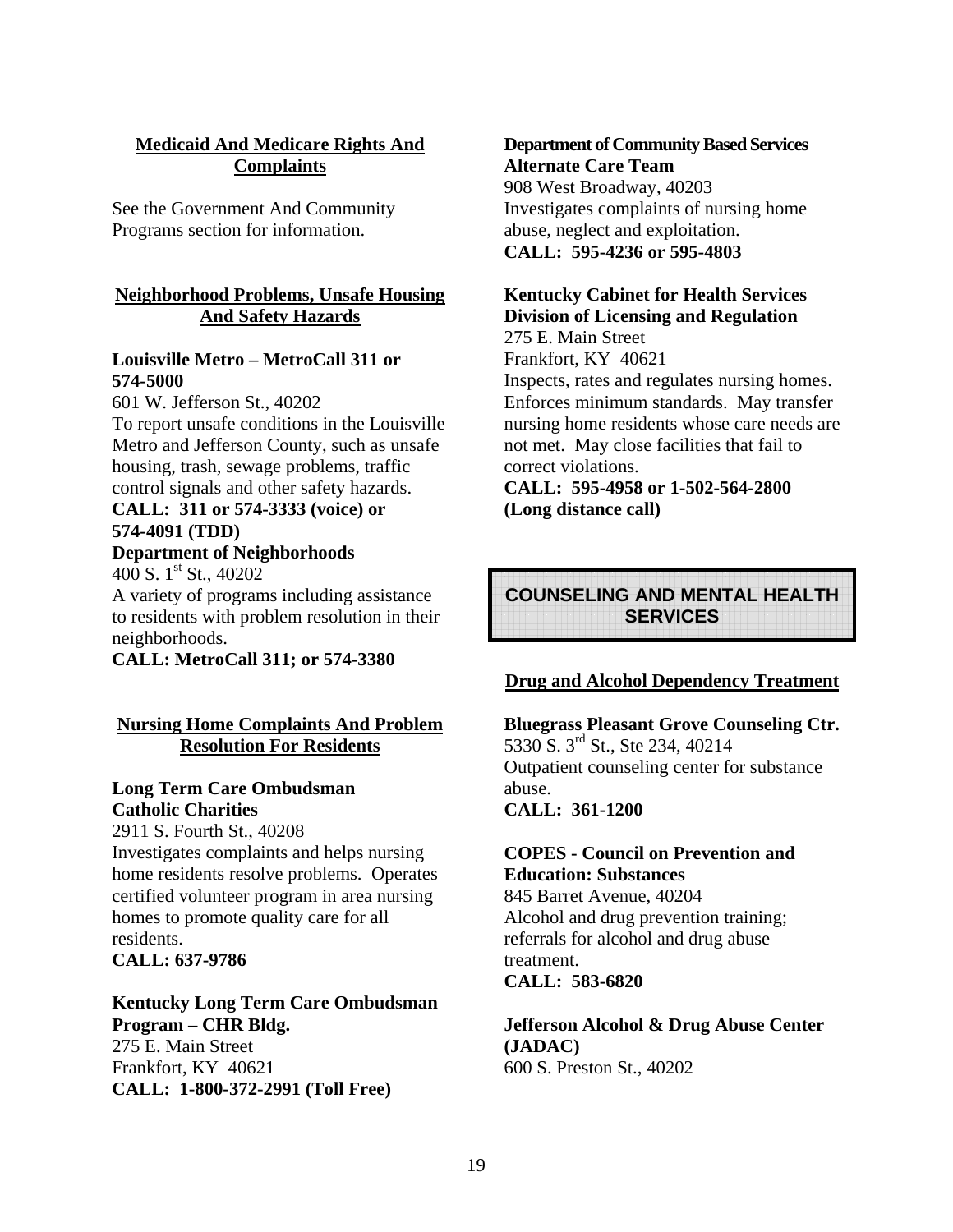Detox, residential treatment, outpatient counseling, and family education and support groups. **CALL: 583-3951** 

#### **The Morton Center**

1028 Barret Avenue, 40205 Outpatient treatment for substance abuse. Family involvement and support. www.themortoncenter.org **CALL: 451-1221** 

#### **St. Vincent DePaul Society**

703 E. St. Catherine St., 40203 Residential program for recovering alcoholics (women) **CALL: 589-6024 (women)**  1034 S. Jackson St., 40203 Residential program for recovering alcoholics (men) **CALL: 584-2480 (men)** 

**Talbot House**  520 W. St. Catherine St., 40203 Short-term detox and treatment for alcoholic men. **CALL: 587-0669** 

### **Hospital Inpatient And Outpatient Treatment, Mental Health And Dependency**

**Baptist Hospital East Center for Behavioral Health** 4000 Kresge Way, 40207

Inpatient geriatric psychiatry unit. Outpatient drug and alcohol dependency treatment. **CALL: 896-7105** 

**Our Lady of Peace A Service of Jewish Hospital and St. Mary's Healthcare** 

2020 Newburg Rd, 40205 Individual, group and family counseling ; education; crisis intervention. 24-hr telephone counseling, referrals.

### **CALL: 451-3333 Our Lady of Peace**

**Older Adult Partial Hospital Program** Intensive psychiatric care on an out-patient basis; help with depression, anxiety, grief, hopelessness. Holistic geriatric treatment service; supportive services for families; drug and alcohol dependency treatment. Inpatient, outpatient & partial hospital programs available. **CALL: 451-3330** 

#### **Central State Hospital Adult Psychiatric Treatment Unit**

10510 LaGrange Rd., 40223 Residential treatment program for persons 18 years of age or older with mental and emotional problems. **CALL: 253-7000** 

### **Seven Counties Services, Inc. Crisis & Information Center**

24 hour telephone counseling; suicide prevention hot line, crisis intervention, and human services information and referrals 1- 800-221-0446 (toll free for the State of Kentucky) **CALL: 589-4313 (voice) or 589-4259 (TTD)** 

### **Ten Broeck Hospital**

1405 Browns Lane, 40207 Inpatient and outpatient services for treatment of alcohol and drug dependency. **CALL: 896-0495**  8521 Old LaGrange Rd., 40242

Inpatient and outpatient services including geriatric drug counseling.

**CALL: 426-6380 Louisville 1-800-866-8876** 

#### **University of Louisville Hospital Emergency Psychiatric Services**  545 S. Jackson St., 40202

Emergency psychiatric services. Emphasis is on evaluation, crisis intervention, and referrals. **CALL: 562-3000 (Main Operator) Psychiatric Outpatient Services**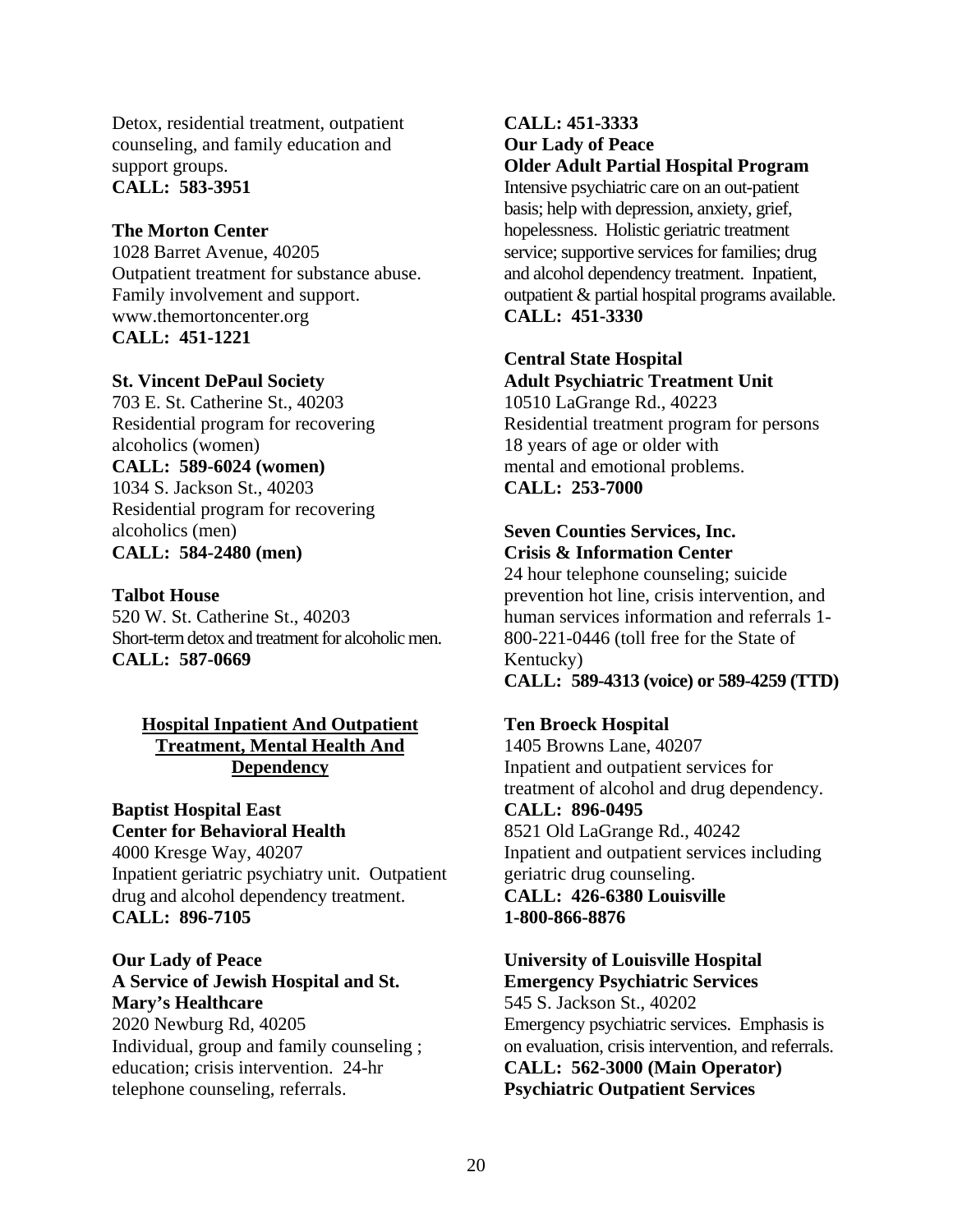550 S. Jackson St., 40202 Offers individual and group therapy. www.uoflhealthcare.org **CALL: 852-5866** 

### **Veterans Administration Medical Center**

800 Zorn Avenue, 40206 Inpatient and outpatient psychiatric services for veterans. Homeless Program services chronically mentally ill, homeless. **CALL: 895-3401** 

### **Outreach And Counseling Services**

### **American Red Cross**

510 E. Chestnut St. 40202 Helps veterans age 60 and over, and widows of veterans. **CALL: 589-4450** 

### **Baptist East Home Health Agency Home Health Agency**

6420 Dutchmans Lane, St. 360, 40205 In-home mental assessments, intervention, counseling, and education. **CALL: 454-5656** 

### **Baptist Hospital East Counseling Centers**

4000 Kresge Way, 40207 Individual, group, family and marital counseling. Special classes on coping with grief, divorce and stress. Open 24 hours. **CALL: 896-7105 (24 hrs)** 

### **Bridgehaven**

950 S. First St., 40203 Psychosocial rehabilitation services for adults with mental illneess with impaired ability to work and/or manage daily activities. www.bridgehaven.org

**CALL : 585-9444** 

# **Center for Accessible Living**

305 W. Broadway, Ste. 200, 40203 Peer support and counseling for disabled persons. **CALL: 589-6620 (Voice) or 589-6690 (TTD)** 

### **Center for Women & Families**

**Rape Relief Center**  P.O. Box 2048, 40203 Asssitance and counseling for rape and sexual assault victims and their families. 24-Hour Crisis Line. **CALL: 581-7273 (Voice) or 581-7267 (TTD) Counsel on Mental Retardation** 

### **Family Friends Program**

1146 South 3rd St., 40203 An intergenerational program that matches mature volunteers (age  $55 +$ ) with families who have a child with disabilities (age 16) and under). www.councilonmr.org **CALL: 584-1239** 

### **ElderServe, Inc.**

411 E. Muhammad Ali Blvd., 40203 Counseling and services for persons age 60 and over that live in the service area. **CALL: 587-8673** 

### **ElderServe, Inc.**

**Oak And Acorn Intergenerational Ctr.**  631 S.  $28^{th}$  St., 40210 Counseling and support services for frail and disabled persons age 60 and over in the service area. **CALL: 778-7418** 

#### **Family and Children First, Inc. Administrative Office**

2303 River Road, 2<sup>nd</sup> Floor, 40206 Family, individual and marital counseling. Workshops and groups. In-home assessments. Sliding fee scale. **CALL: 893-3900**  Eastern Jefferson County Team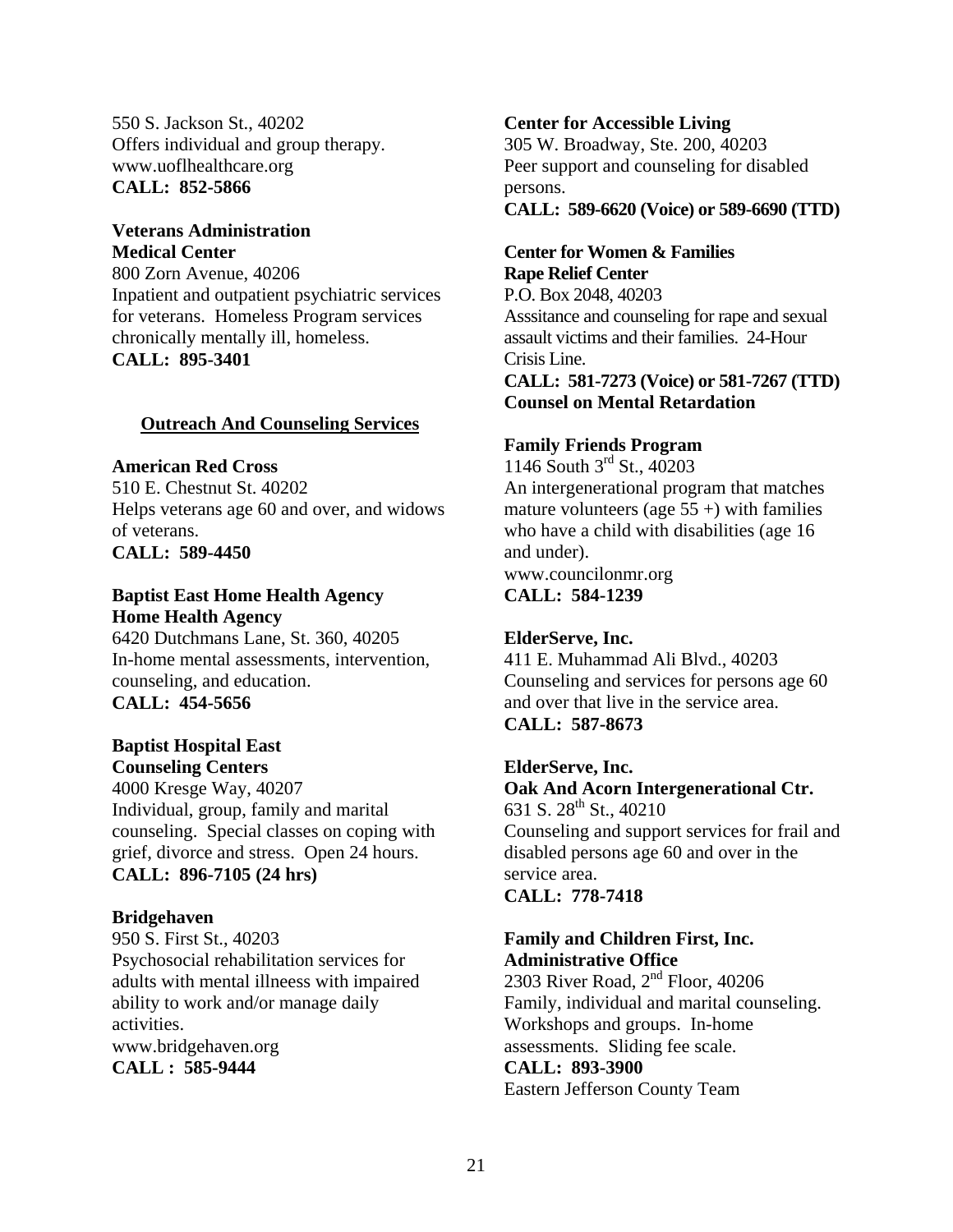#### 209 Executive Park, 40207 **CALL: 895-4671**  New Albany Team 2818 Grantline Road New Albany, IN 47150 **CALL: 944-6120**  Southwest Jefferson County Team 833 Valley College Road, Ste 1, 40272 **CALL: 995-3161**  West Louisville Team 703 S. 31<sup>st</sup>. St., 40211 **CALL: 776-4200**

### **Highlands Community Ministries Outreach Program For Older Persons (HOPOP)**

1230 E. Breckinridge, 40204 Counseling for persons age 60 and over who live in the service area.

**CALL: 584-3834 or 585-3824** 

### **Hospice and Palliative Care of Louisville The Bridges Center**

3532 Ephraim McDowell Drive, 40205 Provides individual and family counseling, groups, programs and related services for persons coping with loss. **CALL: 456-5451 or 1-888-345-8197** 

### **Jewish Family and Vocational Services**

3587 Dutchman's Lane, 40205 Individual, couple, family and child therapies, counseling, crisis intervention, divorce mediation, group workshops and seminars. Case management services. Sliding fee scale. **CALL: 452-6341** 

#### **Kentuckiana Regional Planning and Development Agency KIPDA Area Agency on Aging**

11520 Commonwealth Dr., 40299 Family Caregiver Support Program: Refer to contractors providing counseling and support groups for family caregivers of persons aged 60 and over and grandparents aged 60 or older raising grandchildren. Benefits Counseling: Information on eligibility and requirements. **CALL: 266-6084** 

### **Kling Center**

219 W. Ormsby Avenue, 40203 Counseling and services for persons age 60 and over that live in the service area. **CALL: 636-3424** 

### **Ministries United of South Central Louisville (MUSCL)**

1207 Hart Avenue, 40213 Counseling and services for persons age 60 and over that live in zip codes 40213, 40217, 40219 and 40229. **CALL: 363-9087** 

### **Senior Citizens East, Inc.**

4224 Shelbyville Road, 40207 Counseling and support services for frail and disabled persons age 60 and over. **CALL: 896-2316** 

#### **Seven Counties Services, Inc. Developmental Services Division**

3717 Taylorsville Road, 40220 Family support services, staffed residences and adult day habilitation for persons with mental retardation or other developmental disabilities.

#### **CALL: 459-5292 Corporate Offices**

101 W. Muhammad Ali Blvd., 40202 Community mental health center providing behavioral health, alcohol, drug and developmental disability services.

**CALL: 589-1100 (voice) or 1-800-264- 8799 (toll free voice); or 589-4259 (TDD) or 1-877-589-4259 (toll free TDD)** 

### **South Louisville Community Ministries**

4803 Southside Dr., 40214 Counseling and support services for persons age 60 & over. **CALL: 367-6445 (Office)**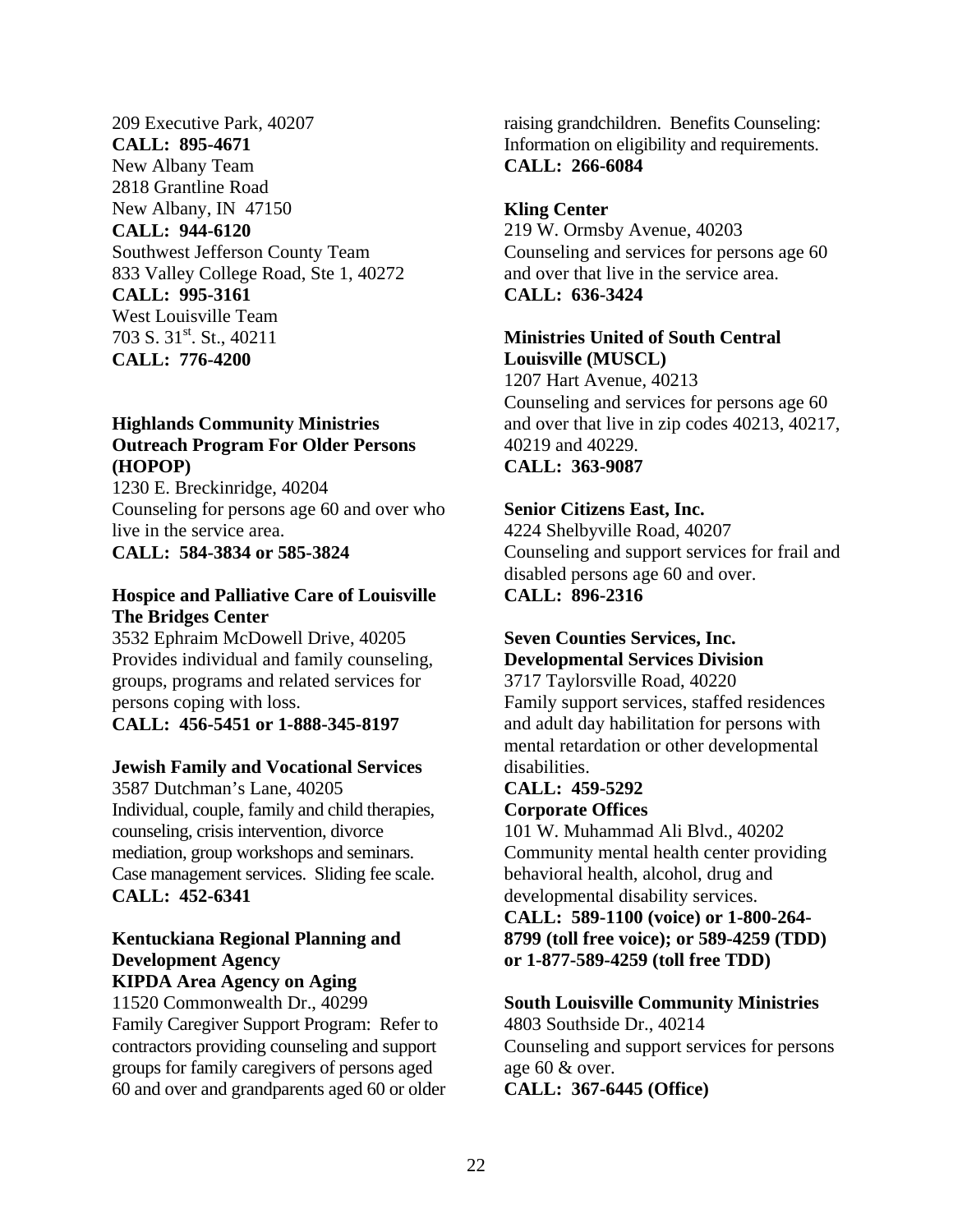#### **Southwest Community Ministries**

10936 Dixie Highway, 40272 Serves zip codes 40258, 40272 and part of 40177 **CALL: 935-0310** 

#### **United Crescent Hill Ministries**

150 S. State St., 40206 Counseling and support services for persons age 60 & over. **CALL: 893-0346** 

### **University of Louisville**

**Psychology Clinic** University of Louisville, 40292 Psychological testing and counseling; pain control; biofeedback program.

**CALL: 852-6782** 

#### **Visiting Nurse Association**

101 W. Chestnut St., 40202 Counseling and nursing services for persons experiencing mental health/medical problems. In-home intervention. **CALL: 584-2456** 

#### **Walnut Street Baptist Church Lifecare Counseling Center**

1143 S. Third St., 40203 Counseling and ministry for all adults. **CALL: 581-1258** 

#### **Wellspring**

 $1382 S. 3<sup>rd</sup> St. 40208$ Rehabilitation and support services for persons with schizophrenia or other major mental illnesses. www.wellspring-house.org **CALL: 637-4361** 

# **CRIME AND PERSONAL SAFETY**

#### **Adult Protective Services**

**Adult Protective Services Cabinet For Health And Family Services Dept. For Community Based Services**  908 W. Broadway, 7 West, 40203 Investigates allegations of abuse, neglect or exploitation of persons age 18 & over. Provides case management service. Works with law enforcement agencies to protect abused, neglected or exploited adults. **CALL: 595-4803 (24-hour hotline); or 1-800-752-6200** 

#### **Crime And Abuse Response, And Victim Assistance**

### **Crimes Against Seniors Squad Louisville Metro Police Department**

633 West Jefferson Street, 40202 This Unit investigates crimes against seniors 65 years of age and older. These crimes are against seniors because of their age. They have been scammed, financially exploited, abused, or neglected by a caregiver. The CASS also conducts prevention presentations to members of the community. **CALL: 574-2278** 

#### **Louisville Metro Police Department Crime Prevention Offices**

For all non-emergency calls & for BlockWatch information call: **1st Division**  416 N. 29<sup>th</sup> St., 40212 **CALL: 574-7167 2nd Division**  3419 Bohne Avenue, 40211 **CALL: 574-2478 3rd Division**  7219 Dixie Highway, 40258 **CALL: 574-2135**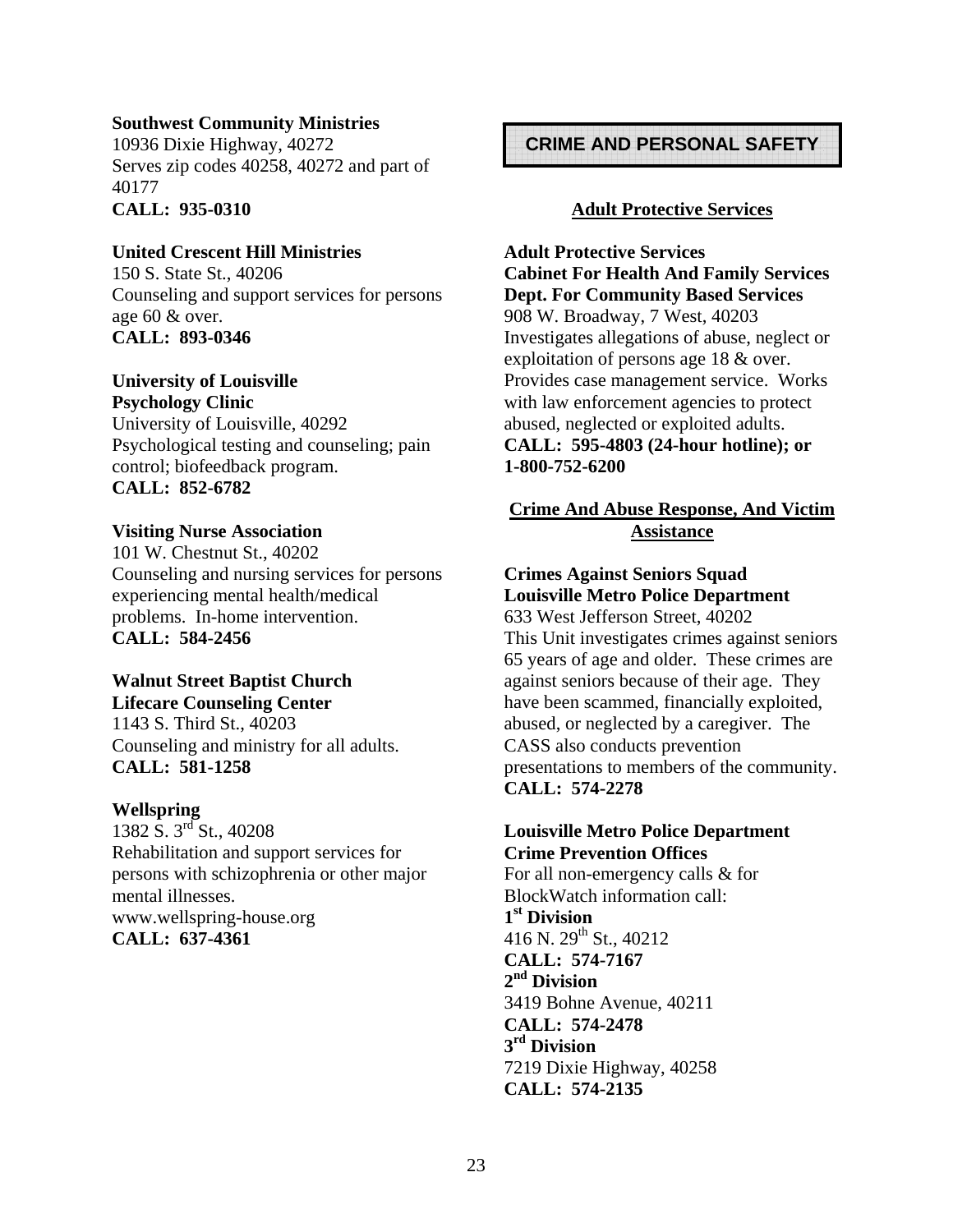**4th Division**  1340 S. Fourth Avenue, 40213 **CALL: 574-7010 5th Division**  2301 Douglass Blvd., 40205 **CALL: 574-7636 6th Division**  4711 Progress Road, 40218 **CALL: 574-2187 7th Division**  7201 Outer Loop, 40219 **CALL: 574-2133 8th Division**  200 Juneau Drive, 40243 **CALL: 574-2258** 

#### **Office of the Commonweath's Attorney 30th Judicial Circuit Victim Advocacy Unit**  Commonwealth's Attorney's Office 514 W. Liberty, 40202 Provides information and support services at the Circuit Court level to victims of felony crimes. **CALL: 595-2340**

**County Attorney's Senior Team (CAST) Jefferson County Attorney's Office**  600 W. Jefferson St., 2nd flr., 40202 Provides advocacy to crime victims. **CALL: 574-6336** 

**Center for Women & Families Rape Crisis Program**  P.O. Box 2048, 40248 Assistance and counseling for rape and sexual assault victims and their families. 24-hour crisis line. **CALL: 581-7273 (voice); 581-7287 (TDD) Spouse Abuse Center**  923 S. 2nd St., 40203 Sees abuse victims in the hospital, helps victims through legal system, provides child care, answers crisis phone calls. **CALL: 581-7200 or 581-7222 West Louisville Campus**  4303 W. Broadway, 40211-3122

**CALL: 775-6408** 

#### **ElderServe, Inc. Emergency Crisis Response Team (ECRT)**

Short-term emergency shelter and home care services for seniors (age 60+) who are experiencing abuse, neglect, or exploitation as a result of crime. 24-hour referral.

### **The Senior Crime Victim's Advocacy Program**

411 E. Muhammad Ali Blvd., 40202 Provides transportation to court and assistance to victims of violent crime, domestic violence, elder abuse, robbery, sexual assault, financial and fraud abuse. **CALL: 587-8673** 

### **Jefferson County Sheriff's Department**  531 Court Place, 40202

### **CALL: 574-5400**

Partner 911 Cell phone program. Free cell phones (only 911 calls allowed) for thoses at risk. Call to get a phone or donate a phone.

### **CALL: 574-5195 (Cell Phone Pgm)**

### **Emergency And Transitional Shelter**

### **American Red Cross**

510 E. Chestnut St., 40202 Provides shelter to victims of disaster or home fire. **CALL: 589-4450** 

#### **Center for Women & Families Spouse Abuse Center**

 $923$  S.  $2^{nd}$  St., 40203 Shelter for women and their children living in abusive family situations. Sliding scale fees. **CALL: 581-7222** 

### **Choices Inc. – Transitional Shelter**

800 E. Liberty St., 40204 Provides transitional beds for homeless women. Two locations in the Phoenix Hill area. Norma's House and Maryjane Toney House choices@bluegrass.net **CALL: 585-3780**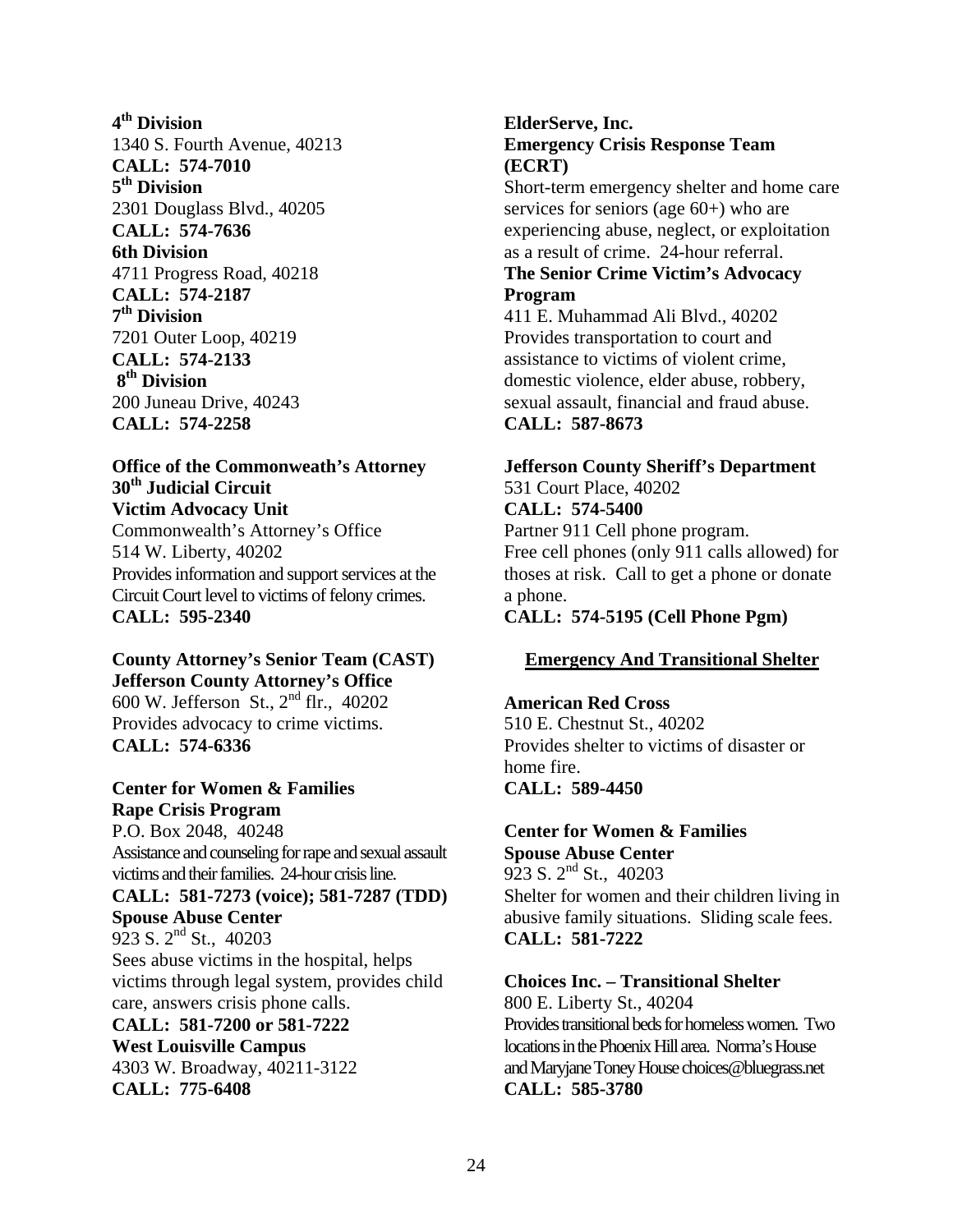### **ElderShelter Network**

2911 South  $4^{th}$  St., 40208 Transitional housing (no more than 60 days) as a part of moving to permanent safe housing for seniors aged 65+ experiencing abuse, exploitation or neglect. **CALL: 637-9786 ext 136** 

### **Genesis House**

8311 Preston Highway, 40219 15 Transitional beds for homeless veterans. **CALL: 964-7147** 

### **Harmony House**

15 Transitional beds for veterans and 5 transitional beds for non-veterans. **CALL: 964-7147** 

### **Haven House**

129 E. Court Avenue Jeffersonville, IN 47130 Provides short term housing. **CALL: (812) 284-3373** 

#### **House of Ruth**

607 E. St. Catherine, 40203 Residential program for up to 10 homeless HIV persons. Case management, drug counseling, advocacy. www.houseofruth.net **CALL: 587-5080** 

#### **Jefferson Street Baptist Center**

733 E. Jefferson St., 40202 Transitional shelter and help with permanent housing for men with mental illness. Day shelter for men and women. **CALL: 584-6543** 

### **Adult Protective Services Cabinet For Health And Family Services** 908 W. Broadway, 7 West, 40203 Provides protective services including assistance with emergency placement for abused, neglected or exploited adults. **CALL: 595-4803; or 1-800-752-6200**

**New Beginnings for Women**  1261 S. Brook St., 40202

Recovery house for women who have been incarcerated. **CALL: 634-4252** 

#### **Rhonda's Another Chance**

710 S. 31<sup>st</sup> Street, 40211-1411 Transitional housing for single women. **CALL: 776-8830** 

# **Salvation Army**

**The Center of Hope** 831 S. Brook Street, 40203 Provides shelter to men, women and families in emergencies. Small fee charged. **CALL: 625-1170** 

### **Seven Counties Services, Inc. Crisis & Information Center**

24 hour telephone counseling; suicide prevention hot line, crisis intervention, and human services information and referrals. **CALL: 589-4313 (voice) or 589-4259 (TTD); 1-800-221-0446 (toll free, 24-hrs)** 

### **St. Vincent de Paul Center**

1015 S. Preston St., 40203 Provides shelter to men, women and families. Small fee charged. Six program sites. **CALL: 584-2480** 

#### **The Healing Place for Men**

1020 W. Market St., 40202 Accommodations for men's transitional recovery; overnight emergency beds; and recovery programs for substance abusers. (Recovering Alcoholics) www.thehealingplace.org **CALL: 584-6606** 

#### **The Healing Place for Women**

1607 W. Broadway, 40203 Provides recovery beds and transitional housing. (Recovering Alcoholics) www.thehealingplace.org **CALL: 568-1268**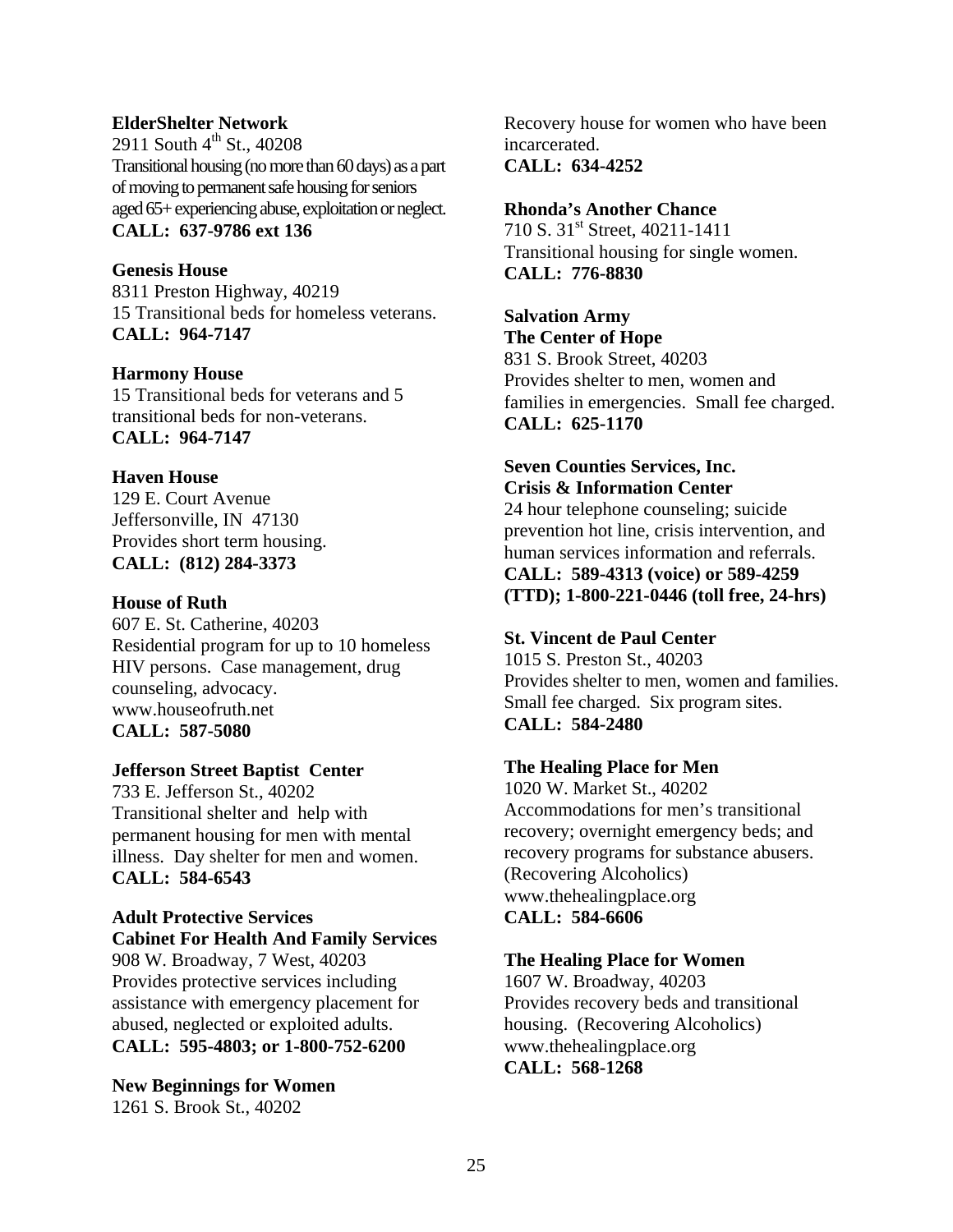#### **Volunteers of America Shelby Men's Shelter**

1436 S. Shelby, 40217 Shelter to men with mental illness diagnosis. 24 hr. crisis intervention, case management. Fee charged after income established. www.voaky.org **CALL: 636-0742** 

### **Wayside Christian Mission**

808 E. Market St., 40206 Provides shelter to families, single men and women age 18 & over. www.waysidechristianmission.org **CALL: 584-3711** 

### **Wellspring**

P.O. Box 1927, 40201 1382 S. 3rd St., 40208 Transitional and permanent supervised shelter and apartments for mentally ill and dual diagnosis. Sliding scale fees available. **CALL: 637-4361** 

### **YMCA of Greater Louisville Chestnut Street Branch**

930 W. Chestnut St., 40203 Provides long term shelter to men age 18 & over. Sliding fee scale. **CALL: 587-7405** 

### **Guardianship**

### **Mental Inquest and Disability Division**  Jefferson County District Court 600 W. Jefferson Street, Rm. 317, 40202 **CALL: 595-3261**

**Guardianship Services KY Cabinet for Families & Children** 

908 W. Broadway, 40203 State Guardianship service is the last resort for disabled adults needing guardianship/conseratorship. **CALL: 595-4052** 

### **GuardiaCare, Inc.**

215 W. Breckinridge St., 40203 Surrogate decision-maker on behalf of the adult concering finances, housing, medical care, or the ability to enter into contracts. For adults age 60 and over, and disabled adults.

**CALL: 585-9949** 

# **EDUCATIONAL OPPORTUNITIES**

### **Adult And Continuing Education Programs**

### **American Red Cross**

Classes in first aid, safety and health. **510 E. Chestnut St., 40202 CALL: 589-4450** 

### **Jefferson County Public Schools**

Vocational, adult enrichment, and G.E.D. (high school diploma equivalency) classes. www.ged4you.com **Ahrens Learning Center**  546 S. First St., 40202 CALL: 485-8636 **DuValle Learning Center**  3610 Bohne Ave., 40211 CALL: 485-8735 Information CALL: 485-7400

# **Kentuckiana Regional Planning and Development Agency (KIPDA)**

**Family Caregiver Support Program**  11520 Commonwealth Dr., 40299 We offer family caregiver training programs and training for employees who are also caregivers of seniors over age 60. **CALL: 266-6084** 

#### **St. Augustine Learning Center**  1310 W. Broadway, 40203 **CALL: 584-5463**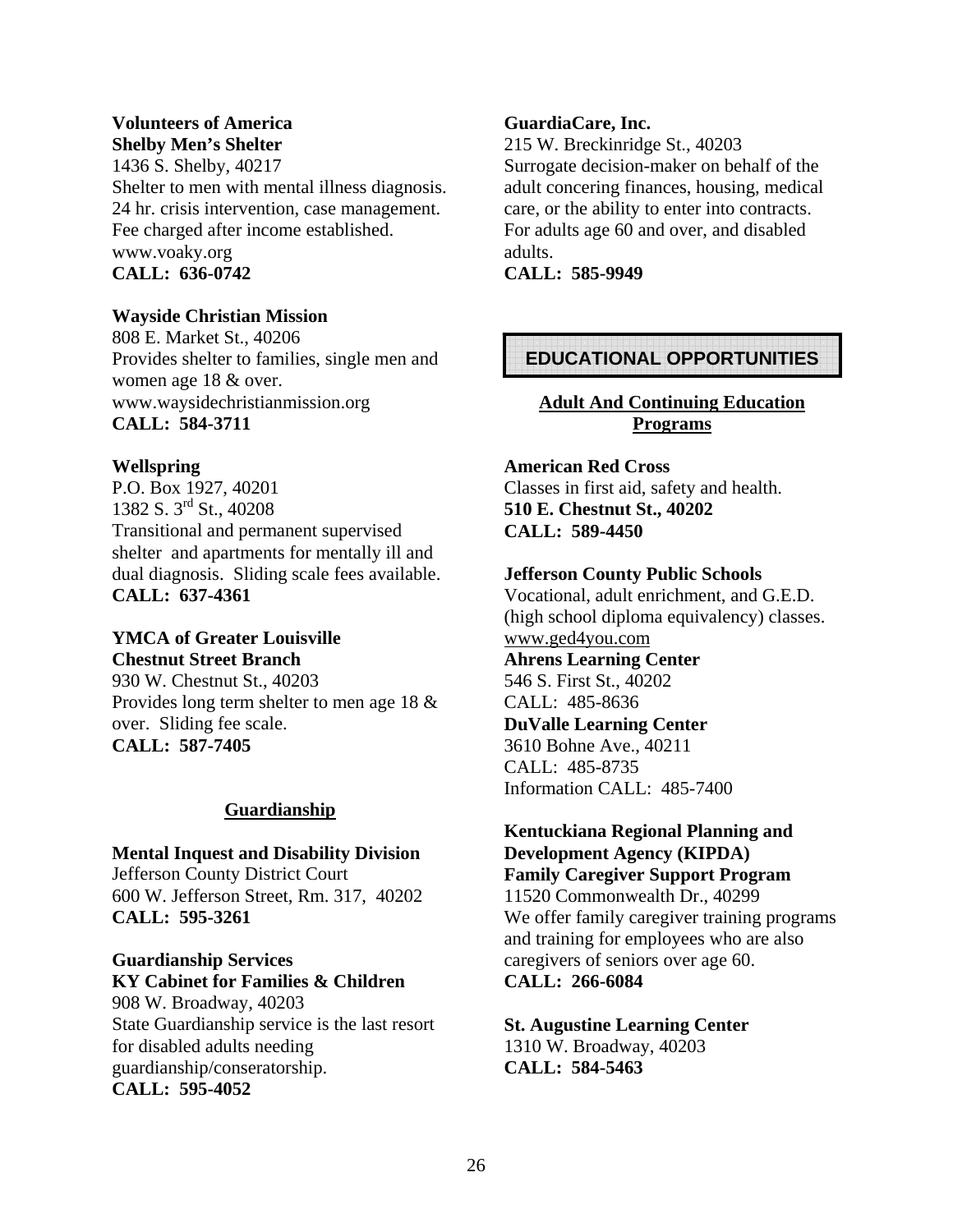**Cooperative Extension Office UofK/Kentucky State University**  810 Barret Avenue, 40204 **CALL: 569-2344** 

### **Leisure Services United Crescent Hill Ministries**

150 S. State Street, 40206 Offers travel and learning opportunities for people 50 and over. Call for schedules and more information. **CALL: 893-0346** 

**Wilkerson Learning Center** 

5601 Johnsontown Road, 40272 **CALL: 485-8556** 

### **Books And Library Services**

# **Audio Studio for the Reading Impaired**

See Services for Blind or Visually Impaired for information.

### **Louisville Free Public Library Main Library**

301 York Street, 40203 Provides print and non-print materials; reference services; public programs; and Bookmobile (Call for locations where the bookmobile will stop). Provides large print books and magazines, magnifying glasses, book holders and books.

### **CALL: 574-1611**

#### **Books-To-You Homebound Program**

Books, magazines, audiocassettes are delivered to homebound persons.

### **CALL: 574-1603**

#### **Talking Book Library**

Taped reading materials are mailed to persons with visual, physical, or reading disabilities. Special tape players are provided. Applications require a doctor's signature.

### **CALL: 574-1625**

**Branch Libraries - CALL: 574-1611 Bon Air**  2816 Del Rio Place, 40220 **Crescent Hill** 2762 Frankfort Avenue, 40206 **Fern Creek**  5725 Bardstown Road, 40291 **Highlands-Shelby Park**  1250 Bardstown Road, 40204 **Iroquois**  601 Woodlawn Avenue, 40215 **Jeffersontown**  10631 E. Watterson Trail, 40299 **Middletown**  200 N. Juneau Drive, 40243 **Okolona**  7709 Preston Highway, 40219 **Portland**  3305 Northwestern Parkway, 40211 **Shawnee**  3912 W. Broadway, 40211 **Shively-Newman**  3920 Dixie Highway, 40216 **Southwest Regional** 10375 Dixie Highway, 40272 **St. Matthews/Eline**  3940 Grandview Avenue, 40207 **Western**  604 S. 10th Street, 40203 **Westport Community**  8100 Westport Road, 40222

**Recordings for the Blind and Dyslexic** 

See Services for Blind section for information.

### **Colleges, Universities And Seminaries**

### **Jefferson Community & Technical College Jefferson Technical Campus**  727 W. Chestnut, 40203 **CALL: 231-5333**  109 E. Broadway, 40202 Tuition remission program for Kentucky residents age 65 & over. Associates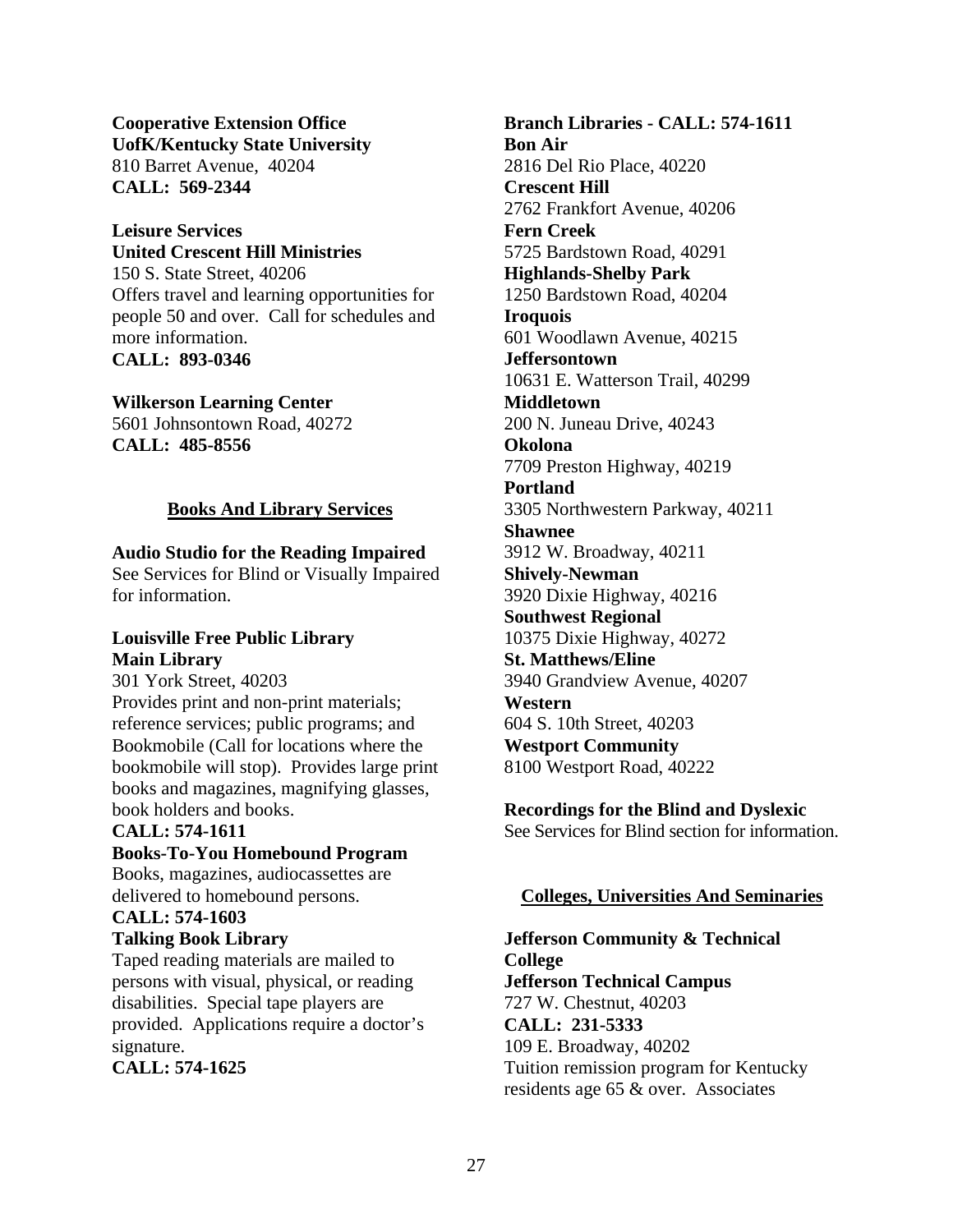degrees, diplomas & certificates in academic & technical programs.

**CALL: 231-5333** 

**South West** 1000 Community College Drive, 40272

**CALL: 231-5333** 

### **Bellarmine University**

2001 Newburg Road, 40205 Tuition reduction for persons age 65 & over. Discount on continuing education classes.

**CALL: 452-8131** 

#### **Elderhostel**

Educational program for students 55 and older; open to both commuters and out-of-towners.

#### **CALL: 452-8161 Veritas**

Membership program for students 55 and older; classes last 6 weeks. Fee: \$65 **CALL: 452-8374** 

### **Louisville Presbyterian Theological Seminary**

1044 Alta Vista Road, 40205 Lectures and programs on religious topics. Credit courses on biblical and theological studies.

### **CALL: 895-3411**

### **Metroversity**

109 E. Broadway, 40202 Offers programs to enrich a student's college life. **CALL: 897-3374** 

#### **Southern Baptist Theological Seminary**

2825 Lexington Road, 40280 Lectures, programs and music recitals. Credit courses on biblical and theological studies for lay persons. **CALL: 897-4011** 

### **University of Louisville**

University of Louisville, 40292 Tuition remission for Kentucky residents age 65 & over. Continuing studies program for adults. Persons who wish to enroll in special programs should contact the Admissions Office. **CALL: 852-6525** 

# **EMERGENCY SERVICES**

**In addition to services listed, some community ministry programs provide assistance for needy persons in Jefferson County - you must live in the service area.** 

### **Emergency Food**

#### **Baptist Fellowship Center**

1351 Catalpa St., 40211 Assistance to residents in the Parkland area. By appointment only. **CALL: 774-2734** 

### **Cathedral of the Assumption**

443 S. 5<sup>th</sup> Street, 40202 **CALL: 582-2971** 

### **Dare to Care Food Bank Main Office**

5803 Fern Vally Road, 40228 Dare to Care, Inc. has emergency food distribution centers throughout Jefferson County, all locations are not listed here. For your area distribution center and details about the program.

**CALL: 966-3821 (Main Office) Some locations: Bethlehem Baptist Church**  5708 Preston Highway, 40219 **CALL: 964-4384 Fairdale Area Community Ministries**  10616 W. Manslick Rd., Fairdale KY 40118 **CALL: 367-9519 or 366-2142 Highlands Community Ministries Individual and Family Assistance Program** 1140 Cherokee Road, 40204 **CALL: 451-3695**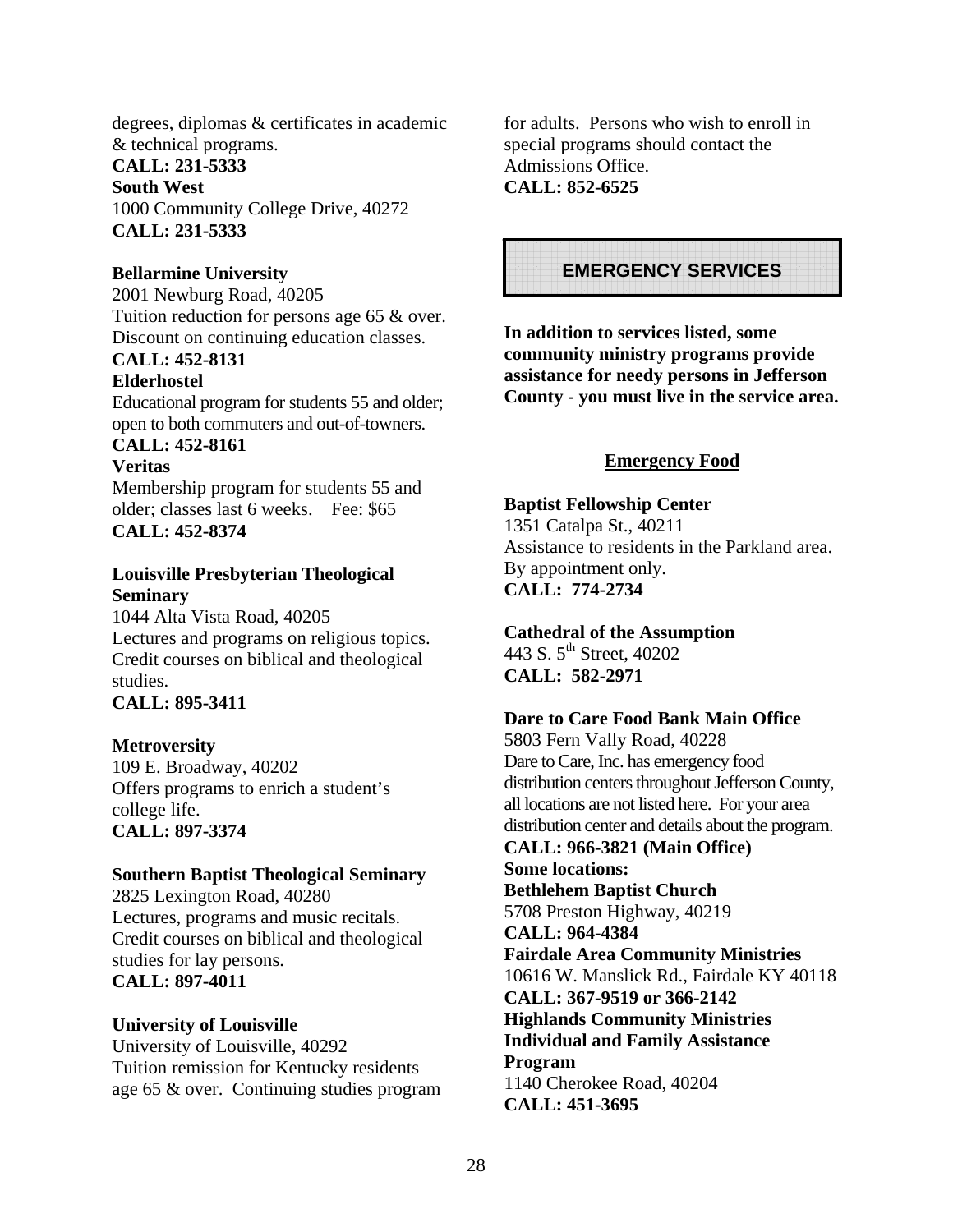**Jefferson Street Baptist Center**  733 E. Jefferson St. 40202 **CALL: 584-6543 Jeffersontown Area Ministries** 10617 Taylorsville Rd., 40299 **CALL: 267-1055 Neighborhood House**  201 N. 25<sup>th</sup> St. 40212 www.nhky.org **CALL: 774-2322 Neighborhood Visitor**  9104 Westport Road, 40242 **CALL: 426-2824 Newburg Community Center**  4810 Exeter Avenue, 40218 **CALL: 458-5353** 

**Franciscan Shelter House**  748 S. Preston Street, 40203 **CALL: 589-0140** 

**Highlands Community Ministries German Paristown Senior Adult Nutrition Program**  1094 E. Kentucky St., 40204 **CALL: 635-6445** 

**Louisville Commodities Supplemental Feeding Program**  1616 Rowan Street, 40203 Eligibility criteria must be met to qualify for food commodities. **CALL: 595-3031** 

**Plymouth Community Renewal Center** 1626 W.Chestnut St. 40203 Assistance to residents of the Russell neighborhood. **CALL: 583-7889** 

**Salvation Army The Center of Hope** 831 S. Brook St. 40203 **CALL: 625-1170** 

**Society of St. Vincent Open Hand Kitchen**  1029 S. Preston, 40203 **CALL: 584-2480** 

#### **Sts. Simon and Jude Church**

4335 Hazelwood Ave. 40215 Assistance to residents of neighborhood. Must visit South Louisville Community Ministries first. **CALL: 367-8888** 

**The Healing Place**  1020 W. Market Street, 40202 **CALL: 584-6606** 

**The Lord's Kitchen**  2732 S. 5<sup>th</sup> Street, 40208 **CALL: 634-1665** 

#### **Wayside Christian Mission**

822 E. Market Street, 40206 Serves 3 meals a day to persons of all ages. **CALL: 584-3711** 

#### **Emergency Security Services**

**These services offer 24-hour emergency response calls to police, ambulance, or family in case of emergency situations.** 

**ADT Security Systems**  943 S. 1<sup>st</sup>. St. 40203 **CALL: 589-1239** 

#### **All-In-One Security, Inc.**

ADT Companion Services 6708 Shepherdsville R.d, Ste 2B Louisville, KY 40228 www.allinonesecurity.net **CALL: 966-3737** 

**Jewish Family & Vocational Service**  Lifeline Personal Response Service **CALL: 452-6341**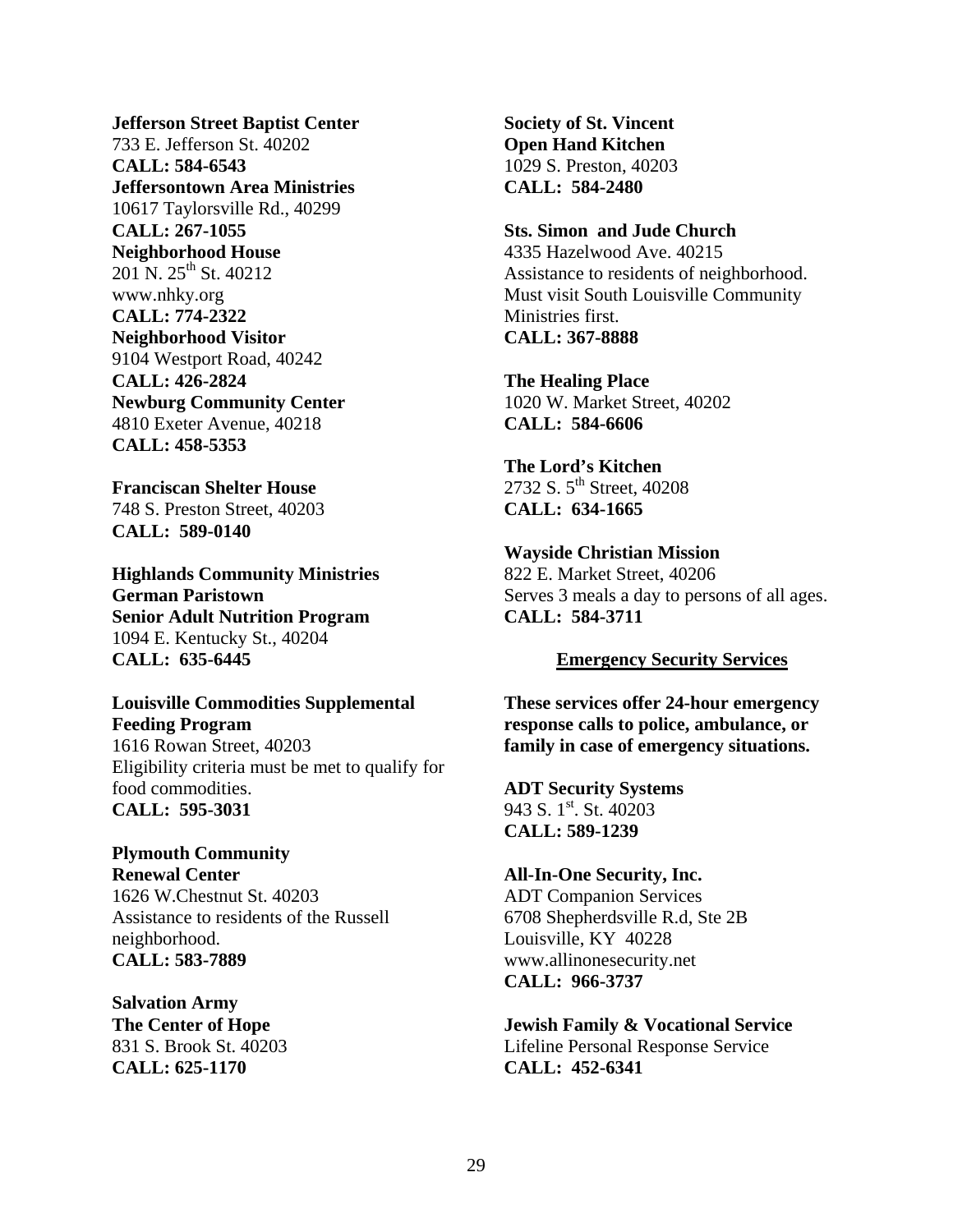**Lifeline**  Personal Response Service **CALL: 1-877-419-5565** 

**Senior Citizens East**  Lifeline Personal Response Service **CALL: 895-2805** 

### **Emergency Financial Assistance**

**American Red Cross Louisville Area**  510 E. Chestnut St. 40202 Disaster assistance; assistance to military and their families.

### **American Red Cross – Winterhelp**

Provides emergency heating assistance to low-income families and families in crisis who are without heat or are in immediate danger of being without heat and have exhausted all other possible sources of help. Apply by calling American Red Cross Winterhelp. **CALL: 589-4450** 

#### **Eastern Area Community Ministries**

11700 Main St., Middletown, KY 40253 www.eacm@bellsouth.net **CALL: 426-2824** 

#### **Fairdale Area Community Ministries**

10616 W. Manslick Road, 40118 Serves zip codes 40118 and part of 40219. **CALL: 367-9519** 

#### **Fern Creek-Highview United Ministries**

5920 Bardstown Road, 40291 Serves zip codes 40291 and 40228. **CALL: 493-9100** 

#### **Help Office**

425 S.  $2<sup>nd</sup>$  St. (Christ Church Cathedral) Assists residents of zip codes 40203 and 40208.

**CALL: 637-6441** 

#### **Highlands Community Ministries**

1140 Cherokee Road, 40204 Serves zip codes 40205 and part of 40204. **CALL: 451-3695** 

#### **Jefferson Street Baptist Chapel**  733 E. Jefferson St. 40202

**CALL: 584-6543** 

#### **Louisville Gas & Electric (LG&E)**

P.O. Box 32010, 40232 Conducts energy audits of homes and recommends ways to improve energy efficiency. Small fee charged. **CALL: 1-800-251-7808** 

Assistance to pay for heating and utility bills. **LG&E Customer Service Centers:**

4917 Dixie Highway 4121 Shelbyville Road 701 S.  $9<sup>th</sup>$  Street 4424 Outer Loop

311 W. Chestnut Street Helps customers work out payment plans for heat and utility bills they cannot afford. Open 8:00 a.m. to 5:00 p.m. Monday through Friday (except major holidays).

#### **CALL: 589-1444**

For help with termination notices, LG&E will leave your service on for 30 days when the Kentucky Department for Community Based Services certifies you as eligible. **CALL: 595-4238** 

### **Louisville Metro Human Services Family Assessment Support Services**

810 Barret Avenue, 3rd Flr., 40204 Provides emergency financial assistance for shelter expenses for eligible persons. This program provided through Neighborhood Place locations. **CALL: MetroCall 311 or 574-5000** 

### **Ministries United of South Central**

**Louisville (MUSCL)**  1207 Hart Avenue 40213 Serves zip codes 40213, 40217, 40219 and 40229. **CALL: 363-9087**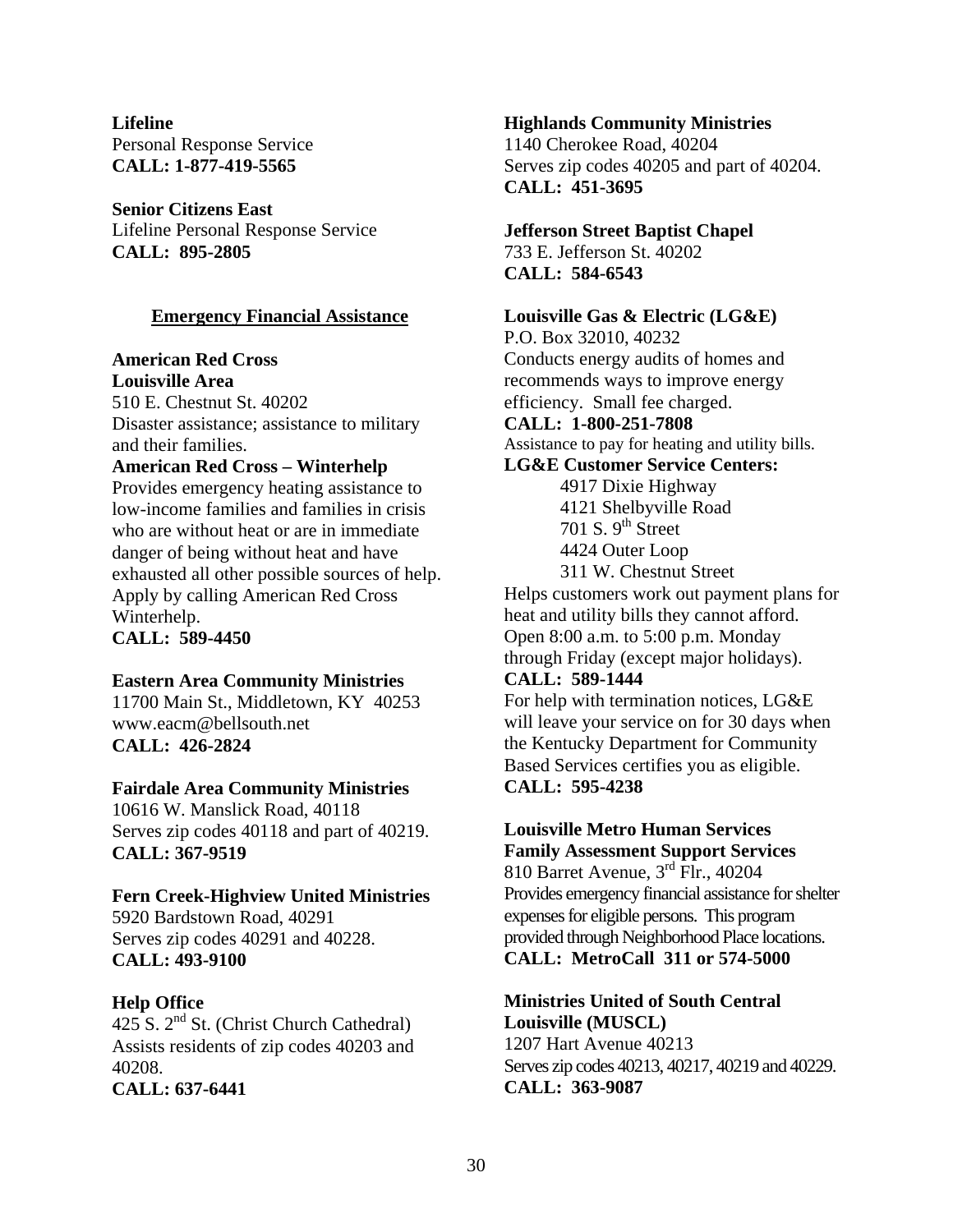#### **Neighborhood Place**

One stop locations where individuals and families may receive services that include: health services, school-related services, financial and housing assistance and child and adult welfare services. See Government and Community Programs for locations.

### **Salvation Army**

**The Center of Hope** 831 S. Brook St. 40203 **CALL: 625-1170** 

#### **Shively Area Ministries**

1867 Farnsley Road, 40216 Serves zip code 40216 **CALL: 447-4330** 

#### **Sister Visitor Program**

22335 W. Market St. 40212 Serves zip codes 40203, 40211 and 40212. **CALL: 776-0434** 

#### **Southeast Associated Ministries**

**(SEAM)**  6500 Six Mile Lane, 40218 Serves zip codes 40218, 40220. **CALL: 499-9350** 

#### **South Louisville Community Ministries**

4803 Southside Drive 40214 Serves zip codes 40208 south of U of L, 40209,40214 and 40215. **CALL: 367-6445** 

#### **Southwest Community Ministries**

10936 Dixie Highway, 40272 Serves zip codes 40258, 40272 and part of 40177. **CALL: 935-0310** 

#### **St. Matthews Area Ministries (St. MAM)**

201 Biltmore Rd. 40207 Serves zip code 40207 neighborhoodlink.com/louisville/stmam **CALL: 893-0205** 

#### **United Crescent Hill Ministries**

150 S. State Street 40206 Serves zip code 40206 **CALL: 893-0346** 

#### **Walnut Street Baptist Church**

220 W. St. Catherine Street, 40203 Assists residents of Old Louisville. **CALL: 589-5290**

#### **West Louisville Community Ministries**

P.O.Box 2676, 40201-2676 Serves zip codes 40210, 40211, 40212 and part of 40203. **CALL: 778-2815** 

### **Emergency Repairs, Weatherization, And Assistance**

**The following agencies offer emergency services to correct dangerous conditions in your home.** 

### **Louisville Metro Housing & Community Development**

745 W. Main, Ste., 300, 40202 Provides energy-related and house repairs. Four programs, income guidelines apply: 1) cold alieviation for people cited by The Office of Inspections, Permits, & Licenses. 2) weatherization – repair or replace furnace or hot water heater. (Renters can apply). 3) Emergency repair (furnace, AC, sewer, water, gas lines, IF health hazard. 4) Home repair (interior & exterior.) Must be resident of Jefferson County. **CALL: 574-3107**

#### **New Directions Housing Corporation**

1000 E. Liberty, 40204 Performs crisis repairs and some weatherization. Must be age 55 or over, handicapped or disabled. Must be resident of Louisville. Sliding scale fee. **CALL: 589-2272**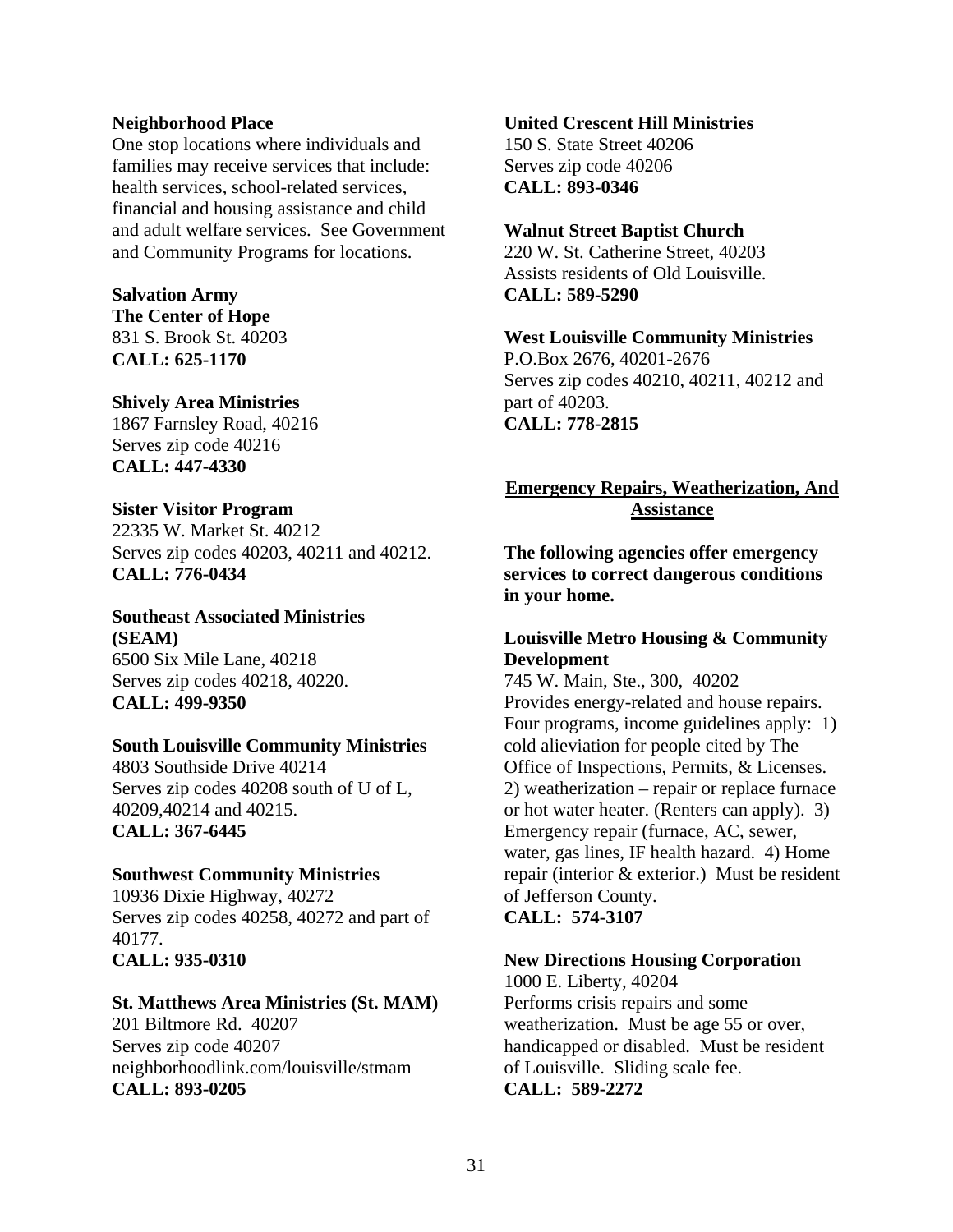#### **Project Warm**

1252 South Shelby Street, 40203 Performs in-home energy management training, advanced air sealing for low income, elderly, handicapped or disabled persons. Provides plastic covering for interior windows for elderly & disabled, who need assistance.

**CALL: 636-9276** 

#### **Louisville Metro Community Action Partnership Summer Heat Relief Program/Heater Program**

1200 S. Third St., 40203

Provides emergency heating or cooling equipment. Eligibility based on medical need and income.

**CALL: 574-1157** 

# **EMPLOYMENT**

### **Employment Services**

#### **Kentuckiana Works One Stop Career Ctr.**  NIA Center, Ste., 100, 2900 W. Broadway, 40211 **CALL: 574-4100**

#### **CGM Services, Inc. (Louisvlle Diversified Services)**

410 W. Chestnut St., Ste., 900, 40203-2326 Provides vocational support for adults with mental retardation through vocational services & small business operations. www.ldsinc.org **CALL: 581-0658** 

### **Center for Women & Families Creative Emploment Project**

927 S.  $2^{nd}$  St. Assistance with vocational education and financial counseling for survivors of domestic violence and sexual assault **CALL: 581-7200** 

### **Louisville Metro Community Action Agency Foster Grandparent Program**

1200 S. 3rd St. 40203 Low-income persons age 60 & over work 20 hrs per week with special needs children. Foster grandparents receive a tax-free stipend. **CALL: 574-1157** 

### **Kelly Services**

220 W. Main St. Ste 110 40202 Places persons age 55 and over in jobs at all skill levels. **CALL: 585-2171**  9200 Shelbyville Road 40222 **CALL: 425-7131** 

# **Kentucky Cabinet for Workforce Development Branch**

600 W. Cedar St. Provides employment services for persons 55 & older. **CALL: 595-4762** 

### **Louisville Urban League**

1535 W. Broadway 40203 Employment search assistance,Computer training available, **CALL: 585-4622** 

#### **Salvation Army Welfare Department**

831 South Brook St. 40203 Assists shelter residents with employment search. **CALL: 625-1170** 

### **Senior Community Service Employment Program**

AARP Foundation 600 W. Cedar St. 40202 Offers interim job training to persons age 55 & over whose income meets Dept. of Labor guidelines. **CALL: 584-0309**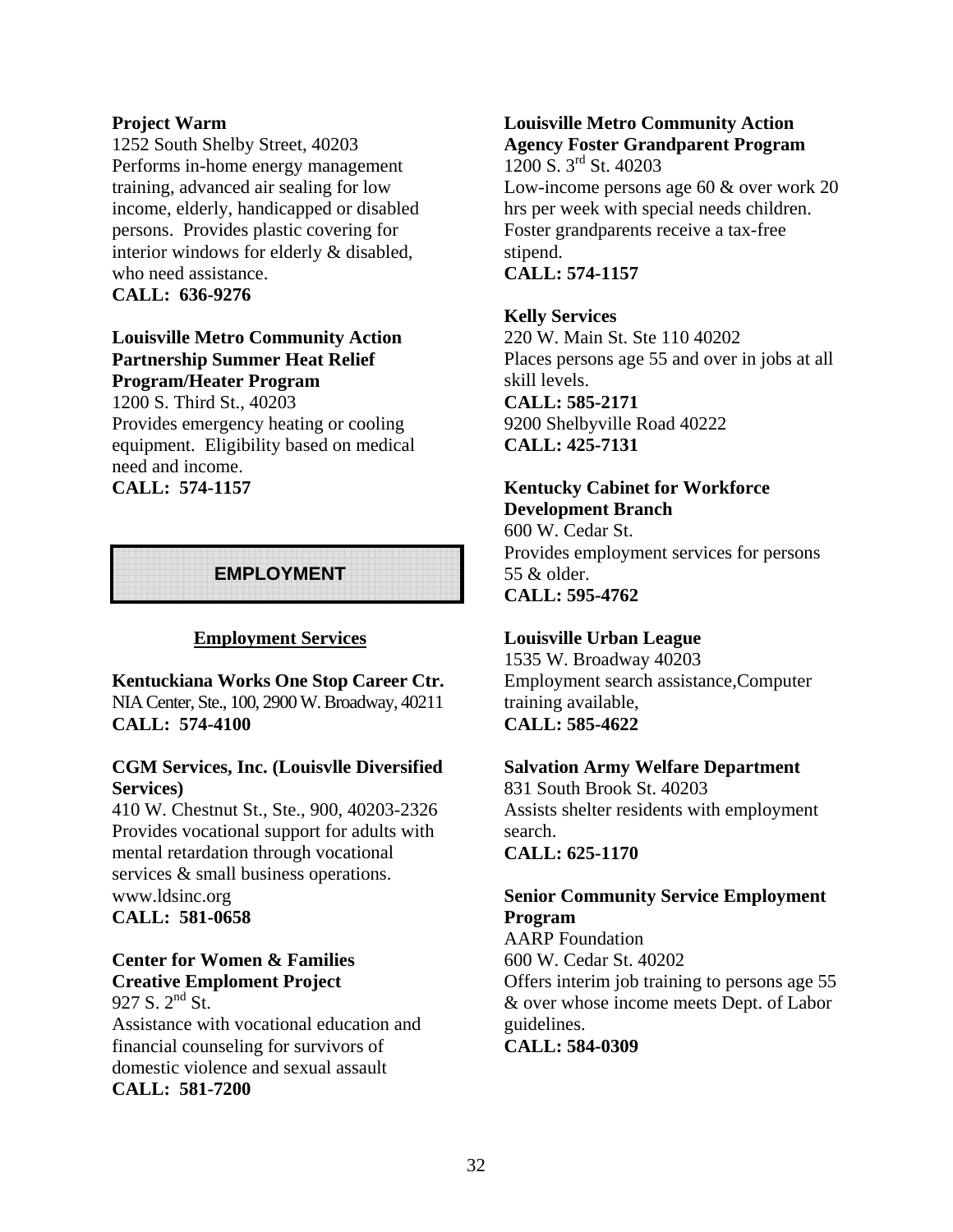### **Employment Training**

### **Jefferson County Public Schools Adult and Continuing Education**

546 S.  $1^{st}$ . St. 40202 Offers Lifelong Learning Classes in various locations throughout Jefferson County. **CALL: 485-4300** 

#### **Kentucky Office for the Blind**

8412 Westport Rd. 40242 Vocational Rehabilitation Services. Comprehensive case management services for blind and visually impaired persons. Vocational counseling and rehabilitation. Related vision aids and equipment. Living skills and personal adjustment training. **CALL: 429-4460** 

#### **Seven Counties Services Vocational Alternatives**

758 S. 1<sup>st</sup> St. 40202 Assists individuals with mental illness or emotional problems to prepare, obtain & maintain jobs in the community. **CALL: 589-8540** 

#### **Dept.of Education/Office of Vocational Rehabilitation**

401. W. Chestnut St. Ste 100 40202 Provides work evaluation, guidance, counseling, training and other services to persons who are vocationally handicapped due to various disabilities. Branch office located throughout Jefferson County. **CALL: 595-4173** 

#### **Unemployment Compensation**

#### **Dept. for Employment Services Division of Unemployment Insurance** 600 W. Cedar St. 40202 **CALL: 595-4762**  5800 Fern Valley Rd. 40228 **CALL: 595-4187**

### **FOOD**

#### **Food Stamps**

### **Department for Community Based Services 908 W. Broadway, 40203**

Income based program. Broadway office has information about qualifying and locations for accessing food stamps. **CALL: 595-4238** 

### **Louisville Commodities Supplemental Feeding Program**  1616 Rowan Street, 40203 Eligibility criteria must be met to qualify for

food commodities. **CALL: 595-3031** 

### **Plymouth Community Renewal Center**

1626 W. Chestnut Street, 40203 **CALL: 583-7889** 

### **Home Delivered Meals**

#### **Eastern Area Community Ministries**

11700 Main St., Middletown, KY 40253 www.eacm@bellsouth.net **CALL: 244-6141** 

### **Highlands Community Ministries Outreach Program for Older Adults (HOPOP)**

1230 E. Breckinridge St. 40204 Serves residents of the Highlands. **CALL: 584-3834** 

#### **Louisville Metro Nutrition Services**

810 Barret Ave. Room 260 40204 Call if you live in a neighborhood not served by other agencies or if you don't know which agency to call. Volunteer drivers always needed. **CALL: 574-MEAL (574-6325)**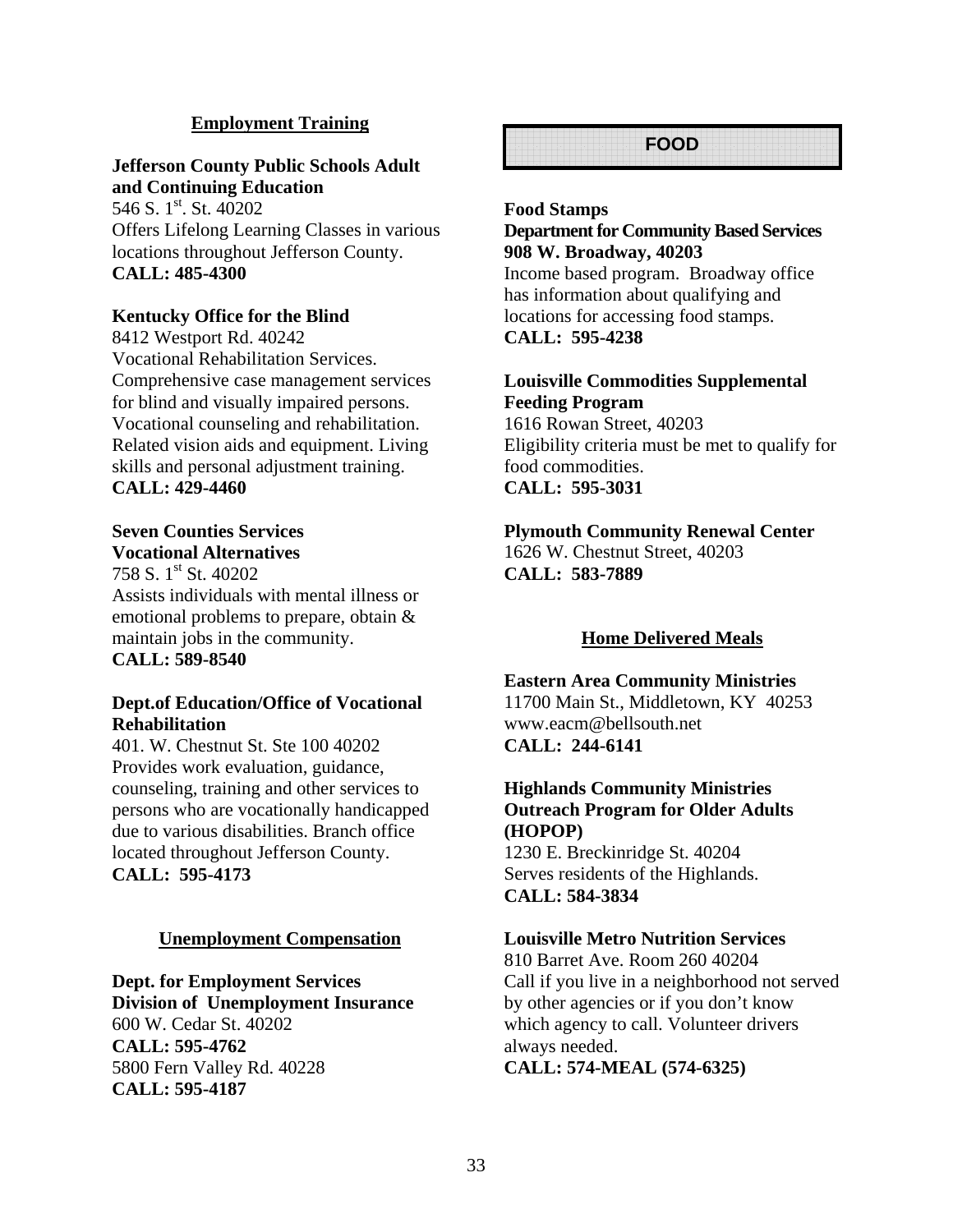**Senior Citizens East, Inc. Dinners to Your Door**  4224 Shelbyville Rd. 40207

www.srcitizenseast.org **CALL: 896-2316** 

**South Louisville Community Ministries**  4803 Southside Drive 40214

**CALL: 367-6445** 

**Southwest Community Ministries**  10936 Dixie Highway 40272 Choice of noon or evening meal. **CALL: 935-0310** 

**United Crescent Hill Ministries** 

150 S. State St. 40206 Serves resident of the Crescent Hill area. **CALL: 893-0346**

#### **Nutrition Sites**

#### **The Louisville Metro Nutrition Program**

Promotes health through improved nutrition. Meals are catered to each center. Reservations are required one day in advance. All locations are not listed, some senior centers and adult day centers are also nutrition sites, for other locations and information: **CALL: 574-6325** 

**Avenue Plaza**  400 S. 8<sup>th</sup> Street, 40203 **CALL: 574-4369** 

**Beechmont Community Center**  205 Wellington, 40214 **CALL: 367-2373** 

**Dosker Manor**  413 E. Muhammad Ali Blvd., 40202 **CALL: 587-8673** 

**Fairdale Center**  10616 W. Manslick Road Fairdale, KY 40118 **CALL: 361-7730** 

**Fern Creek High School**  9115 Fern Creek Road, 40291 **CALL: 485-8165** 

**HCM Senior Center**  2005 Douglass Blvd., 40204 **CALL: 584-3834** 

**Hillebrand House**  1235 S. Third Street, 40203 **CALL: 636-1453** 

**Jewish Community Center (Kosher)**  3600 Dutchmans Lane, 40205 **CALL: 459-0660** 

**Kling Center**  219 W. Ormsby Ave., 40203 **CALL: 636-3424** 

**Metro East (Christ Lutheran Church)**  9212 Taylorsville Road, 40299 **CALL: 797-5767** 

**Neighborhood House**  201 N. 25<sup>th</sup> Street, 40212 **CALL: 774-2322** 

**Oak & Acorn**  631 S. 28th Street, 40211 **CALL: 778-7418** 

**Okolona/Wilderness Road**  8111 Blue lick Road, 40219 **CALL: 964-5151** 

**Pleasure Ridge Park High School**  5901 Greenwood Road, 40258 **CALL: 485-8550** 

**Presbyterian Community Center**  701 S. Hancock, 40203 **CALL: 584-0201**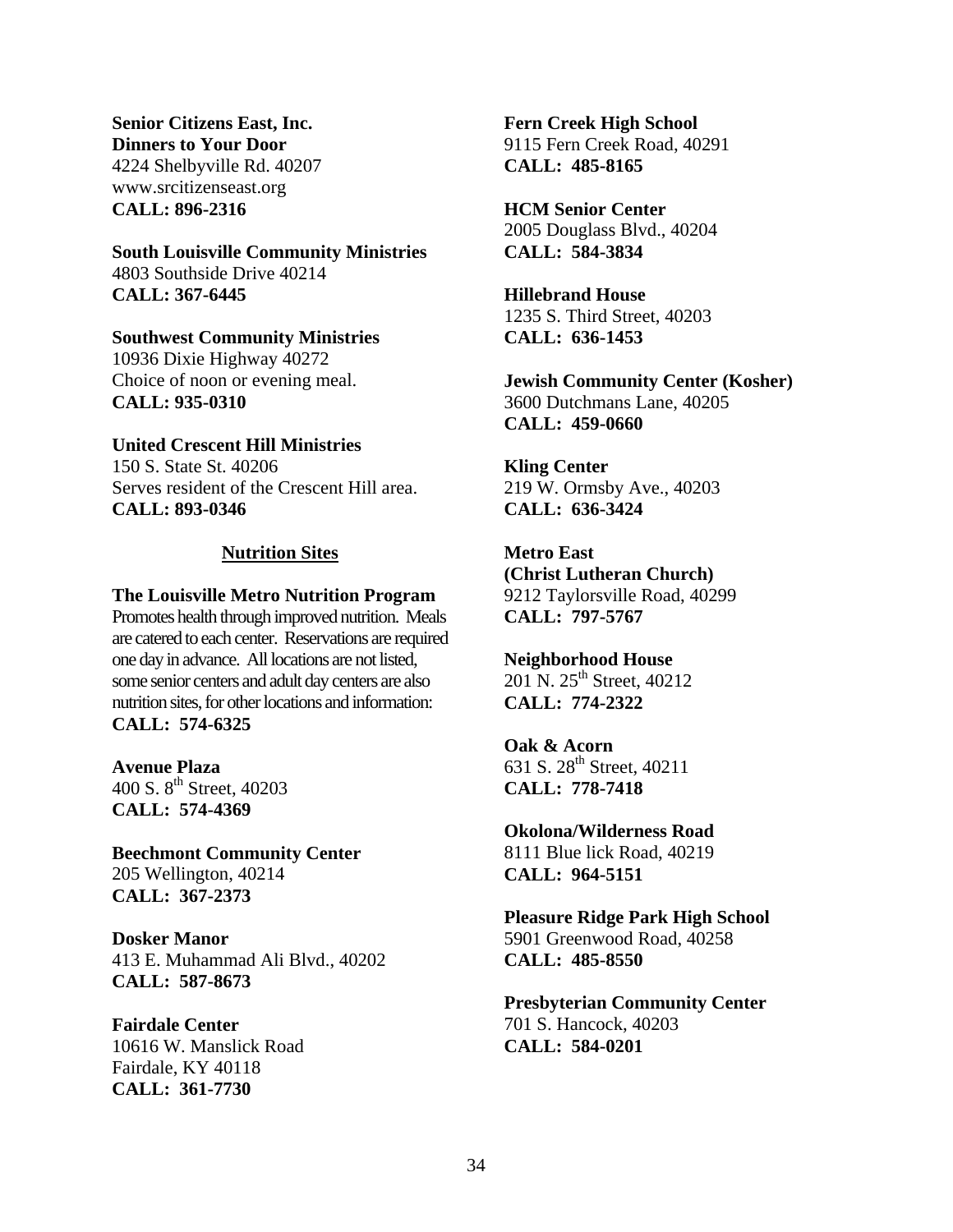**Shawnee Community Center**  607 S. 37<sup>th</sup> Street, 40211 **CALL: 775-5268** 

**Shawnee High School**  4018 W. Market Street, 40212

**CALL: 776-7415** 

**Shively Center**  3901 Wayside Drive, 40216 **CALL: 778-2361** 

**Sun Valley**  6505 Bethany Lane, 40272 **CALL: 933-0535** 

**UCHM Senior Center**  150 S. State St., 40206 **CALL: 963-0346** 

**Watson-Powell**  1836 Heafer Avenue, 40223 **CALL: 244-7610** 

**West Buechel**  3705 Bashford Avenue, 40218 **CALL : 473-7152** 

**Zion-East Audubon**  1301 E. Burnett Avenue, 40217 **CALL: 635-5610** 

**RURAL COUNTIES Multi-Purpose Community Action Agency (Bullit, Spencer, Shelby) CALL: 502-633-6371** 

**Tri-County Community Action Agency (Henry, Oldham, Trimble) CALL: 502-222-1349 ext. 210** 

# **GERIATRIC EVALUATION AND TREATMENT**

#### **Jewish Hospital - 5 West Medical Surgery**

217 E. Chestnut St., 40202 An inpatient hospital center providing comprehensive evaluation and a carefully planned system of care. After discharge, nursing staff monitors patient progress for six months.

**CALL: 587-4456**

#### **University of Louisville Geriatric Medicine Center**

Ambulatory Care Building 530 S. Jackson St., 3rd Flr., 40202 Geriatric evaluation and treatment programs. Geriatric primary care physicians. **CALL: 852-1806** 

**GOVERNMENT AND COMMUNITY PROGRAMS** 

### **Black Lung Retirement Benefits Department of Workers Claims**

Perimeter Park West, Bldg. C 1270 Louisville Road Frankfort, KY 40601 Federal program that provides for payment of medical expenses relating to the treatment of miner's black lung disease if black lung benefits have been awarded. Benefits will be awarded if the agencies determine that the coal miner was disabled from working or died as a result of black lung disease. **CALL: 1-502-564-5550 (toll call)** 

#### **Neighborhood Place**

**One stop locations where individuals and families may receive services that include: health services, school-related services,**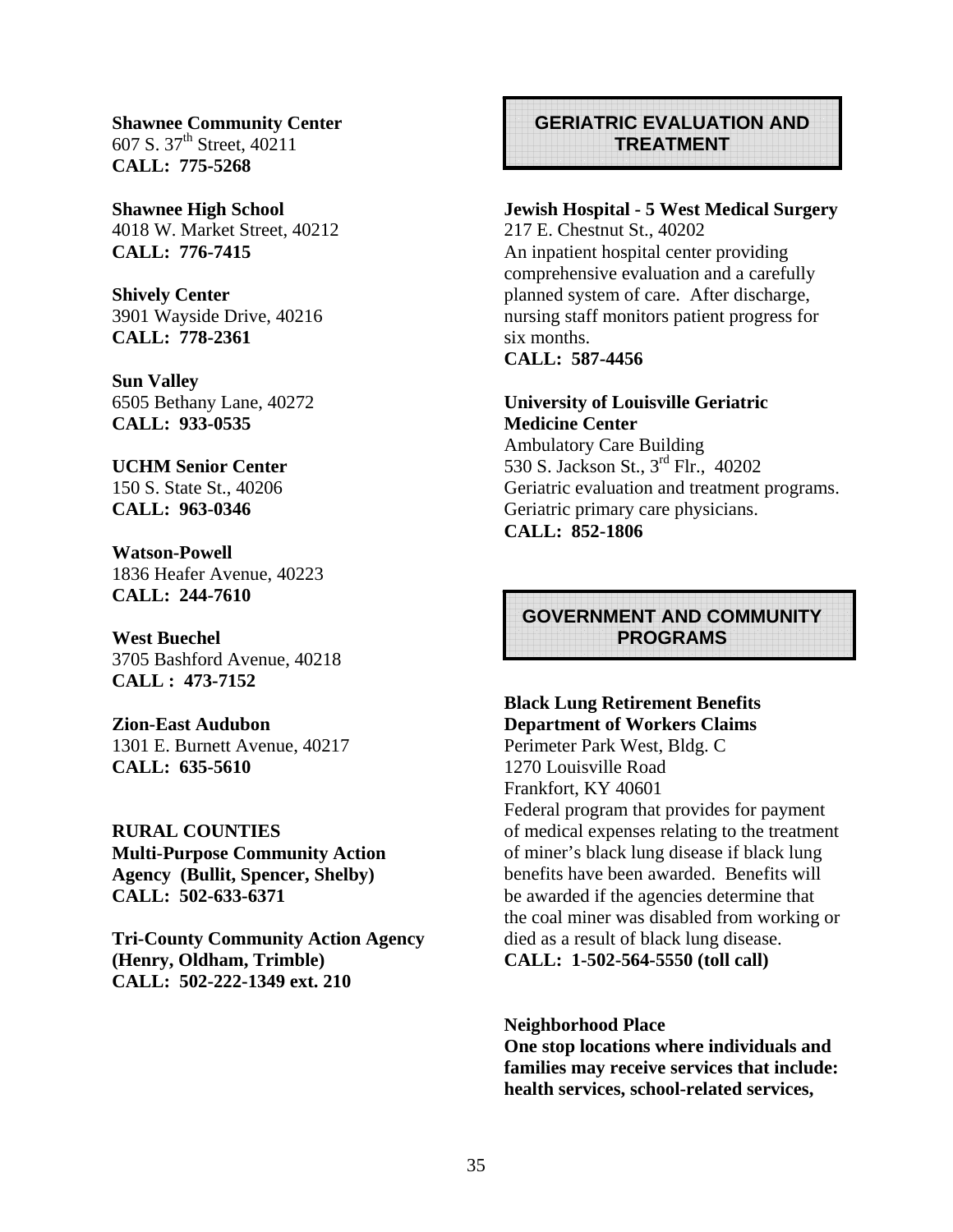**financial and housing assistance and child and adult welfare services.** 

**First Neighborhood Place at Thomas Jefferson Middle**  4401 Rangeland Road, 40219-5496 **CALL: 962-3160** 

**Neighborhood Place at 810 Barret**  810 Barret Avenue, 40204 **CALL: 574-6638** 

**Neighborhood Place Bridges of Hope**  1411 Algonquin Pkwy., 40210-2305 **CALL: 634-6050** 

**Neighborhood Place Newburg Health Center (Satellite Site)**  4810 Exeter Avenue **CALL: 458-0778** 

**Neighborhood Place Liberty High School**  3307 East Indian Trail **CALL: 962-5660** 

**Neighborhood Place Northwest at Shawnee High School**  4018 W. Market St. 40212 **CALL: 485-7230** 

**Neighborhood Place of Greater Cane Run Area**  3410 Lees Lane, 40216 **CALL: 485-6810**

**Neighborhood Place Satellite Site**  908 W. Broadway, lst Floor, 40203 **CALL: 595-4575** 

**Neighborhood Place South Central**  4255 Hazelwood Avenue 40 **CALL: 485-7130** 

**Neighborhood Place Ujima at the DuValle Education Center**  3610 Bohne Avenue, 40211 **CALL: 485-6710** 

**South Jefferson Neighborhood Place (Fairdale Site)**  1000 Neighborhood Place, 40118 **CALL: 363-1424** 

**South Jefferson Neighborhood Place (Valley High Site)**  10200 Dixie Highway, 40272 **CALL: 485-7310** 

#### **Handicapped Parking Permits**

**CALL: 574-5700 (All branches) Jefferson County Clerk: Central Branch**  7505 Outer Loop, 40228 T, W, Th, F – 8:30 a.m. – 4:30 p.m. Monday 8:30 a.m. – 6:30 p.m. **Dixie Branch**  4919-F Dixie Hwy Kmart Plaza, 40216 T, W, Th, F – 8:30 a.m. – 4:30 p.m. Monday 8:30 a.m. – 6:30 p.m. **Downtown Branch**  531 Court Place, 40202 Mon. – Friday, 8:30 a.m. – 4:30 p.m. **East Government Center**  200 Juneau Drive, 40243 T, W, Th,  $F - 8:30$  a.m.  $- 4:30$  p.m. Monday 8:30 a.m. – 6:30 p.m. **Jeffersontown Branch**  10420 Watterson Trail, 40299 M, T, W, F – 8:30 a.m. – 4:30 p.m. Thursday 8:30 a.m. – 6:30 p.m. **West Branch**  3131 W. Broadway, Ste 100, 40211 M, W, Th, F – 8:30 a.m. – 4:30 p.m. Tuesday 8:30 a.m. – 6:30 p.m. **Westport Plaza Branch**  9455 Westport Road, 40222 M, T, Th, F – 8:30 a.m. – 4:30 p.m. Wed. 8:30 a.m. – 6:30 p.m.

**For handicapped parking signs for residences. CALL: MetroCall 311 or 574-5000**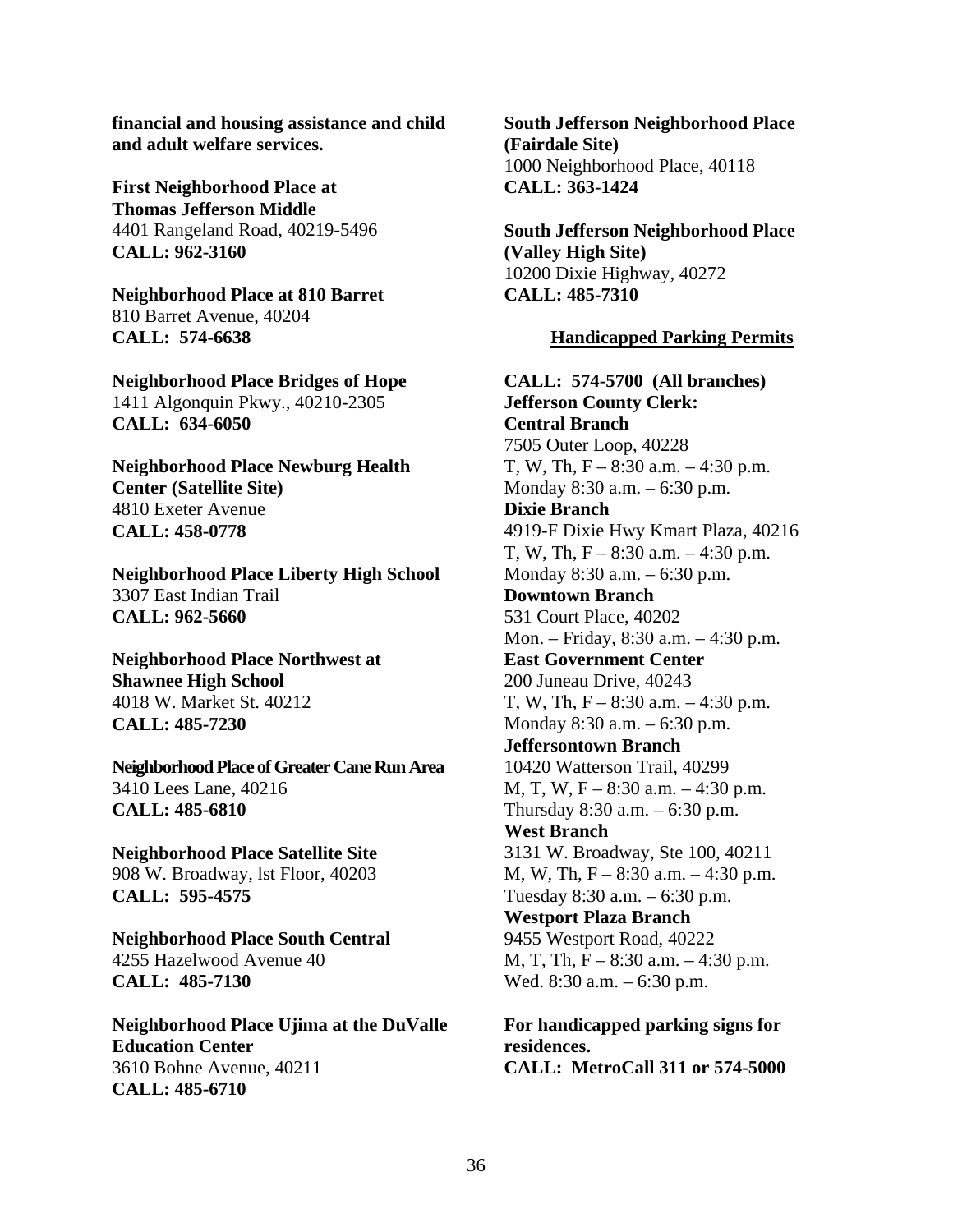### **Medicaid And Medicare**

### **MEDICAID AND MEDICARE**

**For specific information contact: Medicare 1-800-234-5772 (toll free) Medicaid 595-4238 OR www.medicare.gov OR www.cms.hhs.gov (Centers for Medicare and Medicaid Services)** 

### **Medicaid (Kentucky Medical Assistance Program)**

Medical care and services program for many low-income people. For further information and to determine eligibility call:

**Cabinet for Health And Family Services Dept. for Community Based Services**  908 W. Broadway, 4th Flr. West, 40203 **CALL: 595-4238 For Medicaid complaints call: 595-4259 or 595-4483** 

#### **Medicaid Waiver Programs**

Can provide medicaid coverage for seniors to help them stay in their homes. To qualify you must meet nursing facility level of care criteria and medicaid resource eligibility. Must have a Dr's order. Contact the local Medicaid office for information. **CALL: 595-4238**

### **Qualified Medicare Beneficiary Benefits (QMBs)**

### **Department for Community Based Services**

908 W. Broadway,  $4^{th}$  Flr. West, 40203 Help with Medicare part A & B premiums. **CALL: 595-4238** 

### **Medicare**

Federal health insurance program for people age 65 or older, or people of any age with permanent kidney failure and certain

disabled people. Local Social Security offices take applications for Medicare and provide information of the program.

Basically, there are two parts to the Medicare program – Part A helps cover inpatient hospital care and other related inpatient services. Part B helps cover doctor visits, outpatient hospital services, homehealth and other medical services not covered under Part A. For information on other services, such as Part D prescription drug coverage, please contact Medicare: **CALL: 1-800-234-5772 (toll free)** or

### **Main Office**

601 West Broadway, 40202 **CALL: 582-6690 TDD: 582-5517**

### **East Office**

10434 Shelbyville Road, 40223 **CALL: 425-8629 TDD: 244-9767** 

### **West Office**

3133 West Broadway, 40211 **CALL: 775-5709 TDD: 582-5527** 

#### **For Medicare complaints:**

Complaints and appeals are reviewed by the Peer Review Organization (PRO) – a group of doctors and other health care professionals who review healthcare services for quality, appropriatness, and necessity. Kentucky residents call: **Health Care Excel – Beneficiary helpline.**  1951 Bishop Lane, 40218 **CALL: 1-800-288-1499 (toll free)** 

### **Social Security**

#### **Social Security:**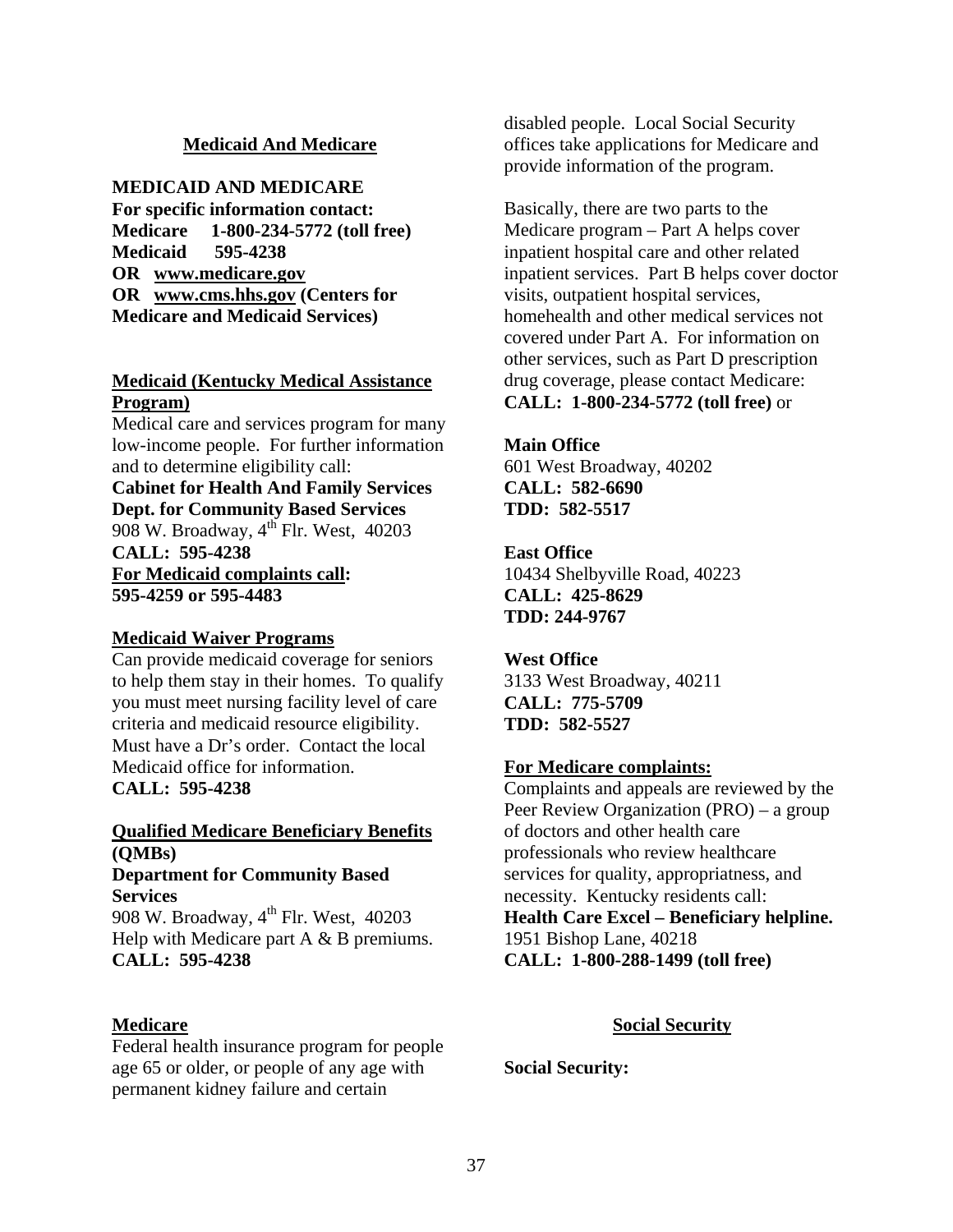Provides a number of benefits to eligible workers and their families, such as retirement, disability, survivor's, and dependent benefits. Apply at the local Social Security Administration Office.

### **Supplemental Security Income (SSI):**

Supplemental income for applicants who are 65 or older, blind or disabled, and meet income and resource guidelines. You must apply at the local Social Security Administration office. SSI recipients are also eligible for Medicaid benefits. Apply for both, Social Security and SSI at one of the the Social Security District Offices:

### **East Office**

10434 Shelbyville Road, 40223 **CALL: 425-8629 TDD: 244-9767** 

**West Office**  3133 West Broadway, 40211 **CALL: 775-5709 TDD: 582-5527** 

**Main Office**  601 W. Broadway, 40202 **CALL: 582-6690 TDD: 582-5517** 

To set up an appointment or replace a Social Security card call: **1-800-772-1213 (toll-free) TDD: 1-800-325-0778**

### **Railroad Retirement Benefits**

**Railroad Retirement Board**  629 South  $4<sup>th</sup>$  Avenue, 40202 Benefit program for former railroad employees and their dependents. To apply, contact: Railroad Retirement Board Theatre Bldg., Room 301 **CALL: 582-5208** 

### **Veterans Benefits**

A variety of benefits for veterans and families of veterans. Benefits include, pensions, medical care, disability compensation for service-connected disabilities, loans, insurance, prescriptions, drug and alcohol dependency treatment, and burial payments. **Veterans Administration Regional Office CALL: 1-800-827-1000 (toll-free)** Assistance with appeals that go before the Veterans Admininstration **Veterans of Foreign Wars (VFW) State Service Office**  545 South Third Street, Rm 120, 40202 **CALL: 582-5840** 

### **Home Energy Assistance Program**

**Low Income Home Energy Assistance Program - LIHEAP Subsidy Program** Provides benefits to help families pay for heating costs during the winter months. Available to lowincome households that meet eligibility requirements. **LIHEAP Crisis Assistance Program**  Provides benefit vouchers for those who are within 4 days of running out of fuel; have received a disconnect/past due notice from LG&E; or and eviction notice if utilites are included in rent. **To apply for either program contact: Louisville Metro Community Action Partnership (CAP)**  1200 S. Third St., 40203 **CALL: 574-1157 CAP East District**  Newburg Community Center 4810 Exeter Ave., 40218 **CALL: 574-1270 CAP South District**  Southwest Government Center 7219 Dixie Hgwy., 40258 **CALL: 574-1272 CAP West District**  3308 Chauncey Ave., 40211 **CALL: 574-127**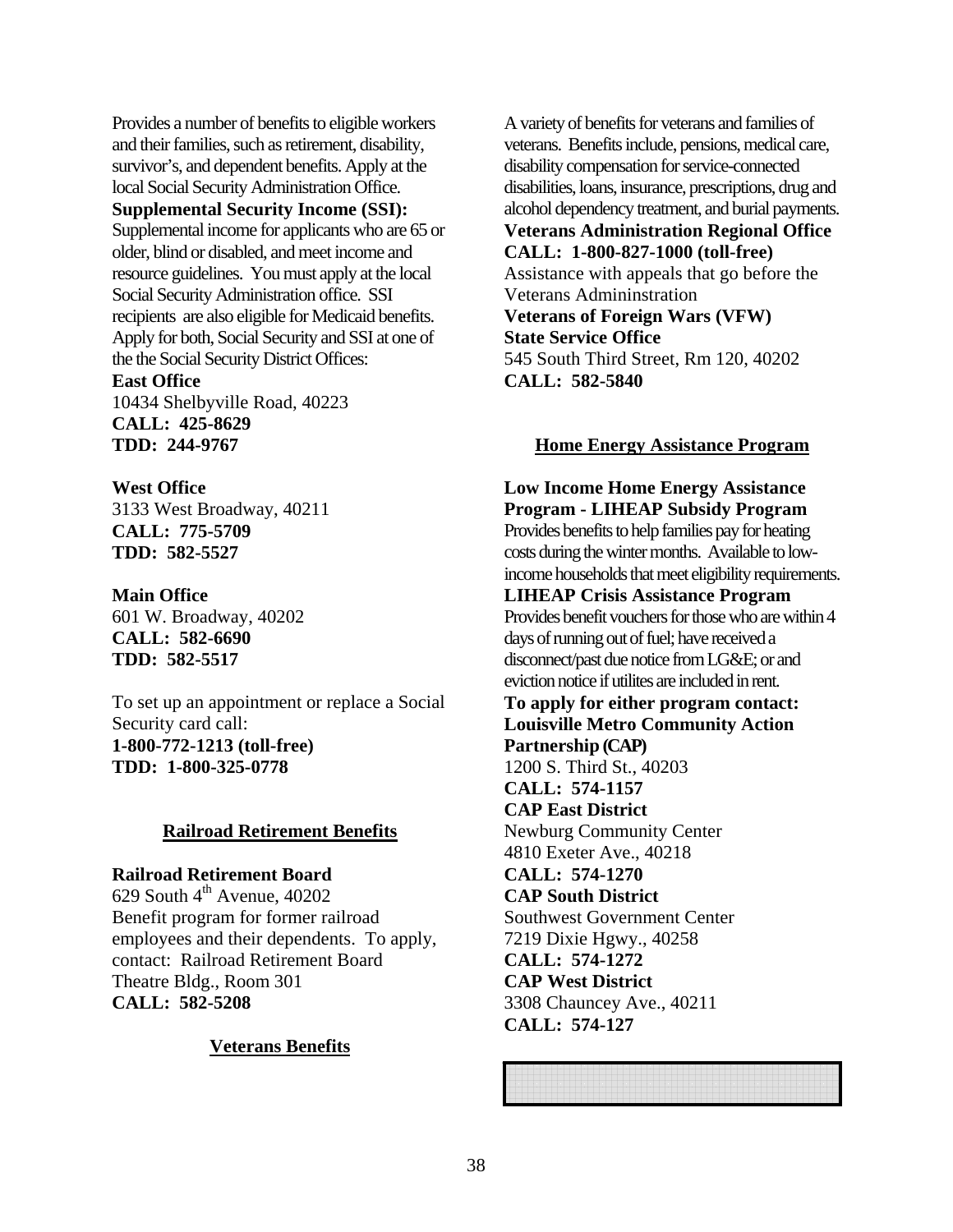### **HEALTH CENTERS AND CLINICS**

### **Louisville Metro Health Department**

400 E. Gray St., 40202 Provides planning and preventive health services for well persons. **CALL: 574-6520 Locations: Newburg Community Health Center**  4810 Exeter Avenue, 40218 **CALL: 458-0778 Highview Health Center**  7201 Outer Loop, 40228

**CALL: 231-1459 Middletown Clinic**  200 Juneau Dr., 40243 **CALL: 245-1074** 

#### **Family Health Centers, Inc.**

2215 Portland Avenue, 40212 **CALL: 774-8631 Family Health Center-Dixie**  7219 Dixie Highway, 40258 **CALL: 995-5051 Family Health Center-East Broadway**  914 E. Broadway Ste, 100, 40204 **CALL: 583-1981 Family Health Center-Fairdale**  1000 Neighborhood Place, 40219 **CALL: 361-2381 Family Health Center-Iroquois**  4100 Taylor Boulevard**,** 40215 **CALL: 366-4747 Phoenix Health Care for the Homeless**  712 E. Muhammad Ali Blvd., 40202 **CALL: 568-6972** 

**Park DuValle Community Health Center**  3015 Wilson Avenue, 40211 **CALL: 774-4401 Park DuValle at City View**  1015 W. Chestnut, 40203 **CALL: 584-2992 Park DuValle at Newburg 2237 Hikes Lane, 40218 CALL: 479-8930** 

**Park DuValle at Spencer County 311 Reasor Avenue Taylorsville, KY 40071 CALL: (502) 477-2248** 

### **University of Louisville Hospital Ambulatory Care Building – Family Medicine**

550 S. Jackson Street, 40202 Outpatient hospital clinic provides service for low-income persons. Provides primary care and specialized medical care. Accepts insurance or sliding scale fee. **CALL: 562-6503 Visiting Nurse Association (VNA) clinics CALL: 581-8755** (For schedule of clinics)

#### **Specialty Health Clinics**

**Immunization Clinic Neighborhood Place**  810 Barret Avenue, 40204 Flu vaccinations, foreign travel shots and vaccinations required by law. **CALL: 574-6680**

#### **Methadone Clinic**

1448 S. 15<sup>th</sup> Street, 40210 Maintenance clinics for heroin and opiate addicted IV drug users. **CALL: 574-6414** 

#### **Sexually Transmitted Diseases Clinic**

850 Barret Avenue, Rm 301, 40204 Screening, diagnosis, treatment and counseling for sexually transmitted diseases. **CALL: 574-6699** 

### **Tuberculosis (TB) Clinic Louisville Metro Health Department**  400 E. Gray St., 40202 Screening, diagnosis and management of tuberculosis patients. **CALL: 574-6617**

### **Veterans Administration Medical Center**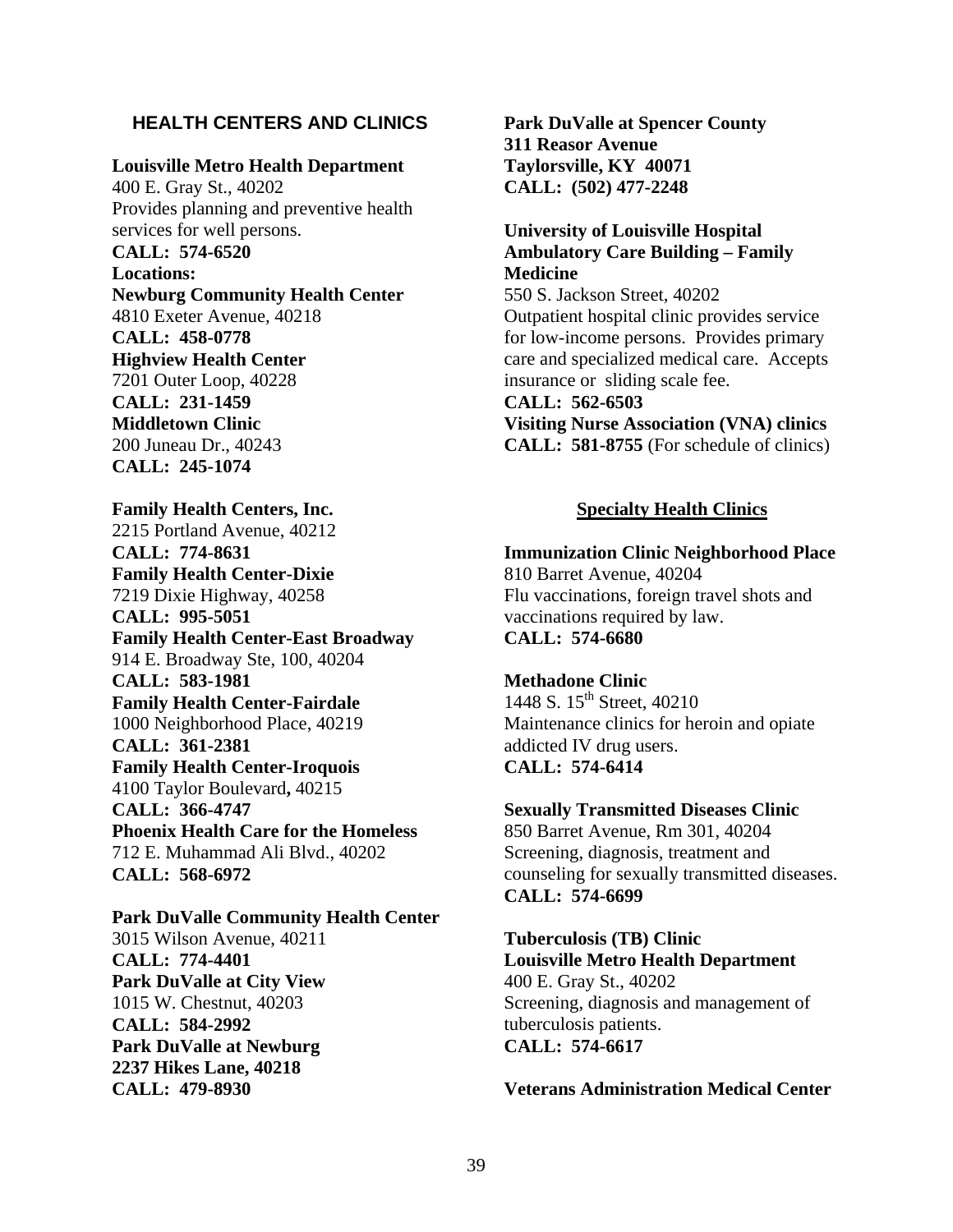Healthcare for Homeless Veterans 753 S. Shelby St., 40203 **CALL: 583-3331** 

### **WINGS Clinic**

550 S. Jackson St., 2<sup>nd</sup> Flr. (Ambulatory Care Bldg.), 40202 HIV/AIDS out patient medical facility providing medical, dental, & social services for people with HIV. **CALL: 561-8844** 

### **Dental Care**

**Kentucky Dental Association Denture Access Program**  1940 Princeton Drive, 40205 Referral to private dentists for reduced cost dentures.

**CALL: 459-5373 or 1-800-292-1855**

**Family Health Centers-Dental Services Family Health Center-Portland 2215 Portland Avenue, 40212 CALL: 774-8631 Family Health Center-Dixie**  7219 Dixie Highway, 40258 **Phoenix Health Care for the Homeless**  712 E. Muhammad Ali Blvd., 40202 **CALL: 568-6972** 

**Park DuValle Community Health Center Dental Services**  3015 Wilson Avenue, 40211 **CALL: 774-4401** 

### **University of Louisville School of Dentistry**

501 S. Preston Street, 40292 Provides dental care at reduced rates. Provides denture access program jointly administered by the School of Dentistry and the Jefferson County Health Department. **CALL: 852-5096** 

**WINGS Clinic**  See the Specialty Health Clinics section for information.

### **HOME REPAIRS, MODIFICATIONS, AND RAMPS**

**Be careful about hiring people to work around your home. Ask for references and call the Better Business Bureau. Never pay the person before services are completed and call the police for support if you feel afraid or threatened.** 

### **General Repairs, Modifications, & Ramps**

### **New Directions Housing Corporation Repair Affair**

1000 E. Liberty, 40204

Once a year program to repair houses for people age 60 and over, or people with disablities. Must be a homeowner and resident of Louisville and lowincome. Applications are taken in January each year. **CALL: 589-2272** 

### **AM RAMP**

3501 Bridgegate Court, 40272 American Ramp Systems. Sales & rentals, free home evaluations. www.AmericanRamp.com **CALL: 396-9586; 1-800-649-5215** 

### **Center for Accessible Living**

305 W. Broadway, Ste. 200, 40202 Builds ramps and modifications for handicapped or disabled persons. Must be resident of Jefferson County. **CALL: 589-6620** 

### **Senior Citizens Network, Inc.**

4229 Bardstown Rd., Ste 118, 40218 Builds ramps and installs grab bars. All types of modifications for handicapped or disabled persons. General home repairs.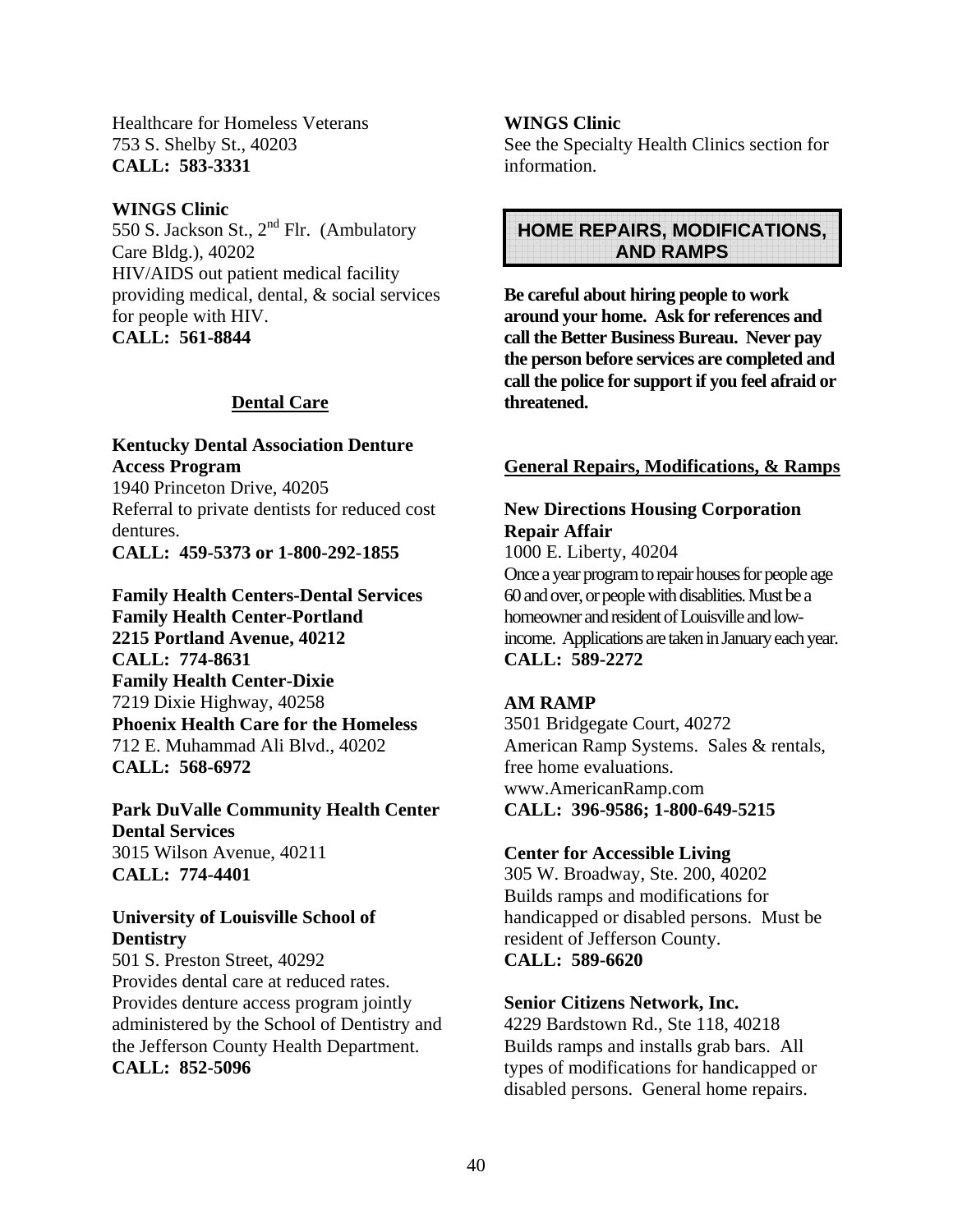### **CALL: 451-4758 or 473-1771**

### **HOME SERVICES**

**Louisville Gas & Electric (LG&E)**  P.O. Box 32010, 40232 Conducts energy audits of homes and recommends ways to improve energy efficiency. \$15.00 fee. **CALL: 627-2274 or 589-1444** 

### **Personal Solutions**

205 Northwestern Pkwy, 40212 Errand/concierge services. www.personalrunner.net **CALL: 772-7085** 

### **Put It Together**

Assembly of furniture, and other household items. www.putittogether.biz **CALL: 552-4658; 905-2290** 

#### **Senior Valets**

13400 US Hwy 42, Ste. 210 Prospect, KY 40059 Services for non-medical help in the home. Support for maintaining independence. www.seniorvalets.com **CALL: 228-1484** 

#### **Silver-Café Trading Co., LLC**

7900 Ridgehurst Place, Ste. 2005, 40299 Online shopping for goods & services. www.silver-café.com **CALL: 491-7267** 

#### **Steve Norris**

1200 Quaker Ct., 40214 Shopping and errand service. \$25/2hr trip. **CALL: 363-0847** 

### **R.F. Cleaning Service Assistance For The Elderly & Disabled**  7107 Rainbow Dr., 40272

Cleaning service for low-income seniors and disabled persons. **CALL: 995-5604** 

### **University of Kentucky & Kentucky State Cooperative Extension Service – Jefferson County**

810 Barret Avenue, 40204 Provides free publications on home improvements to increase energy efficiency. http://ces.ca.uky.edu/Jefferson **CALL: 569-2344** 

### **HOSPICE AND PALLIATIVE CARE**

### **Hospice Palliative Care of Louisville**

3532 Ephraim McDowell Drive, 40205 Provides skilled nursing, pain management, pastoral counseling, social work services, volunteer visitors and bereavement counseling. 24 hour on-call service. **CALL: 456-6200** 

### **HOUSING OPTIONS**

**There are a number of apartments, assisted living and specialized care housing choices in Jefferson County. Many offer a range of locations, rents, and amenities.** 

### **Help Finding A Place To Live**

#### **Choices Housing Guide**

Not all housing options are listed here. A more comprehensive list of housing options for seniors can be obtained by calling: KIPDA (Kentuckiana Regional Planning and Development Agency) (see pg. 13) **CALL: 266-6084; 1-800-648-6056 (KY TDD) OR…**  Catholic Charities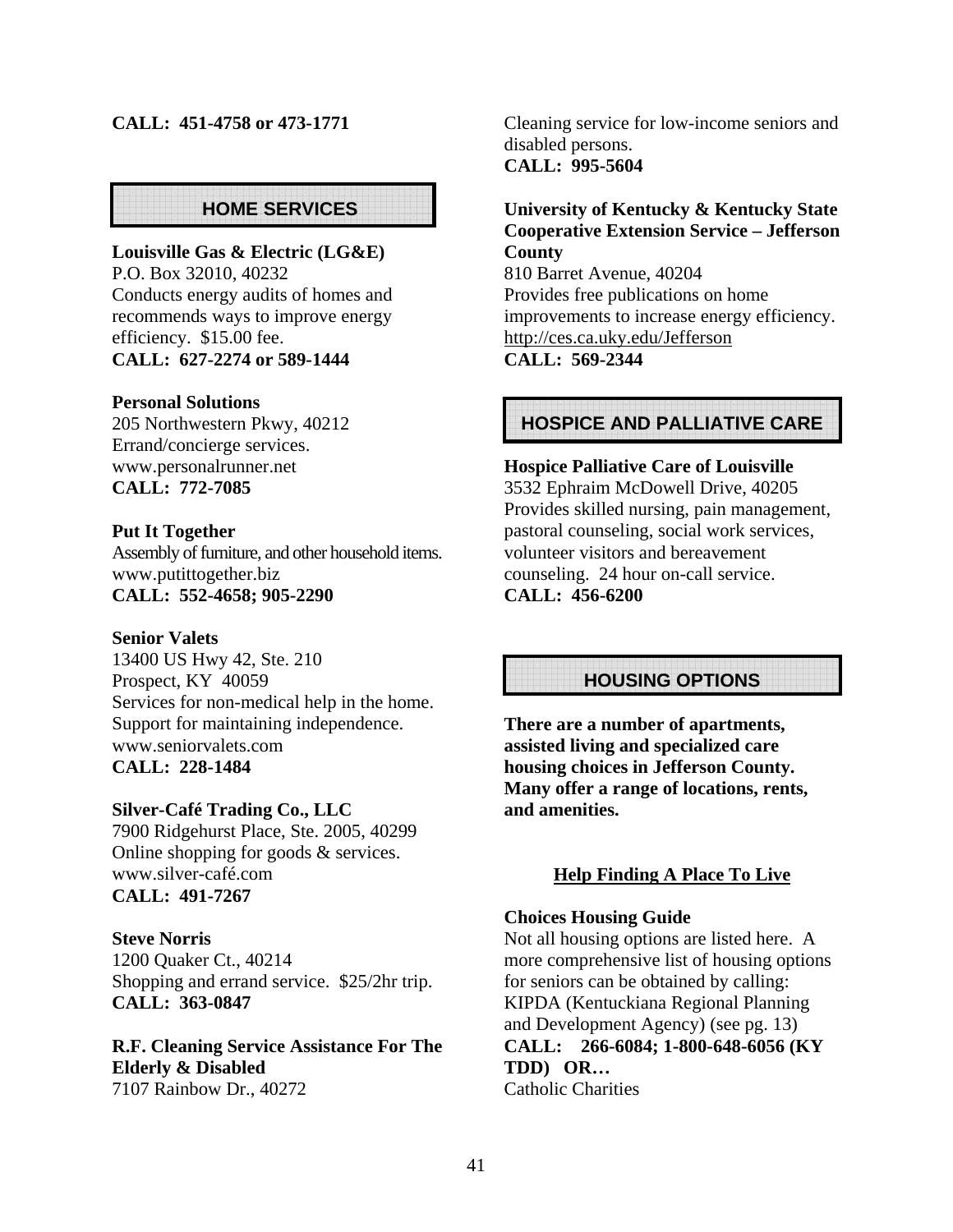**CALL: 637-9786 OR…**  Christian Health Center **583-6533** 

### **Kling Center**

219 W. Ormsby Avenue, 40203 Maintains referral list of available housing for seniors. **CALL: 636-3424** 

### **Senior Citizens East, Inc.**

4224 Shelbyville Rd., 40207 Maintains referral list of senior citizen housing county-wide. **CALL: 895-2805** 

### **South Louisville Community Ministries**

4803 Southside Dr., 40214 Maintains referral list of senior citizen housing. **CALL: 367-6445** 

### **Apartments For Senior Citizens**

### **American Village**

3700 W. Wheatmore Dr., 40215 Apartments for persons age 62 & over, disabled or handicapped. Subsidized rent. **CALL: 368-1674** 

### **Avenue Plaza**

400 S. 8th St., 40203 Apartments for persons who are elderly, disabled or handicapped. Public housing; rent is 30% of income. **CALL: 569-3780** 

### **Baptist Towers**

 $1014$  S.  $2^{nd}$  St., 40203 Apartments for age 62 & over, disabled or handicapped. Some units with subsidized rent. **CALL: 587-6632** 

### **Bishops Lane Plaza**

4314 Bishops Ln., 40218 Apartments for persons age 62 & over, disabled or handicapped. Subsidized rent. **CALL: 569-6626** 

### **Blairwood Apartments**

9202 Linn Station Rd., 40222 Apartments for persons age 62 & over, disabled or handicapped. Subsidized rent. **CALL: 426-0512** 

### **Brownsboro Hills Plaza**

220 N. Clifton Ave., 40206 Retirement, skilled nursing/rehab. www.brownsborohilsnursing.com **CALL: 895-3154** 

### **Brownsboro Park Retirement Community**

2960 Goose Creek Rd., 40241 24-hr security, transportation for Dr. apts. www.brownsboropark.net **CALL: 429-7700** 

### **California Square Apartments**

1600 Garland Ave., 40210 Apartments for persons age 62 & over, disabled or handicapped. Subsidized rent. **CALL: 589-2023** 

### **Cedar Grove Apartments**

719 Cedar Grove Court, 40212-2153 **CALL: 775-8149** 

### **Chapel House**

 $945\overline{S}$ . 5<sup>th</sup> St., 40203 Apartments for persons age 62 & over. Subsidized rent. **CALL: 585-5656** 

## **Chenoweth Woods**

14005 Old Station Rd., 40245 Apartments for persons age 62 & over, disabled or handicapped. Subsidized rent. **CALL: 245-6811** 

### **Christ the King Senior Housing**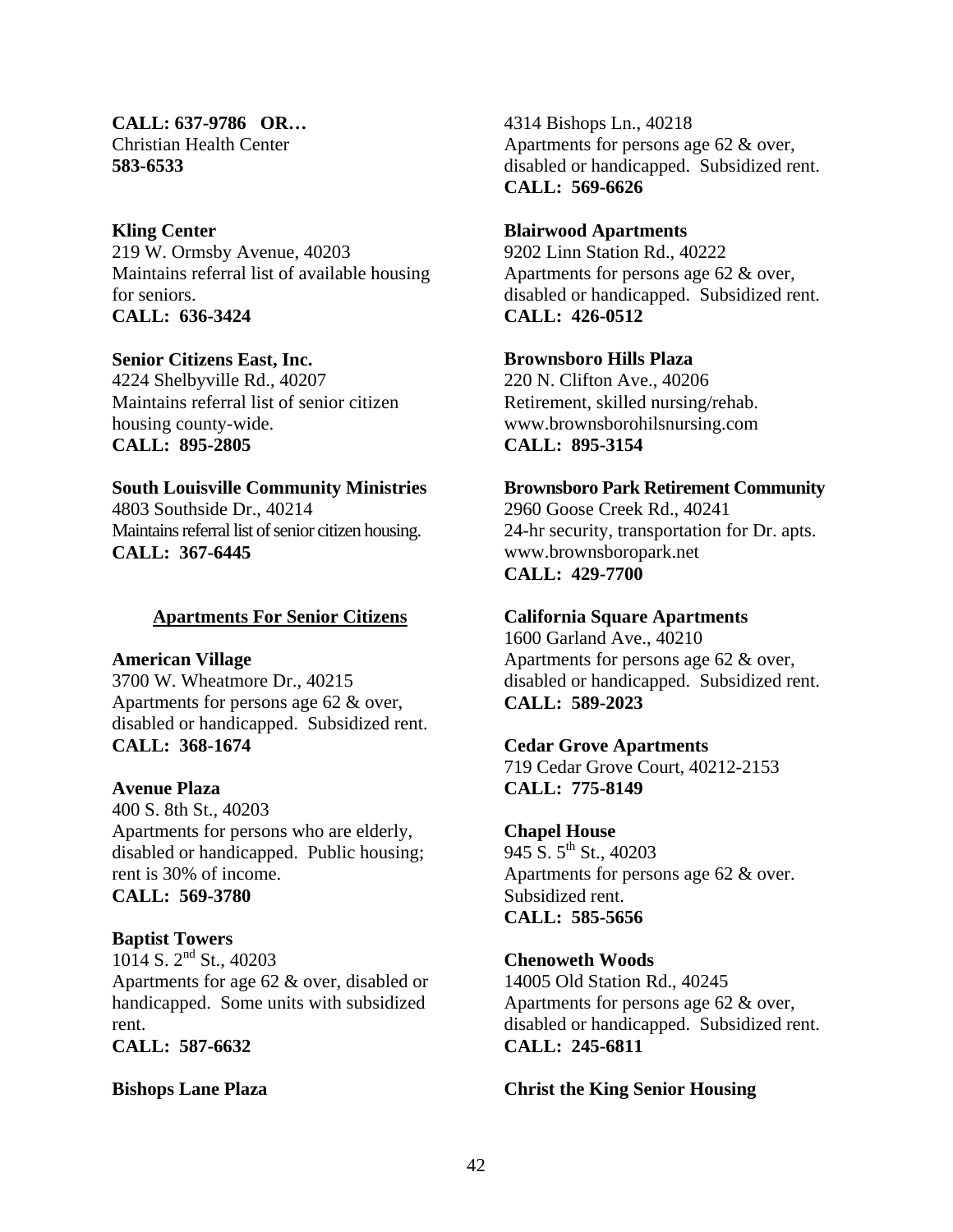700 S. 44<sup>th</sup> St., 40211 Subsidized rent, elderly section 8. **CALL: 774-3349** 

### **Community Towers**

2526 W. Madison St., 40211 Apartments for persons age 62 & over, disabled or handicapped. Subsidized rent. Also available are low rent houses in the area for persons age 62 & over. **CALL: 772-2589** 

### **Cornell Trace**

9729 Cornell Trace Rd., 40241 www.baptisthomesinc.com **CALL: 326-9838** 

### **Devex Apartments**

9912 Taylorsville Rd., 40299 Apartments for persons age 62 & over, disabled or handicapped. Subsidized rent. **CALL: 267-5151** 

### **Dosker Manor**

413 E. Muhammad Ali Blvd., 40202 Apartments for persons age 62 & over, disabled or handicapped. Rent based on income. **CALL: 574-3278** 

### **Dudley Square Patio Homes**

Episcopal Church Homes 7504 Westport Rd., 40222 www.echky.org **CALL: 736-7800** 

### **Eden Terrace of Louisville**

901 Blankenbaker Pkwy., 40243 Independent living and personal Care. www.sunriseseniorliving.com **CALL: 244-4244** 

### **Elliot Park Place**

650 S.  $29^{th}$  St., 40211 79 new, 1 or 2 bedroom apartment homes. **CALL: 889-7301** 

### **Fairington Apartments**

5900 Fairington Dr., 40218 Apartments for persons age 62 & over, disabled or handicapped. Subsidized rent. **CALL: 451-6620** 

### **Farmdale Towers**

6440 Outer Loop, 40228 Apartments for persons age 62 & over, disabled or handicapped. Subsidized rent. **CALL: 964-8422** 

### **Farmdale Towers II**

6502 Vandre Ave., 40228 Apartments for persons age 62 & over, disabled or handicapped. Subsidized rent elderly section 8. **CALL: 964-8422** 

### **Flaget Apartments**

4410 River Park Dr., 40211 Apartments for persons age 62 & over, disabled or handicapped. Subsidized rent. **CALL: 776-7506** 

### **Friendship House**

960 S.  $4^{th}$  St., 40203 Apts for age 62 & over, subsidized rent. **CALL: 585-5656** 

### **Gaslight Court**

3600 Good Samaritan Way, 40299 Subsidized rent elderly section 8 **CALL: 261-1745** 

### **H. Temple Spears Senior Housing**

1515 Cypress St., 40210-1932 Subsidized rent elderly section 8 **CALL: 776-7000** 

### **Hallmark Plaza (Wilart Arms)**

1797 Wilart Ave., 40210 Subsidized rent elderly section 8 **CALL: 772-2249** 

### **Highland Court Apartments**  1720 Richmond Dr., 40205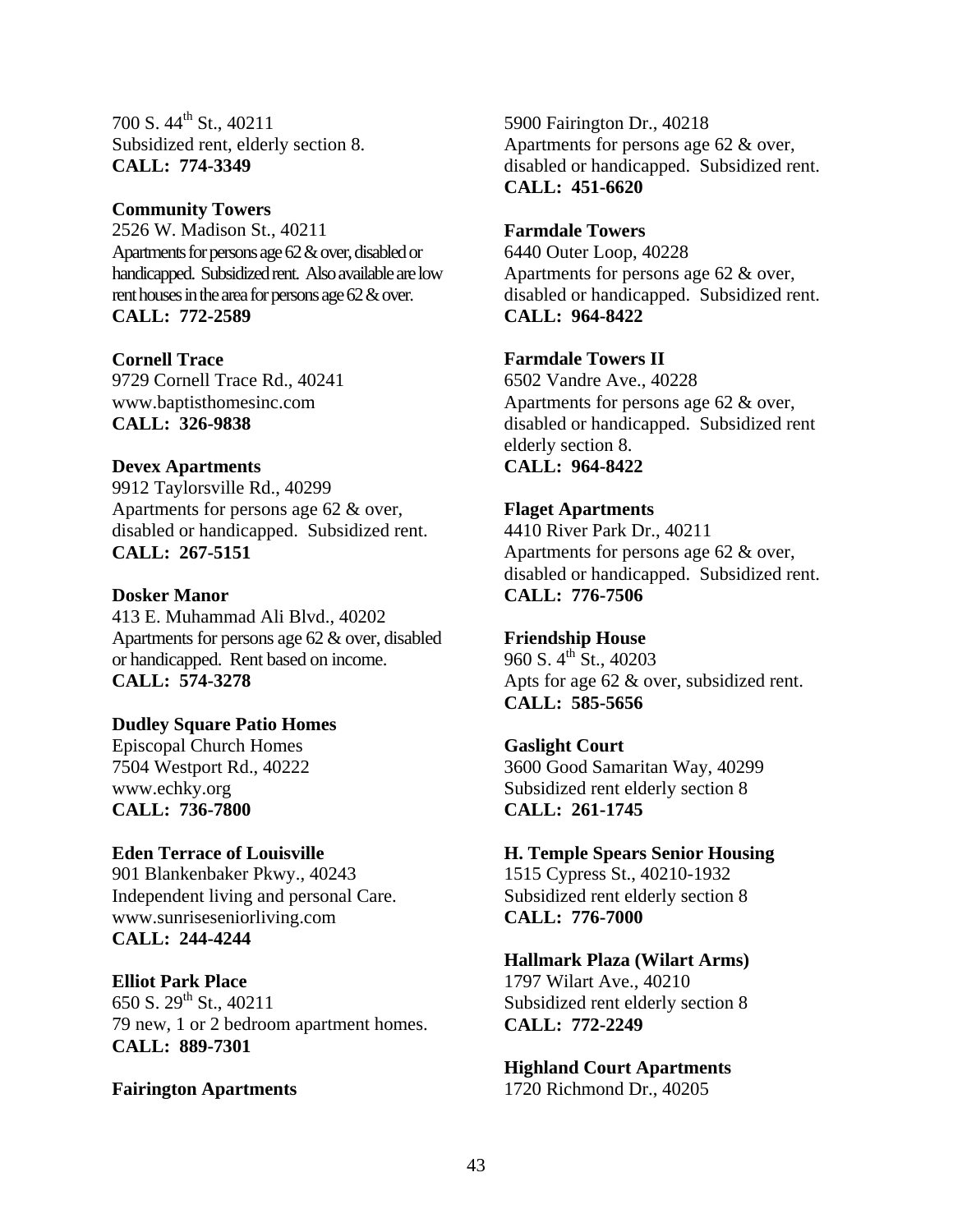Apartments for persons age 62 & over, disabled or handicapped. Subsidized rent. **CALL: 454-7395** 

### **Hillebrand House**

1235 S. 3rd St., 40203 Apartments for persons age 62 & over, disabled or handicapped. Subsidized rent. **CALL: 636-1453** 

### **J.O. Blanton House**

850 W. Muhammad Ali Blvd. 40203 Apartments for persons age 62 & over, disabled or handicapped. Subsidized rent. **CALL: 587-1259 or 587-8023** 

### **Knights of St. John Apartments**

2100 St. John's Place, 40210 Subsidized rent elderly section 8 **CALL: 776-9291** 

**Lions Arms Apts. I & II**  5920 Lions Arms Rd., 40216 Subsidized rent elderly section 8 **CALL: 448-8839** 

### **Little Sisters of the Poor (Jeanne Jugan Apts.)** 17 Audubon Place, 40217 Subsidized privately. **CALL: 636-2300**

**Lourdes Hall** 

735 Eastern Pkwy., 40217 Apartments for persons age 62 & over, disabled or handicapped. Rent based on income. **CALL: 574-2626** 

### **Marion Manor**

3391 Young Ave., 40211 Subsidized rent elderly section 202 **CALL: 772-1222** 

### **Marion Manor II**

3325 Young Ave., 40211 Subsidized rent elderly section 202 **CALL: 772-6748** 

### **Masonic Home Village, Ltd.**

3701 Frankfort Ave., 40207 76 Apt/Affordable Housing Units **CALL: 897-4907** 

### **Masonic Home Village II, Ltd.**

240 Masonic Home Dr., 40207 27 Apts/Affordable Housing Units **CALL: 897-4907** 

### **Middletown Christian Village**

11530 Herrick Lane, 40243 Retirement facility. **CALL: 254-1799** 

### **Mt. Lebanon Cedars**

2223 Magazine St., 40211 Apartments for persons age 62 & over, disabled or handicapped. Subsidized rent. **CALL: 778-6616** 

### **Noltemeyer Wynde**

4500 Noltemeyer Wynde, 40217 Apartments for persons age 62 & over, disabled or handicapped. Rent is 30% on income.

**CALL: 574-2626** 

### **Oxmoor Lodge Retirement Residence**  8021 Christian Ct., 40222-9050

**CALL: 425-2402** 

### **Ponder Creek Estates**

620 Valley College Dr., 40272 On-site live-in manager. Meals, transportation. www.pondercreekestates.com **CALL: 995-4010** 

#### **Portland Plaza Apartments**

3400 Portland Plaza, 40212 Apartments for persons age 62 & over, disabled or handicapped. Subsidized rent. **CALL: 774-3200** 

**Presbyterian Homes and Services**  Louisville Campus **Westminster Terrace Retirement Centre**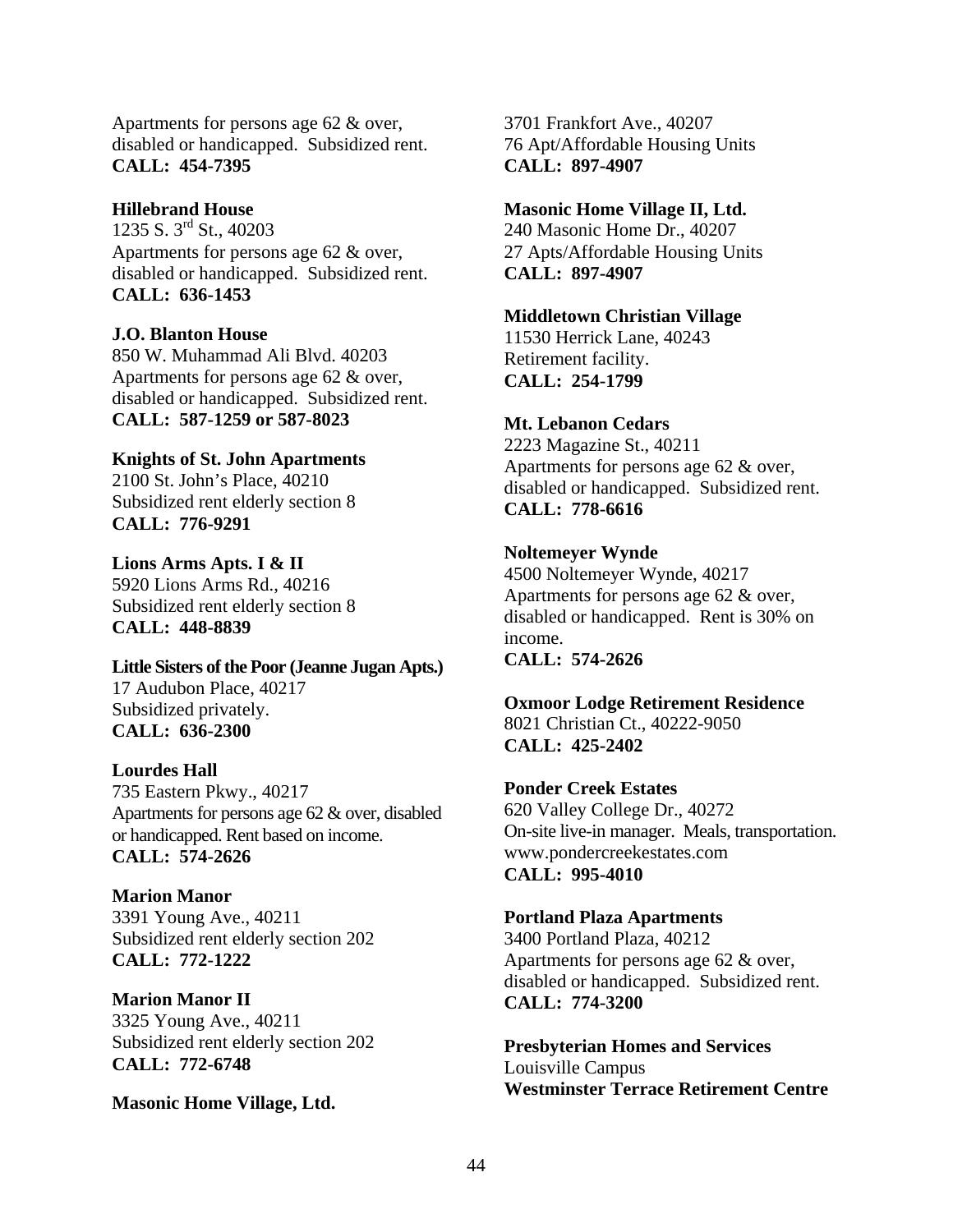2116 Buechel Bank Rd., 40218 Retirement apts, 24 hr nursing, rehab, security systems, pastoral care, transportation.

**CALL: 499-9383** 

**Rose Anna Hughes Presbyterian Home**  2120 Buechel Bank Rd., 40218 www.phsk.org **CALL: 499-9383** 

### **Puritan Apartments**

1244 S.  $4^{th}$  St., 40203 Apartments for persons age 62 & over, disabled or handicapped. Subsidized rent **CALL: 634-4731** 

### **Grand Avenue Apartments I**

3813 River Park Dr., 40211 Apartments for persons age 62 & over, disabled or handicapped. Subsidized rent **CALL: 776-0060** 

**Shively Apartments**  3105 Clinton Place, 40216 Apartments for persons age 62 & over, disabled or handicapped. Subsidized rent **CALL: 447-1225** 

**Russell Apartments**  515 S.  $18^{th}$  St., 40203

**CALL: 589-2272** 

**Sacred Heart Village** 

2120 Payne St., 40206 Long-term care, skilled, adult day, personal care, rehab. www.shvonline.org **CALL: 895-9425 Sacred Heart Village I**  2110 Payne St., 40206 Subsidized rent 62 and older, section 202. **CALL: 895-6409** 

**Sacred Heart Village II**  2108 Payne St., 40206 Subsidized rent 62 and older, section 202. **CALL: 895-8085** 

### **Sacred Heart Village III**

3101 Wayside Dr., 40216 Subsidized rent 62 and older, section 202. **CALL: 776-5004** 

**St. Catherine Court** 

1114 S. 4<sup>th</sup> St., 40203 Apartments for persons age 62 & over, disabled or handicapped. Public housing; rent is 30% of income. **CALL: 574-3759** 

**St. Matthias Unity Manor** 

2206 Dixie Highway, 40210 Elderly section 202, subsidized rent. **CALL: 778-5522** 

### **Shalom Towers**

3650 Dutchman's Ln., 40205 Apartments for persons age 62 & over, disabled or handicapped. Subsidized rent **CALL: 454-7795** 

**South Crums Senior Housing**  Cane Run Road, 40216 **CALL: 619-2652** 

**Stone Creek Lodge**  9251 Stonestreet Rd., 40272 **CALL: 935-5884** 

**Spanish Cove**  7915 Canonero Way, 40291 51 Apartments/Affordable Housing Units. Subsidized rent elderly section 8. **CALL: 636-0771** 

**St. John's Gardens**  706 E. Muhammad Ali Blvd., 40202 Subsidized rent elderly section 8. **CALL: 589-2272** 

**The Altenheim**  936 Barret Ave., 40204 Nursing/rehab, assisted living.

www.thealtenheim.org **CALL: 584-7417** 

**The Park View**  2100 Millvale Rd., 40205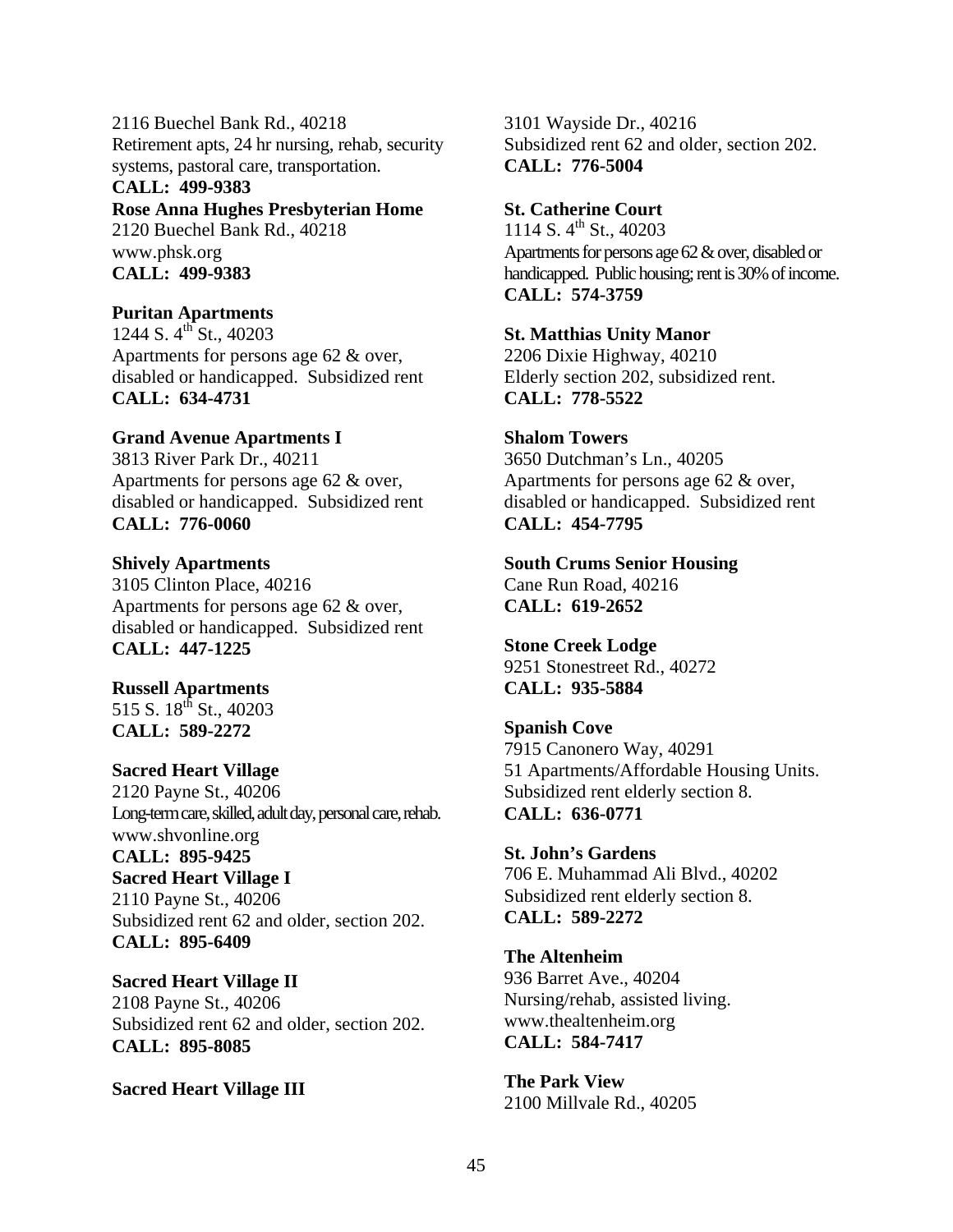### **CALL: 451-0990**

### **Treyton Oak Towers**

211 W. Oak St., 40203 A life care community. Apartments with on-site health facility. www.treytonoaktowers.com **CALL: 589-3211** 

### **Twinbrook Hotel Apartments**

3525 Ephriam McDowell, 40205 **CALL: 452-6331** 

### **Wellesley Apartments**

327 W. Gaulbert, 40208 **CALL: 447-1225** 

#### **Woodbridge Apartments**

1000 Glenridge Dr., 40242 Apartments for persons age 62 & over, disabled or handicapped. Subsidized rent **CALL: 423-1784** 

### **Yorktown Senior House**

7200 National Turnpike, 40214 Subsidized rent elderly section 8. www.yorktownseniorhouse.com **CALL: 364-0340** 

### **Alzheimer Care Facilities**

**Arden Courts Alzheimers Care**  10451 Linn Station Rd., 40223 **CALL: 423-8776** 

**Barton House Alzheimers Care**  6830 Overlook Drive, 40241 **CALL: 423-7177** 

**Christopher East Alzheimers Care**  4200 Browns Lane, 40220 **CALL: 459-8900** 

**Eden Terrace Reminesence Neighborhood**  901 Blankenbaker Pkwy., 40243 **CALL: 244-4244** 

#### **Episcopal Church Home**

Memory Care Center Of Excellence 7504 Westport Rd, 40222 Personal care, nursing/rehab. **CALL: 736-7800** 

**Harborside Rehab/Nursing Center Dementia Unit**  4604 Lowe Rd., 40220 **CALL: 451-1401** 

**Hurstbourne Care Ctr. Alzheimers Care**  2200 Stony Brook Dr., 40220 **CALL: 495-6240** 

### **King's Daughters & Sons Homes**  1705 Stevens Ave., 40205 Nursing/rehab.

**CALL: 451-7330** 

**Nazareth Home Alzheimers Care**  2000 Newburg Rd., 40205 **CALL: 459-9681** 

**Wesley Manor (Early Stages) Alzheimers Care**  5012 East Manslick Rd., 40219 **CALL: 969-3277** 

### **Continuum of Care Facilities**

### **Brookside Senior Living**  200 Brookside Dr., 40243 Certified continuing care community, medicare certified nursing facility. www.sunriseseniorliving.com **CALL: 245-3048**

**Christian Health Center**  920 S.  $4^{th}$  St., 40203 **CALL: 583-6533** 

#### **Episcopal Church Home**  7504 Westport Rd., 40222 **CALL: 736-7800**

**Harborside Rehab/Nursing Center**  4604 Lowe Rd., 40220 **CALL: 451-1401**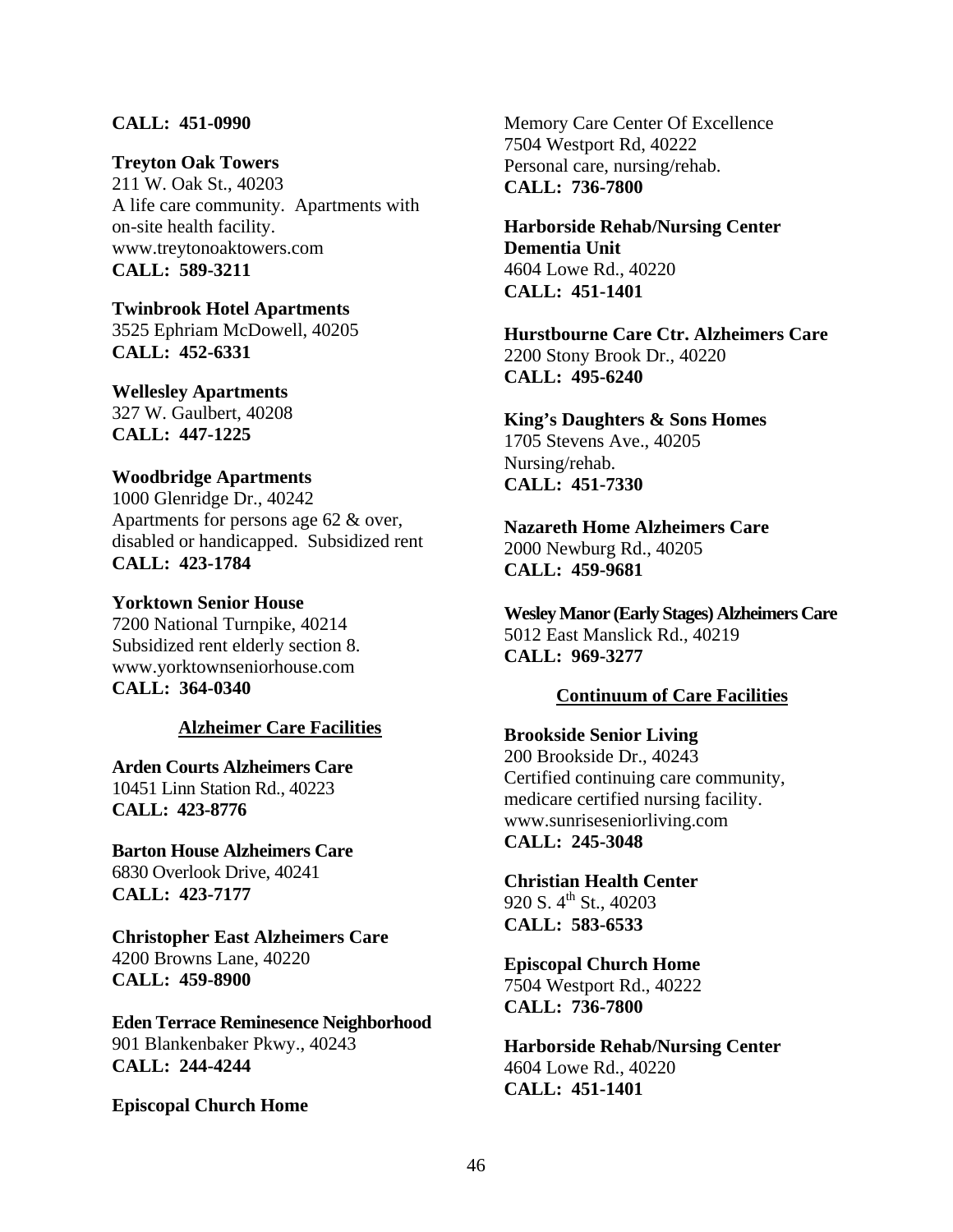**Masonic Home Village**  3701 Frankfort Ave., 40207 **CALL: 894-0195** 

**Presbyterian Homes Of Louisville, Westminster Terrace Retirement Centre**  2116 Buechel Bank Rd., 40218 www.phsk.org **CALL: 499-9383** 

**Sacred Heart Village**  2120 Payne St., 40206 **CALL: 895-9425** 

### **Treyton Oak Towers**

211 W. Oak St., 40203 **CALL: 589-3211** 

**Wesley Manor Retirement Community** 

5012 E. Manslick Rd., 40219 Continuum of care services, outings, transportation, dining. www.wesleymanorretirement.com **CALL: 964-3959 or 969-3277** 

#### **Assisted Living Facilities**

**Atria Communities, Inc. Elizabethtown**  133 Heartland Dr. Elizabethtown, KY 42701 **CALL: 270-360-8001 Springdale**  4501 Springdale Rd., 40241 **CALL: 412-0222 Stony Brook**  3451 S. Hurstbourne Pkwy, 40299 **CALL: 499-1393 St. Matthews**  120 S. Hubbards Ln., 40207 **CALL: 896-1759**

### **Beehive Homes of Smyrna Parkway**

24-hr staff, 3 meals daily, handicap accommodations, furnished units. www.beehivehomes.com

8800 Smyrna Parkway, 40228 **CALL: 966-9771** 

#### **Belmont Village Senior Living Communities**

4600 Bowling Blvd., 40207 Personal care, unlimited transportation. www. Belmontvillage.com **CALL: 721-7500** 

### **Chapel House-Christian Care Communities**

945 S.  $5^{th}$  St., 40203 Assistance with activities of daily living. Skilled nursing, outpatient rehab, mobile MD, wellness clinic, emergency call and reminder service. Subsidized rent.

### **Friendship House-Christian Care Communities**

920 S.  $4^{th}$  St., 40203 Website and Phone for both locations: www.ccc1884.org **CALL: 585-5656 (for both)** 

### **Franciscan Assisted Living**

3625 Fern Valley Rd., 40219 Security staff, video surveillance, 3 meals daily (special diet accommodations), transportation 3 day/wk, chapel, pets welcome, other services. www.fscsc.org **CALL: 964-6913**

**Ponder Creek Estates**  620 Valley College Dr., 40272 **CALL: 995-4010** 

**Rose Anna Hughes Presbyterian Homes – Presbyterian Homes of Louisville**  2116 Buechel Bank Rd., 40218 www.phsk.org **CALL: 499-9383** 

**Roy and Marguerite Karlen Assisted Living Homes of Middletown Christian Village**  11530 Herrick Lane, 40243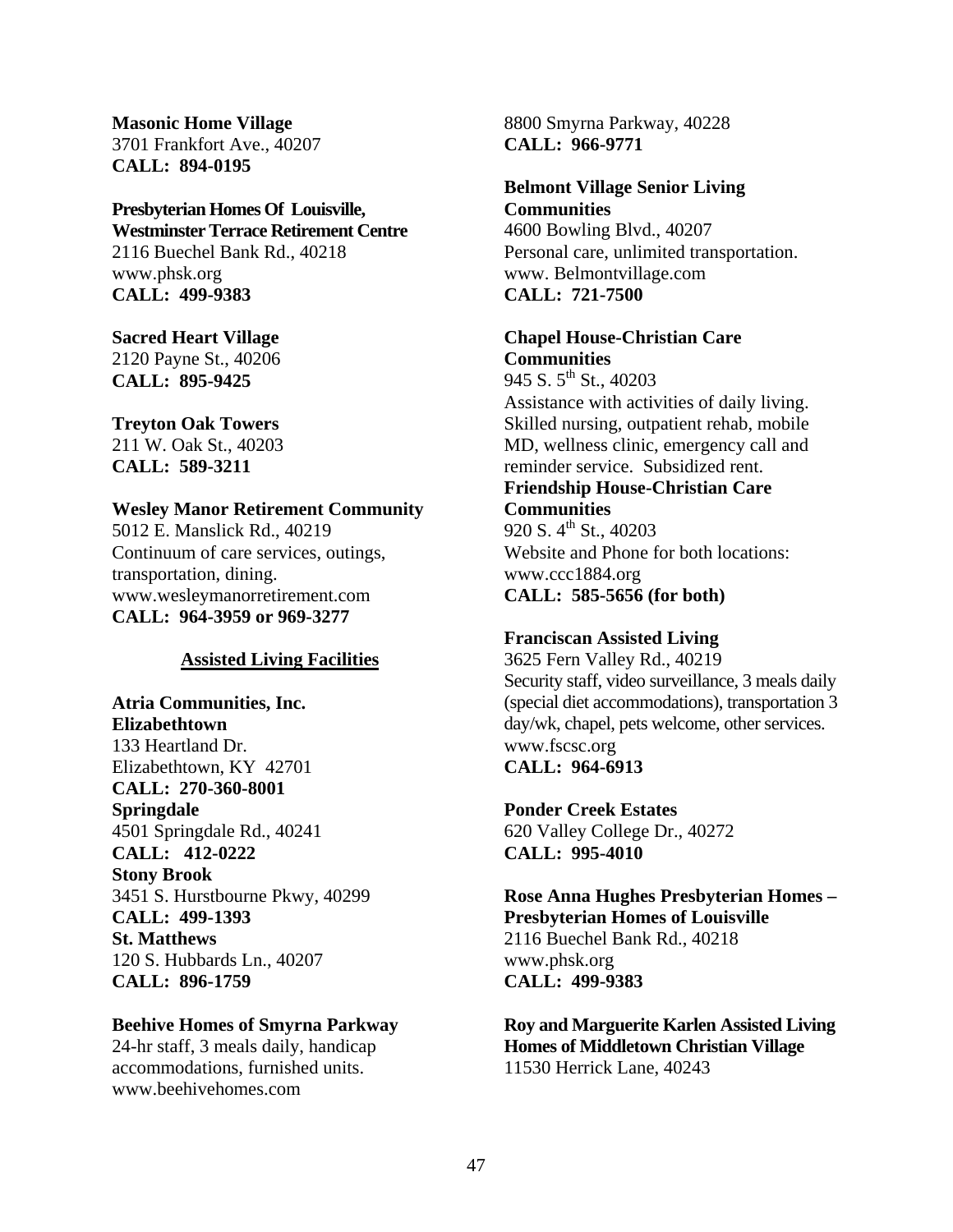Private suites, Lifeline emergency response service. Clerical services. **CALL: 254-1799; 338-2326** 

**Stone Creek Lodge**  9251 Stonestreet Rd., 40272 www.emeritus.com **CALL: 935-5884** 

**The Altenheim**  936 Barret Ave., 40204 **CALL: 584-7417** 

**The Corinthian (Ideal Care)**  1702 Gardiner Ln., 40207 **CALL: 456-0811** 

**The Oaks**  1010 Richwood Way, LaGrange, KY 40031 **CALL: 222-3552** 

**The Park View**  2100 Millvale Road, 40205 Transportation for Dr. appts., kosher meals, rehab services, furnished units. www.jhhs.org **CALL: 451-0990** 

**Wesley Manor Retirement Community**  5012 E. Manslick Rd., 40219

24-hr staff, security, licensed nurse, licensed alzheimer's/dementia care. www.wesleymanorretirement.com **CALL: 969-3277** 

### **Public Housing and Rent Subsidies**

**Louisville Metro Housing Authority** 

420 S.  $8^{th}$  St., 40203 Accepts applications for public housing from persons age 62 & over, disabled or handicapped. Must have current local address. **CALL: 574-3400**

#### **Nursing Homes**

**Baptist Home East**  3001 N. Hurstbourne Pkwy., 40241 Restorative & therapy services. www.baptisthomesinc.com **CALL: 426-5531** 

**Bashford East Health Care**  3535 Bardstown Rd., 40218 **CALL: 459-1400** 

**Britthaven of Prospect**  6301 Bass Rd., Prospect, KY 40059 Nursing/rehab. **CALL: 228-8359**

**Britthaven of South Louisville**  9600 Lambourne Blvd., 40272 Nursing/rehab. **CALL: 935-7284** 

**Brookside Senior Living**  200 Brookside Dr., 40243 Retirement, personal care, nursing. **CALL: 245-3048** 

**Brownsboro Hills Nursing Home**  2141 Sycamore Ave., 40206 Nursing/rehab, short & long-term care.

**CALL: 895-5417 Camelot Healthcare** 

1101 Lyndon Lane, 40222 Skilled nursing, LTC. www.beverlycares.com **CALL: 425-0331** 

**Christian Health Center** 

920 S.  $4^{th}$  St., 40203 Personal care, skilled care, intermediate care, nursing/rehab. **CALL: 583-6533** 

**Christopher East Health Care**  4200 Browns Lane, 40220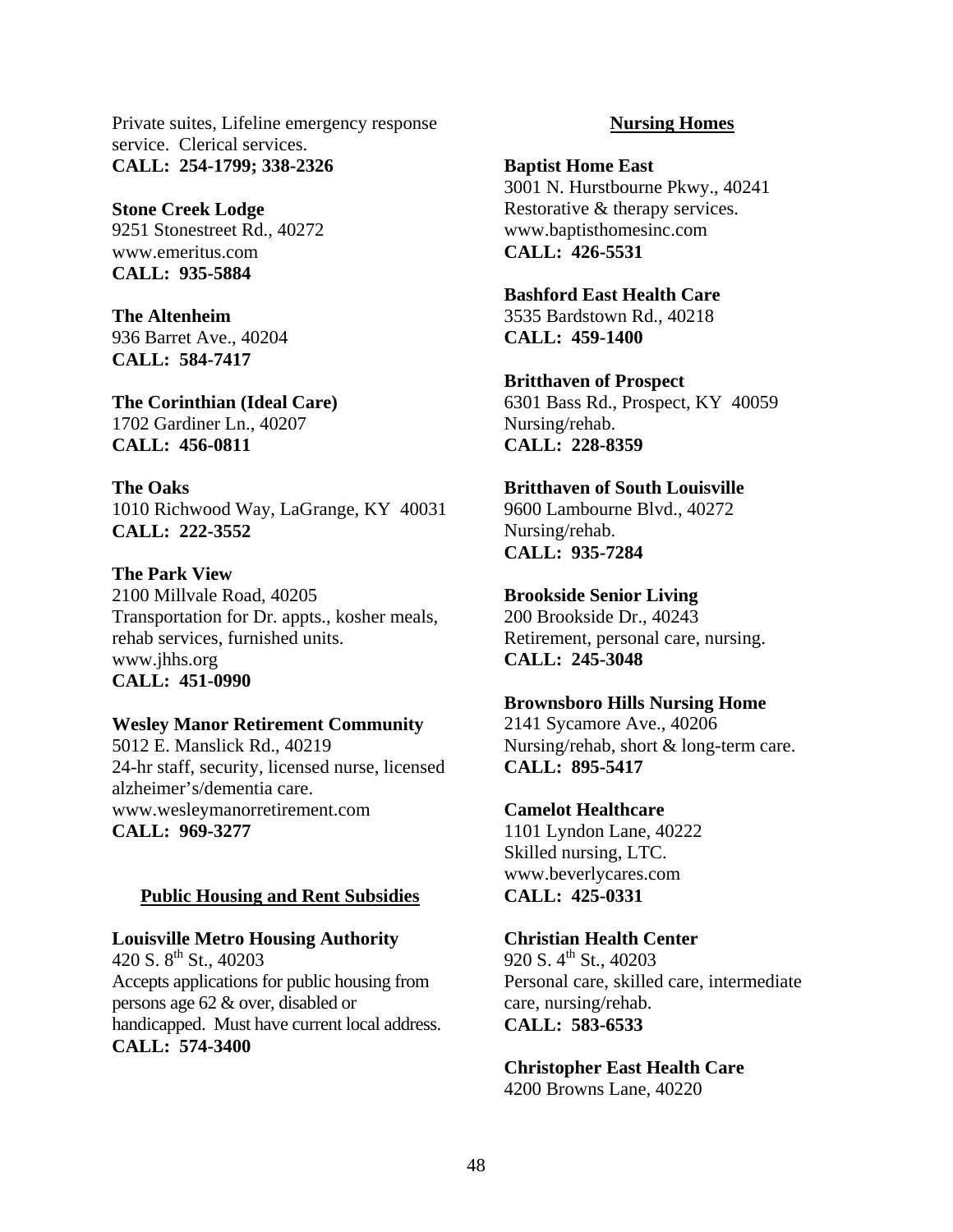Nursing/rehab. www.hcr-manorcare.com **CALL: 459-8900** 

**Eastern Star Home**  923 Eastern Star Court, 40204 **CALL: 451-3535** 

**Episcopal Church Home**  7504 Westport Rd., 40222 Retirement, personal care, nursing, Alzheimer's unit. www.echky.org **CALL: 736-7800** 

**Four Courts Senior Center**  2100 Millvale Road, 40205 Assisted living, limited transportation. **CALL: 451-0990** 

**Franciscan Health Care Center**  3625 Fern Valley Rd., 40219 Assisted living, nursing, rehab, limited tranportation. www.fscsc.org **CALL: 964-3381** 

**Friendship Manor**  7400 West Highway 146 Pewee Valley, KY 40056 **CALL: (502) 241-8821** 

**Georgetown Manor Nursing and Rehab.**  900 Gagel Ave., 40216 **CALL: 368-5827**

**Good Samaritan Center**  10617 Watterson Trail, 40299 www.good-sam.com **CALL: 267-7403** 

**Hazelwood Center**  1800 Bluegrass Ave., 40214 **CALL: 361-2301** 

**Hillcreek Manor** 

3116 Breckinridge Ln., 40220 www.beverlycares.com **CALL: 459-9120**

### **Hurstbourne Care and Rehabilitation Centre**

2200 Stony Brook Dr., 40220 www.hurstbournecarecenter.com **CALL: 495-6240**

**James S. Taylor Memorial Home**  1015 Magazine Street, 40203 **CALL: 589-0727** 

**Jefferson Manor**  1801 Lynn Way, 40222 **CALL: 426-4513** 

**Jefferson Place**  1705 Herr Lane, 40222 Retirement, personal care, skilled nursing, rehab. **CALL: 426-5600**

**Kings Daughters & Sons Home**  1705 Stevens Ave., 40205 **CALL: 451-7330** 

**Klondike Manor Rehab & Nursing Ctr.**  3802 Klondike Lane, 40218 www.seniorcarellc.com

**CALL: 452-1579** 

**St. Joseph Home for the Aged Little Sisters of the Poor** 15 Audubon Plaza Dr., 40217 **CALL: 636-2300 Marian Home**  3105 Lexington Rd., 40206 **CALL: 896-3924** 

**Masonic Homes of KY, Inc.**  230 Masonic Homes Drive Masonic Home, KY 40041 www.masonichomesky.com **CALL: 897-4907**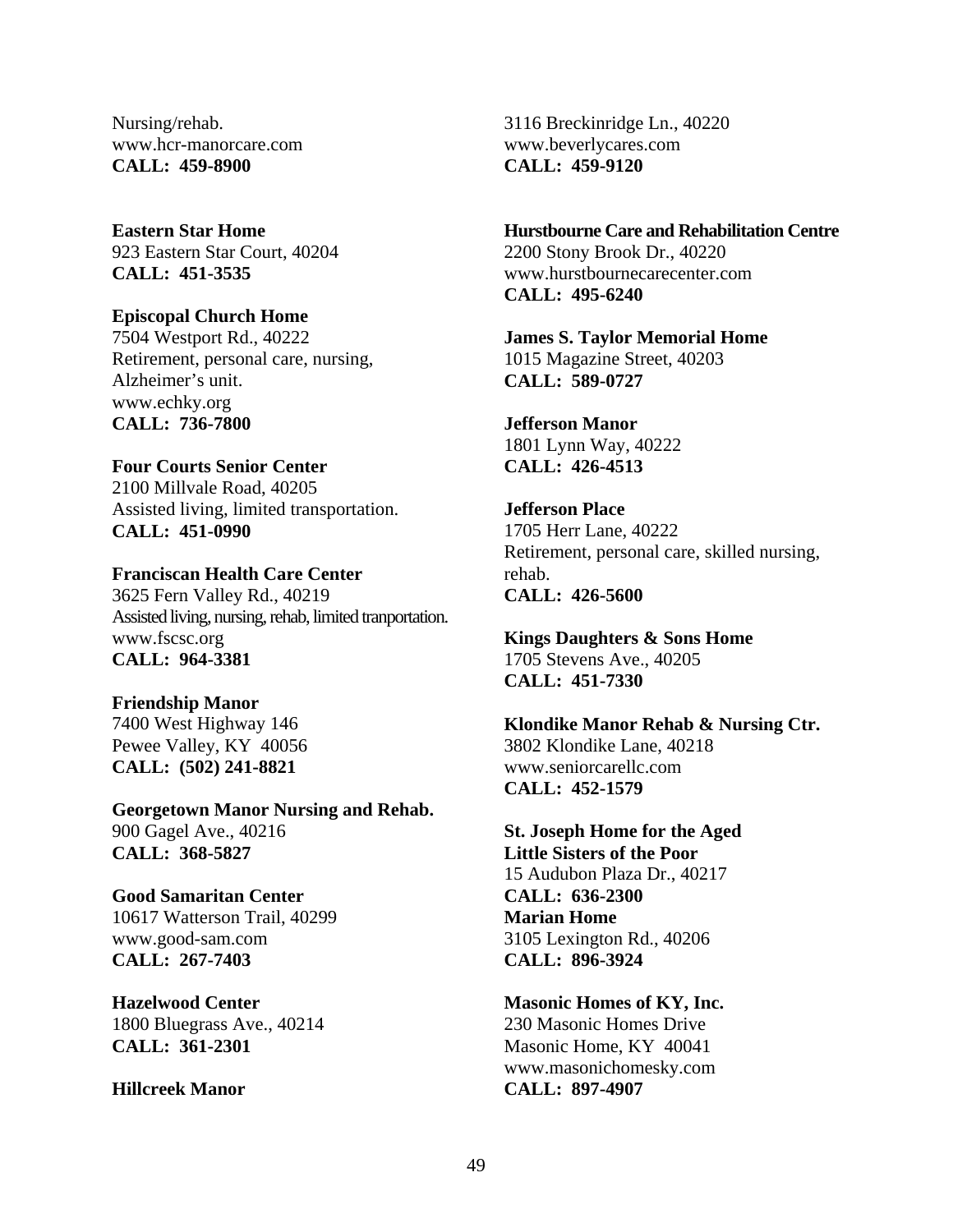#### **Masonic Homes of KY, Inc. – Shelbyville**

711 Frankfort Road, Shelbyville, KY 40066 www.masonichomesky.com **CALL: 633-3486**

**Meadows East Care & Rehab Center**  2529 Six Mile Lane, 40220 **CALL: 491-5560**

**Meadows South Care & Rehab Center**  1120 Christland Rd., 40214 **CALL: 367-0104**

**Meadowview Health & Rehab Center**  9701 Whipps Mill Road, 40223 Nursing/rehab. **CALL: 426-2778** 

**Mt. Holly Nursing Center**  446 Mt. Holly Ave., 40206 www.beverlycares.com **CALL: 897-1646** 

**Nazareth Home**  2000 Newburg Road, 40205 Nursing/rehab. www.nazhome.org **CALL: 459-9681** 

**Northfield Center for Health & Rehab**  6000 Hunting Rd., 40222 **CALL: 426-1425** 

**Oaklawn Rehabilitation**  13914 Shelbyville Road, 40245 www.oaklawnky.com **CALL: 245-0009** 

**Parkway Medical Center**  1155 Eastern Pkwy., 40217 **CALL: 636-5241** 

**Springhurst Pines (Parr's at Springhurst)**  3101 N. Hurstbourne Pkwy., 40241-2208 Retirement, personal care, nursing. www.baptisthomesinc.com

**CALL: 412-3775** 

**Harborside Rehab/Nursing Center**  4604 Lowe Road., 40220 www.seniorcarellc.com **CALL: 451-1401** 

**Regency Health Care Center**  1550 Raydale Ave., 40219 www.seniorcarellc.com **CALL: 968-6600**

**Rockford Manor**  4700 Quinn Dr., 40216 **CALL: 448-5850** 

**Presbyterian Homes of Louisville - Westminster Terrace**  2116 Buechel Bank Rd., 40218 www.phsk.org **CALL: 499-9383** 

**Sacred Heart Village**  2120 Payne St., 40206 www.shvonline.org **CALL: 895-9425** 

#### **Spradling Rest Home**  Personal Care Only.

726 S. Preston St., 40202 **CALL: 585-2426**

#### **St. Matthews Manor**

227 Browns Ln., 40207 Nursing/rehab. www.beverlycares.com **CALL: 893-2595** 

**Summerfield Health & Rehab Center**  1877 Farnsley Rd., 40216 **CALL: 448-8622** 

**The Altenheim**  936 Barret Ave., 40204 www.thealtenheim.org **CALL: 584-7417**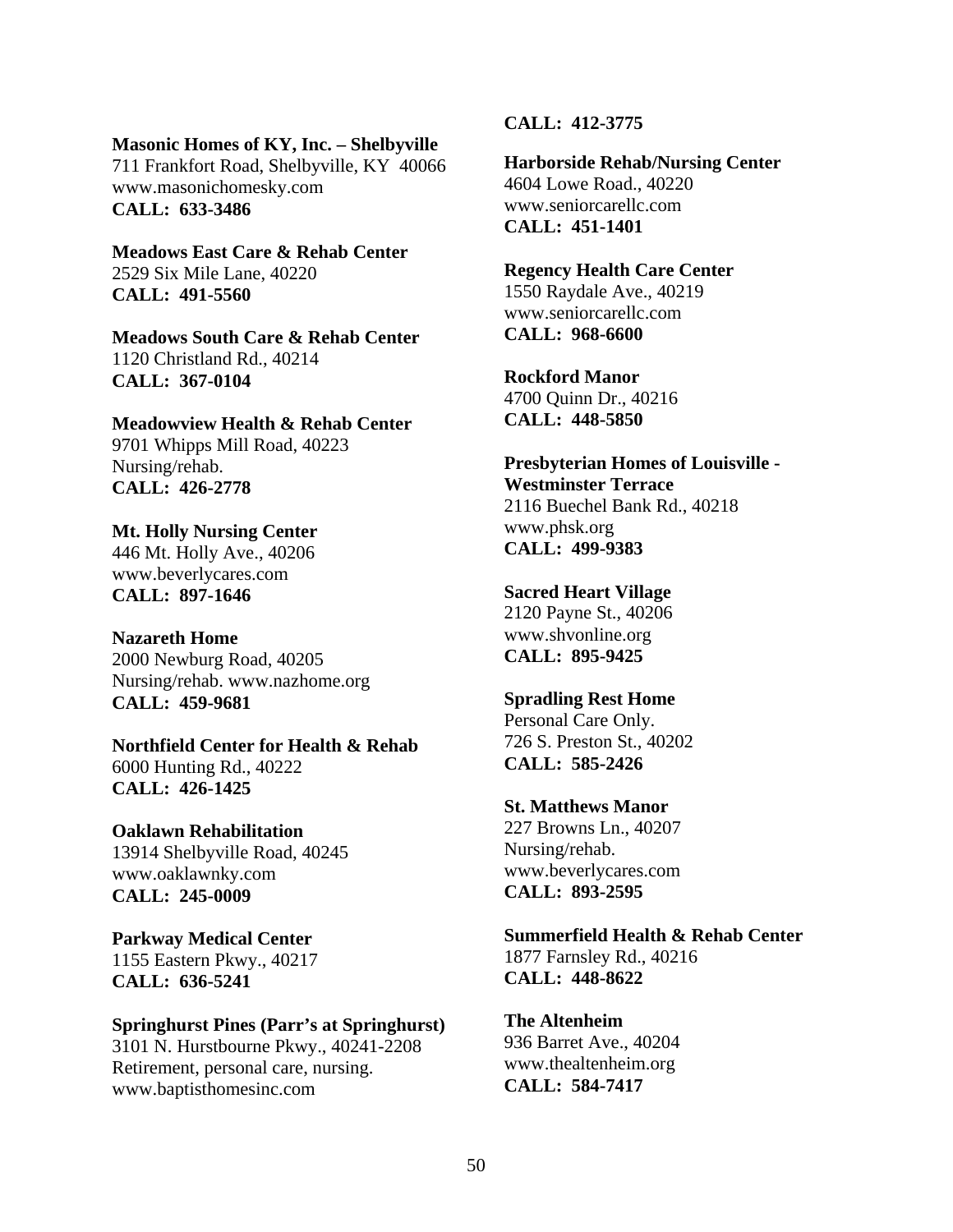**Treyton Oak Towers**  211 W. Oak St., 40203 **CALL: 589-3211** 

#### **Twinbrook Nursing Home & Rehab Center**

3526 Dutchmans Ln., 40205 Retirement, skilled, intermediate care. **CALL: 452-6331** 

### **Wesley Manor Retirement Community**

5012 E. Manslick Rd., 40219 Retirement, assisted living, personal care, intermediate & skilled nursing, Alzheimer's unit. www.wesleymanorretirement.com

**CALL: 964-3959** 

### **INCOME AND FINANCIAL MATTERS**

### **Financial Assistance For Crime Victims**

#### **Kentucky Crime Victims Compensation Board**

115 Myrtle Avenue Frankfort, KY 40601 Provides financial assistance to any person, who is an innocent victim of a criminal act or who suffered bodily or psychological injury, to help pay medical expenses or lost time from work. A surviving spouse, parent or child may also file a claim if a crime resulted in death.

**CALL: 1-502-564-2290 (long distance call)** 

### **Assistance Preparing Tax Returns**

### **Tax Payer Service Office of the Internal Revenue Service.**

### AARP

Assists persons 60 & over, disabled or handicapped with preparationg of tax returns. Service is available Feb. 1 – April 15. For locations and information call Tax Payer Service Office of the Internal Revenue Service. **CALL: 572-2278** 

### **Assistance To Purchase Prescription Drugs**

**CALL:** Area community ministries - Some community ministries will assist persons living in their zip codes service area. Or, Kentuckiana Regional Planning and Development Agency – 266-6084

### **Financial Management Services**

### **Consumer Credit Counseling Service**

Provides no charge budget counseling and debt management; confidential, bonded and insured. Also provides educational programs on budgeting, credit and home ownership. **CALL: 1-800-355-2227** 

### **Community Support Program Seven Counties Services, Inc.**

915 S. 3<sup>rd</sup> Street., 40203 Provides representative payee service (financial management) to mentally disabled clients of the agency to enable them to live in the community.

### **CALL: 589-4313**

### **Lawyer Referral Service**

600 W. Main St., 40202 Referrals for persons seeking a lawyer to manage financial affairs. **CALL: 583-1801** 

### **GuardiaCare Services**

215 W. Breckenridge St., 40203 Provides representative payee service (financial management) and guardianship for adults age 60 & over and for disabled adults. **CALL: 585-9949** 

### **Property Tax Reduction**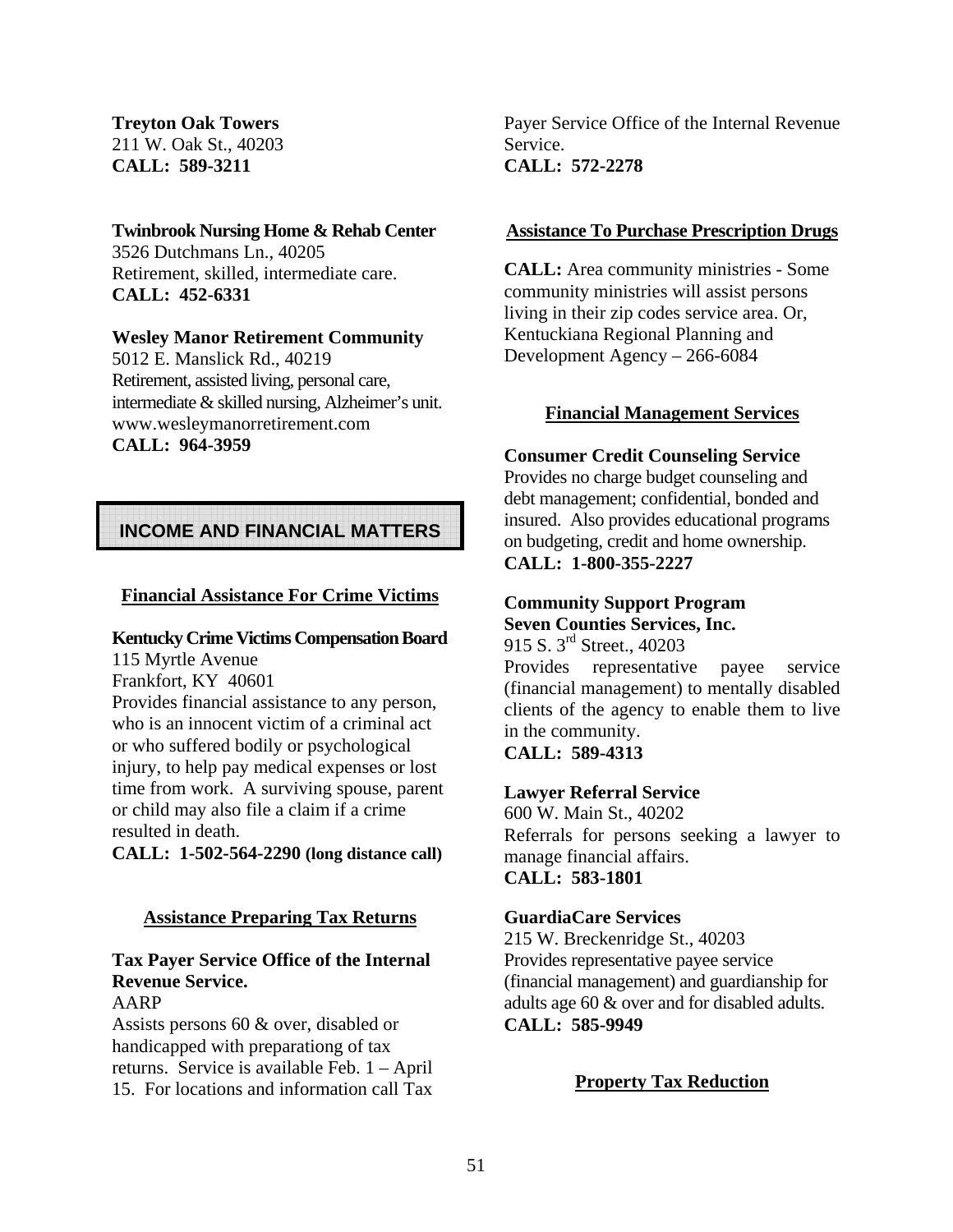### **Property Valuation Administration**

504 Fiscal Court Bldg., 40202 People 65 and older, or people who are totally disabled can qualify for the **Homestead Exemption**. Apply for the Homestead Exemption before July 31 of the year you turn 65. Proof of age is required. **CALL: 574-6380**

### **Insurance And Long-Term Care Insurance**

### **State Health Insurance Assistance Program (SHIP)**

Provides information, counseling and assistance to seniors and disabled individuals, their family members and caregivers.

**CALL: 877-293-7447 and 1-888-642-1137 (TTY)**

### **Kentucky Department of Insurance**

215 W. Main St., PO Box 517 Frankfort, KY 40262-0517 For information on long-term care insurance. www.doi.state.ky.us **CALL: (502) 564-3630 or 1-800-595-6053 or 1-800-462-2081 (TTY)** 

### **INFORMATION AND REFERRAL**

**General referral information on a variety of services.** 

### **BellSouth – Linkup & Lifeline**

Both programs offer reduced rates for qualifying customers. Call for information and application.

**CALL: 557-6500, option 4; 1-800-477-4459** 

### **Center for Accessible Living**

305 W. Broadway, Ste. 200, 40202

Information about resources for persons with disabilities.

**CALL: 589-6620 (Voice) 589-6690 (TTD)** 

### **Louisville Metro Human Services Information and Referral Line**

For assistance in Social Services 8:00 am-5:00 pm; Mon – Fri. **Call: MetroCall 311 or 574-5000 Neighborhood Place**  One stop locations where individuals and families may

receive services that include: health services, schoolrelated services, financial and housing assistance and child and adult welfare services. See Government and Community Programs for locations.

**Office for Aging and Disabled Citizens**  810 Barret Avenue, 3rd flr., 40204

**CALL: 574-5092** 

**Office for Women**  810 Barret Avenue, 2rd flr., 40204 **CALL: 574-6555** 

**Kentuckiana Regional Planning and Development Agency KIPDA Area Agency on Aging**  11520 Commonwealth Dr., 40299 Information and assistance for persons aged 60 and older and their families and caregivers. Choices guide book for senior housing. **CALL: 266-6084 or 1-800-648-6056 (KY TTD)** 

**Metro United Way - First Call**  24 hour information and referral to commuity services. **CALL: 566-4968 (voice) or 1-877-566- 4You or 589-4259 (TTD)** 

#### **Seven Counties Services, Inc. Crisis & Information Center**

24 hour telephone counseling; suicide prevention hot line, crisis intervention, and human services information and referrals 1-800- 221-0446 (toll free for the State of Kentucky) **CALL: 589-4313 (voice) or 589-4259 (TTD)** 

**Clothing**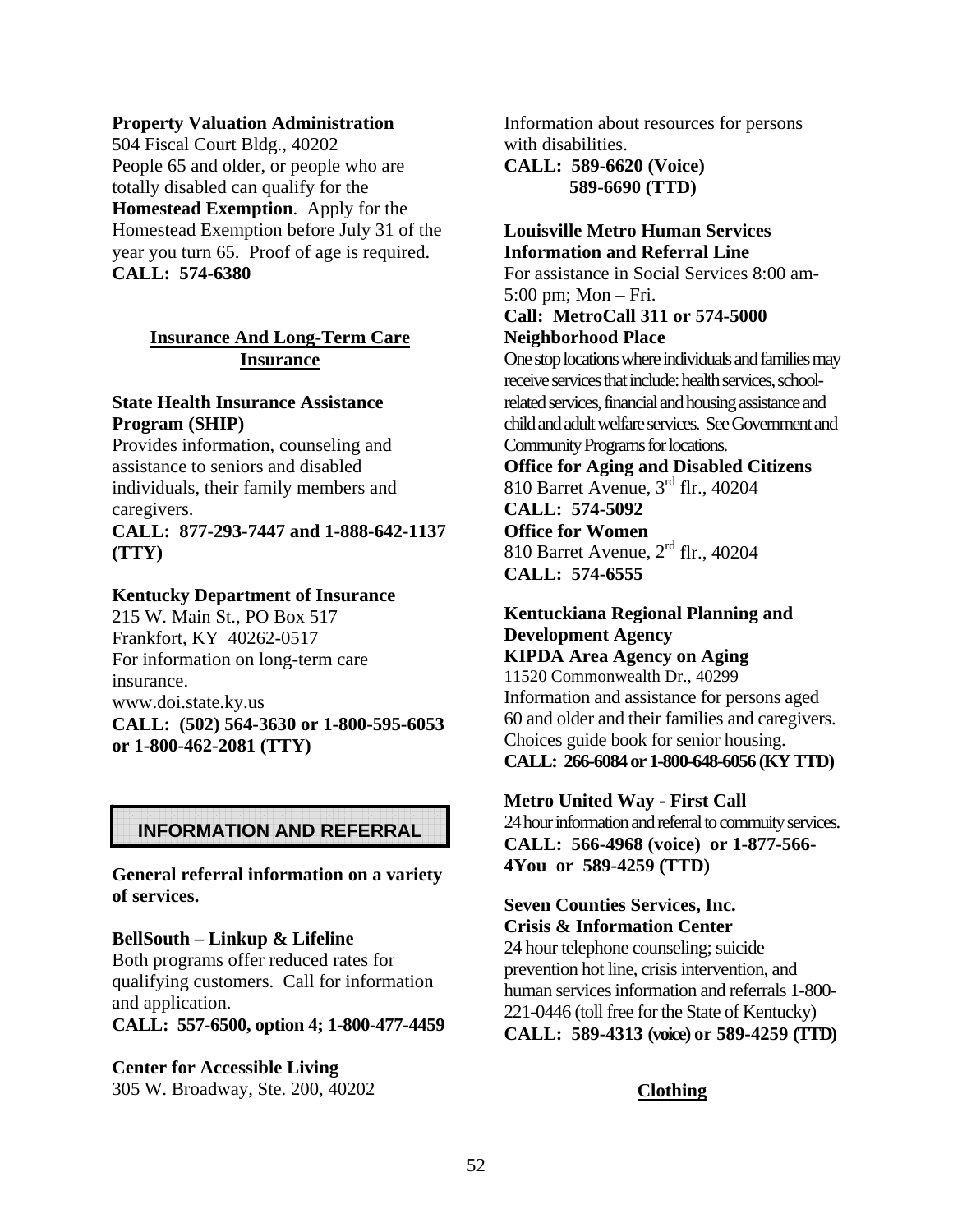### **Baptist Fellowship Center**

1351 Catalpa Street, 40211 Serves residents of Louisville. By appt. only. **CALL: 774-2734** 

### **Disabled American Veterans Thrift Stores**

1701 Berry Blvd., 40215 **CALL: 368-6431**  2208 W. Jefferson, 40211 Small fee charged at all locations. **CALL: 778-7128**

### **Fairdale Area Community Ministries**

10616 W. Manslick Road, 40272 Serves residents of Southern Jefferson County. **CALL: 367-9519** 

### **Fern Creek-Highview United Ministries Individual & Family Assistance Center**

6104 Bardstown Road, 40291 Serves residents in areas of 40291, 40228, and 40299. Provides Goodwill vouchers. **CALL: 762-0630** 

### **Goodwill Industries of Kentucky**

7 sites. Small fee charged at all locations. 909 E. Broadway, 40204 **CALL: 584-8821**  4904 Brownsboro Road, 40222 **CALL: 425-1365**  9321 New LaGrange Road, 40222 **CALL: 429-6758**  4224 Shelbyville Road, 40207 **CALL: 895-7842**  12107 Shelbyville Road, 40243 **CALL: 253-9213**  4101 Taylorsville Road, 40220 **CALL: 456-4735**  6438 W. hgwy 146, Crestwood, KY 40014 **CALL: 243-0169** 

### **Grace Lutheran Church**

452 N.  $26^{th}$  St., 40212 Serves residents of Portland area. **CALL: 778-7211** 

### **Ministries United of South Central Louisville (MUSCL)**

1207 Hart Avenue, 40213 Serves Zip Codes 40213, 40217, 40219, and 40229 ; all clothes are free ; must call ahead. **CALL: 363-9087** 

### **Nearly New Shop**

1250 Bardstown Road, 40204 Mid City Mall, small fee charged. **CALL: 454-6633** 

**Salvation Army The Center of Hope** 831 S. Brook Street, 40203 **CALL: 625-1170** 

### **Schuhmann Social Services Center**

730 E. Gray Street, 40202 Service area includes N. to the river, W. to  $13<sup>th</sup>$  St., S. to Hill St., & E. to Baxter, unless referred from a homeless shelter (anywhere). ID needed with current address. **CALL: 589-6696** 

### **Shively Area Ministries**

1867 Farnsley Road, 40216 Serves residents of Shively **CALL: 447-4330** 

### **Sister Visitor Program**

2235 W. Market Street, 40212 Serves residents of western Louisville. **CALL: 776-0155 or 776-0434** 

### **St. Vincent DePaul Society-Thrift Store**

1029 S. Preston Street, 40208 Clothes provided in emergency only. **CALL: 589-7844** 

### **Sts. Simon & Jude Church and School**

4335 Hazelwood Avenue, 40215 Referral only through South Louisville Community Ministries. **CALL: 367-8888** 

### **United Crescent Hill Ministries**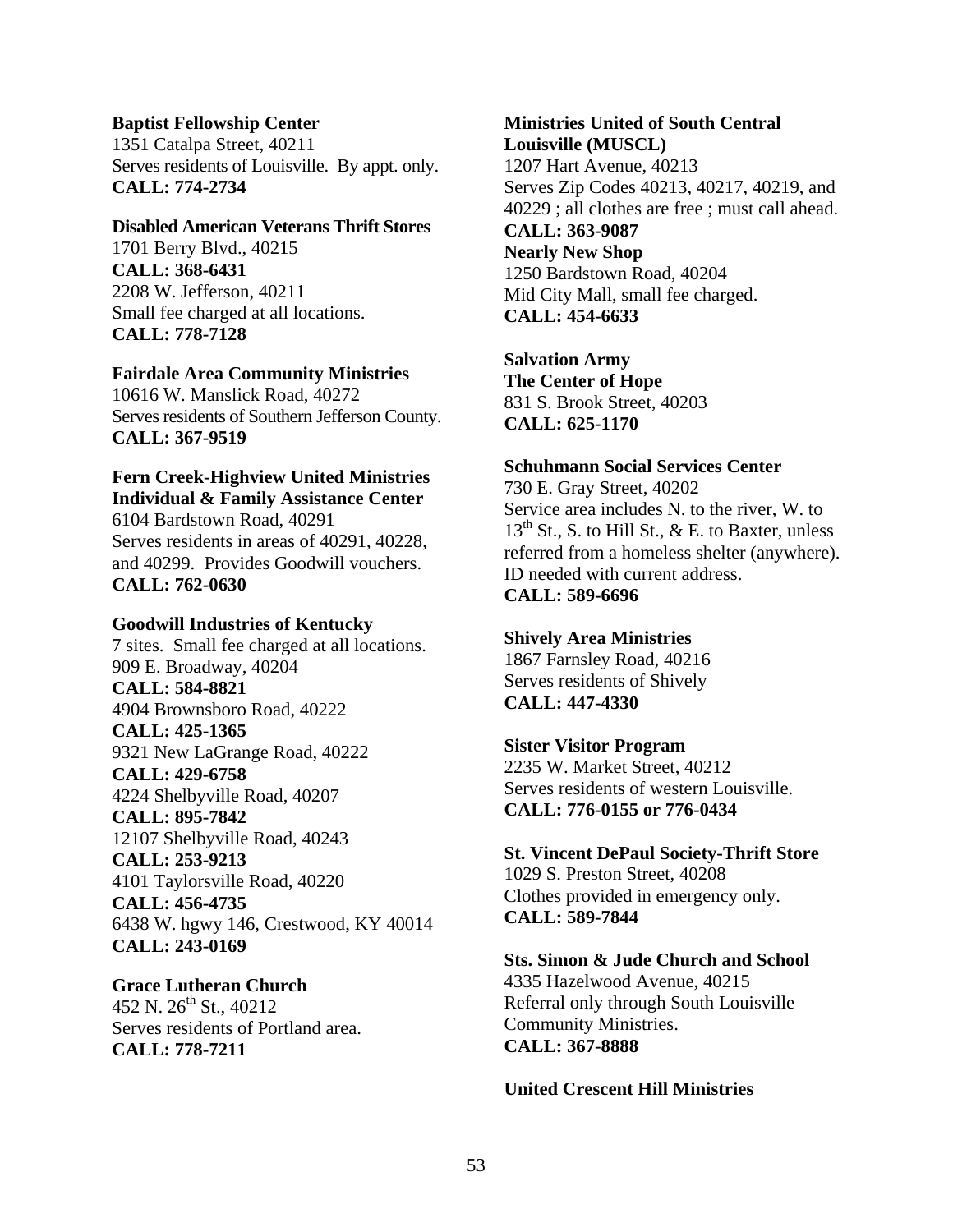#### **James Lees Presbyterian Church**

1741 Frankfort Avenue, 40206 Serves residents of Crescent Hill, Clifton and Clifton Heights. Last Sunday of the month. **CALL: 896-0172** 

**Walnut Street Baptist Church Christian Social Ministries**  1111 S. 3<sup>rd</sup> Street, 40203 **CALL: 589-3454** 

**Wayside Bargain Centers** 

4928 Poplar Level Road **CALL: 969-2881**  9125 Galene **CALL: 267-8784** 

**Sears Home Health Care (Special Needs Clothing)**  PO Box 3123 Naperville, IL 60566 Fashionable, functional clothes for men and women.

**CALL: 1-800-326-1750** 

**Shop Well With You (Special Needs Clothing)**  Clothing for cancer patients. www.shopwellwithyou.org **CALL: 1-800-799-6790** 

#### **Furniture**

**Disabled American Veterans Thrift Store**  Low-cost used furniture. 1701 Berry Blvd., 40215 **CALL: 368-6431**  8615 Preston Hgwy., 40219 **CALL: 966-8073**  2208 West Jefferson St., 40212 **CALL: 778-7128** 

**Goodwill Industries of Kentucky**  Low-cost used furniture. 5324 Bardstown Rd., 40291 **CALL: 491-9336** 

4904 Brownsboro Rd., 40222 **CALL: 425-1365**  909 East Broadway, 40202 **CALL: 584-8821**  9321 New LaGrange Rd., 40242 **CALL: 429-6758**  4101 Taylorsville Rd., 40220 **CALL: 456-4735** 

### **MEDICAL EQUIPMENT LOAN CLOSETS**

**The cost of purchasing equipment ordered by your doctor may be covered by Medicare or Medicaid. (See the Government And Community Programs, Medicare/Medicaid section for contact information.) Also check with your doctor and the supplier for more details. Some medical equipment may be borrowed through community ministries loan closets. All locations may not be listed. Contact area ministries for a location near you.** 

**Fern Creek-Highview United Ministries**  7502 Tangelo Drive, 40228 Serves area residents. Call & request equipment. **CALL: 239-7431** 

### **Highlands Community Ministries Outreach Program for Older Persons (HOPOP)**

1230 E. Breckinridge, 40204 Serves residents of the Highlands who are age 60 and older. **CALL: 584-3834** 

**Senior Citizens East, Inc.** 

4224 Shelbyville Rd., 40207 Serves area residents. **CALL: 896-2316** 

**South Louisville Community Ministries**  4803 Southside Dr., 40214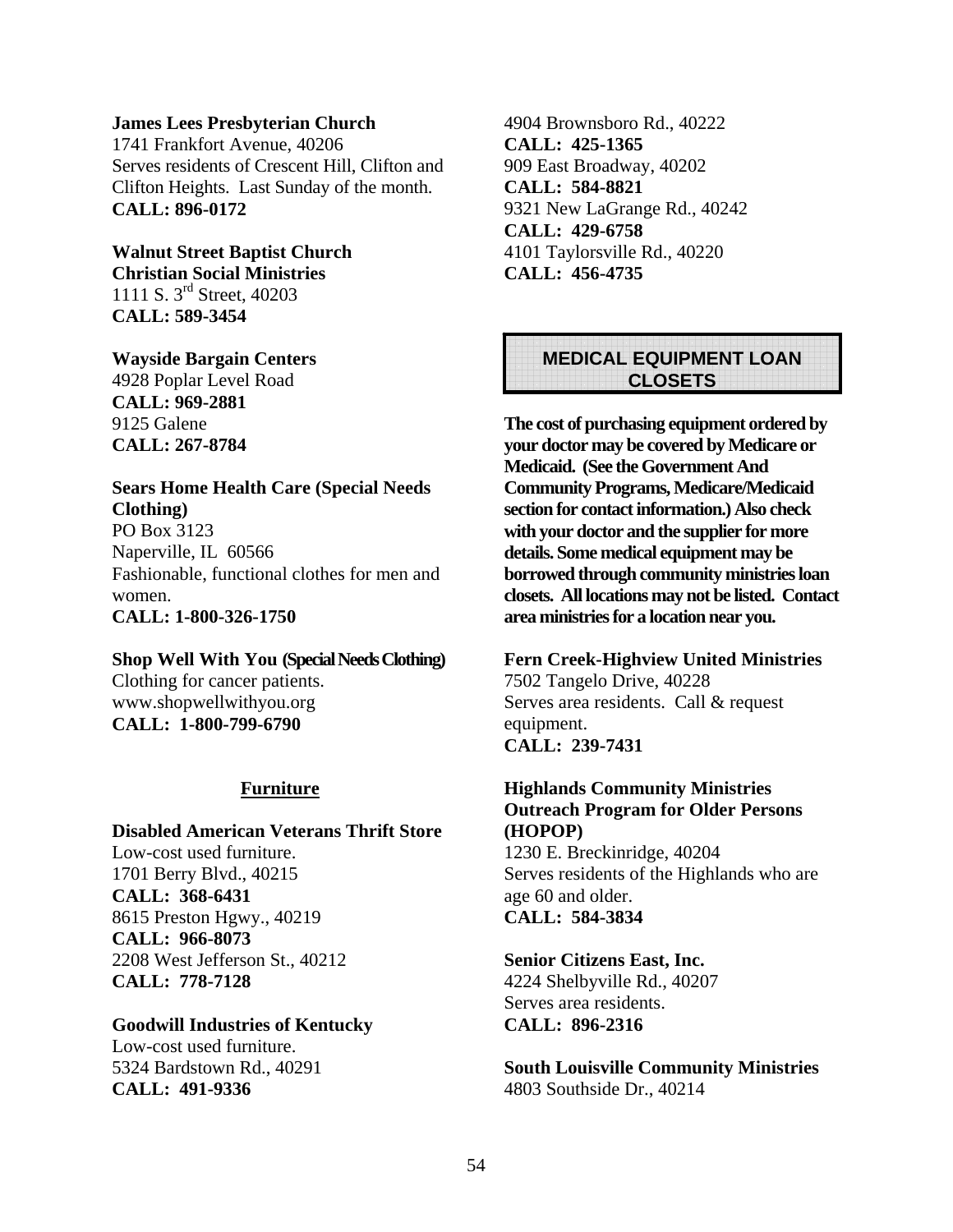Serves zip codes 40258, 40272, and part of 40177. **CALL: 367-6445** 

## **ORGAN DONATION**

### **Kentucky Organ Donor Affiliates (KODA)**

106 E. Broadway, 40202 KODA is an independent, non-profit organ and tissue procurement agency. **CALL: 581-9511; 1-800-525-3456** 

**University of Louisville Health Sciences Ctr. Bequeathal Program, 40292 CALL: 852-5744** 

### **RECREATIONAL, SOCIAL AND CULTURAL ACTIVITIES**

### **Actors Theater of Louisville**

316 W. Main St., 40202 10% off regular tickets if purchased in advance or during "SENIOR RUSH" when all tickets purchased 15 minutes before any performance are \$10 for persons 62 or over. **CALL: 584-1205** 

**BACH Society Calvary Episcopal Church**  821 S. Fourth Street, 40203 \$3 off regular admission price for retired persons on fixed income.

**CALL: 587-6011** 

**Department of Neighborhoods Brightside Community Gardens**  13 Community gardens throughout Louisville Metro. \$5 per plot. Fee may be waived. **CALL: MetroCall 311 or 574-2613** 

### **Historic Homes Foundation**

3110 Lexington Rd., 40206 \$1 off regular admission price for persons age 60 & over. **CALL: 899-5079 J.B. Speed Art Museum**  2035 S. 3<sup>rd</sup> Street, 40292 Free admission to museum; senior discount on special exhibits; \$2 parking fee for persons age 60 & over. **CALL: 634-2700** 

**Kentucky Center for The Arts**  501 W. Main St., 40202 **Call: 584-7777 Call: 562-0100 For senior discount information. Access Center Services**  Accommodations to the arts for individuals with disabilities. Arts Access Hotline **CALL: 562-0111; 562-0140 (TTY)** 

### **Kentucky Derby Festival**

1001 S. 3rd Street, 40403 Contact for discount information during Derby Festival. **CALL: 584-6383** 

### **Kentucky Derby Museum Churchill Downs**

704 Central Ave., 40208 \$1 off regular admission for persons age 55 and over. **CALL: 637-1111** 

**Kentucky Opera**  101 S. 8<sup>th</sup> Street, 40202 10% off tickets for groups of 10 or more. Dinner and opera packages available. **CALL: 584-4500** 

**Louisville Art Gallery – Main Library**  301 York St., 40203 Free and open to the public. **CALL: 574-1611**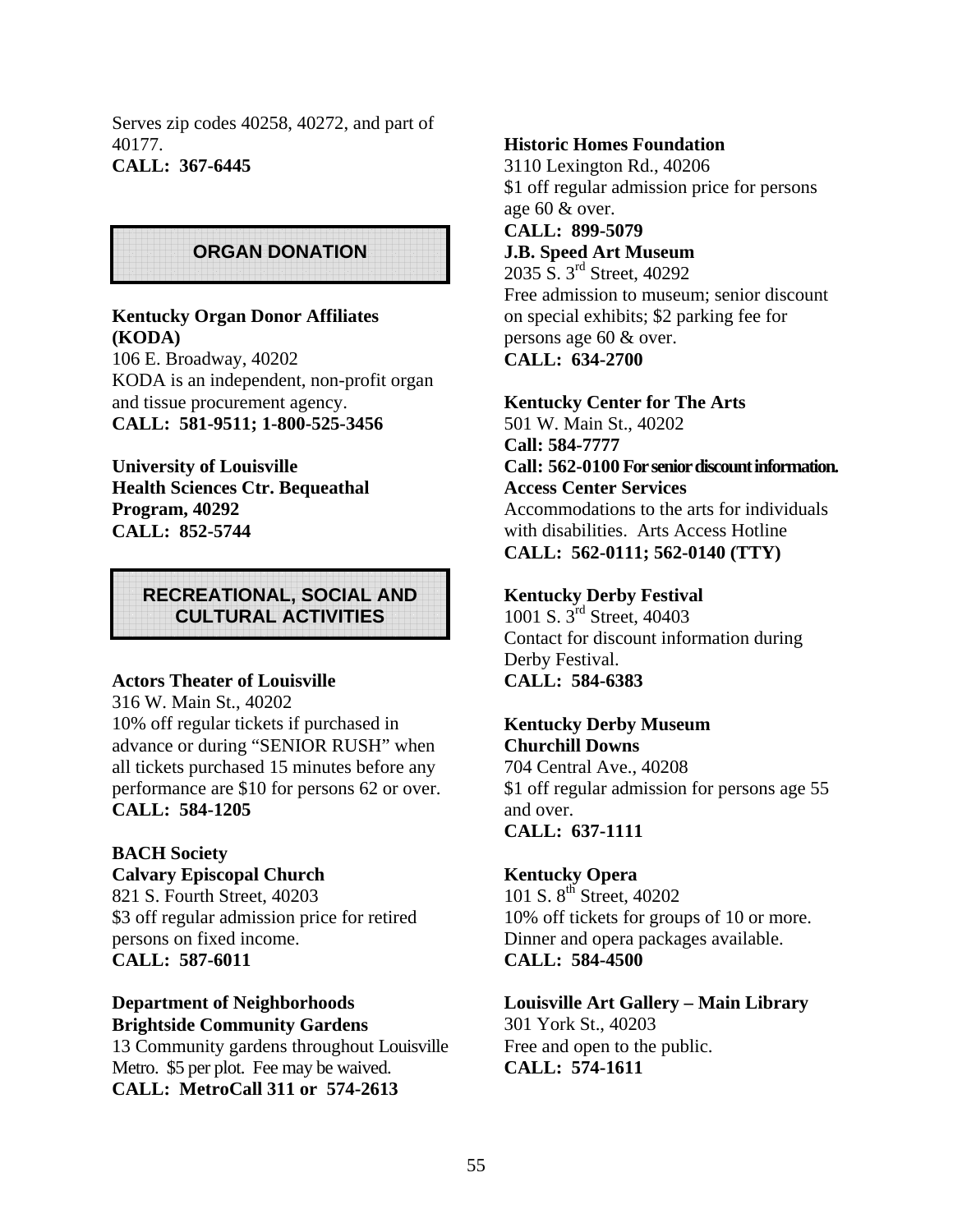**Louisville Bach Society**  4607 Hanford Lane, 40207 **CALL: 585-2224** 

### **Louisville Ballet**

315 E. Main St., 40202 Seating available with 50% discount on subscriptions for persons 60  $\&$  over. **CALL: 583-3150** 

### **Louisville Metro Parks**

**Adapted Leisure Activities**  2305 Douglass Blvd. #3 Louisville, KY 40205 **CALL: 456-8148** 

### **Louisville Orchestra**

311 West Main St., Ste, 100, 40202 Call for individual event discounts. **CALL: 587-8681** 

#### **Louisville Visual Arts Association**

3005 Upper River Rd., 40207 Workshops for senior citizens. Exhibits of sculpture, painting and prints. **CALL: 896-2146** 

#### **Louisville Zoo**

1100 Trevillian Way, 40213 \$2 off regular admission price for persons age 60 & over. **CALL: 451-0440** 

**Museum of History & Science Center and IMAX Theater**  7th & Main St., 40202 \$1 off regular admission price for persons

age 60 & over. **CALL: 561-6111** 

#### **Portland Museum**

2308 Portland Ave. Showcasing the city's river heritage.

### **CALL: 776-7678**

#### **Youth Performing Arts School**

1517 S.  $2<sup>nd</sup>$  St., 40208 Discount matinee performance for persons age 60 & over. **CALL: 485-8355 YMCA Active Older Adult (AOA) Program**  For independent older adults. Offered at various YMCA locations. Land and water cardiovascular and arthritis workouts. Contact your local branch for schedules and information. www.ymcalouisville.org **See the Senior Centers and Community Centers section for branch numbers.** 

**CALL: 589-4313** 

### **SENIOR CENTERS AND COMMUNITY CENTERS**

**East Audubon Center**  1767 Belmar Dr., 40213 **CALL: 458-3535** 

#### **ElderServe, Inc.**

411 E. Muhammad Ali Blvd., 40202 Personal care, homemaking. **CALL: 587-8673 Dosker Manor**  413 E. Muhammad Ali Blvd., 40202 **CALL: 587-8673** 

**Oak and Acorn Intergeneraltional Center** 631 S.  $28^{th}$  St., 40211 Designated focal point senior center; specialized services for grandparents raising grandchildren.

**CALL: 778-7418** 

### **Fairdale-South Park Center**

10104 Mitchell Hill Road Fairdale, KY 40118 **CALL: 361-7730**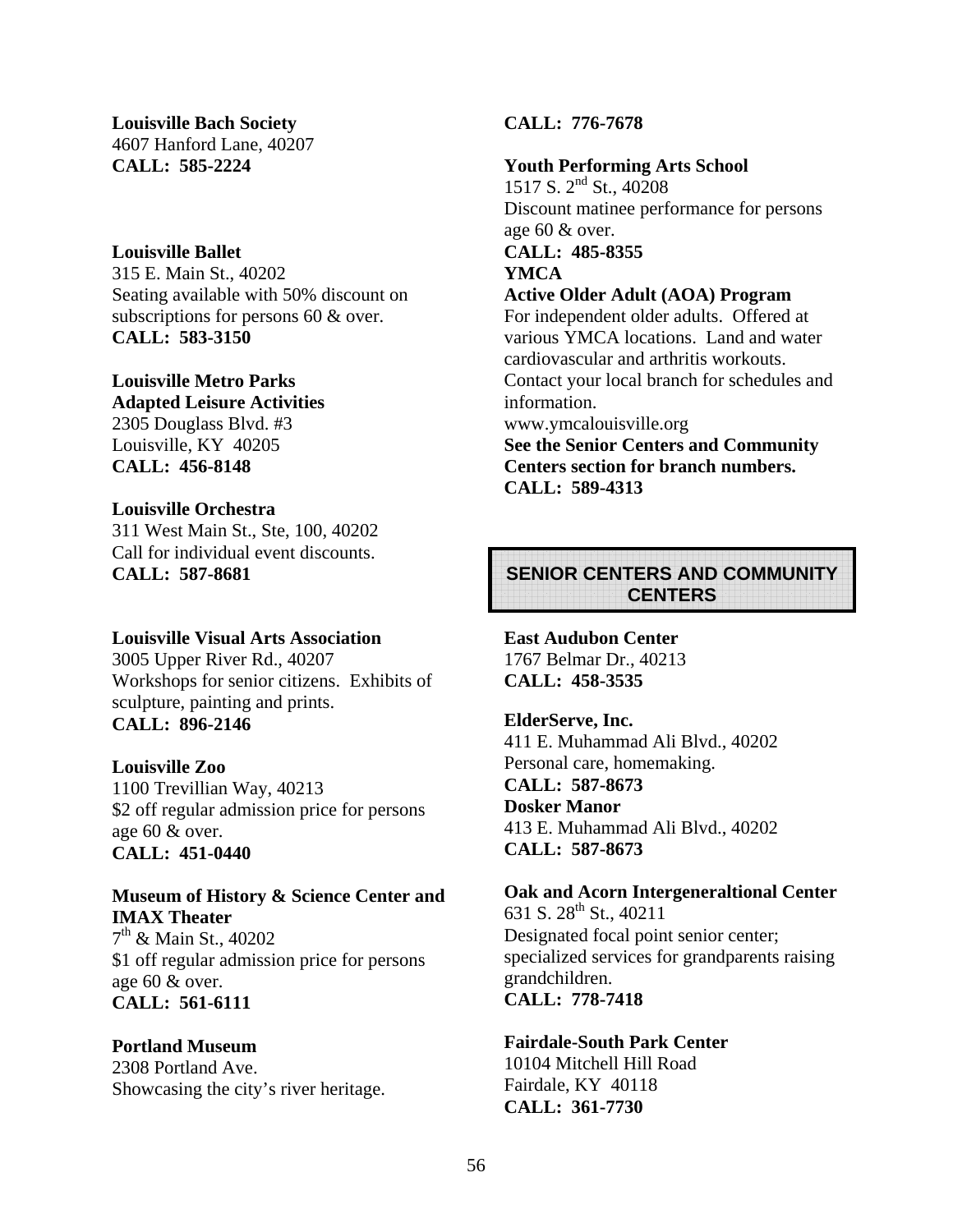#### **Family Life Center**

**Louisville Central Community Center**  2301 W. Muhammad Ali Blvd., 40212 **CALL: 583-8821** 

### **Highlands Community Ministries Outreach Program for Older Adults (HOPOP)**

1230 E. Breckinridge, 40204 Programs at various locations. **CALL: 585-3824 or 584-3834** 

**Jewish Senior Adult Center**  3600 Dutchmans Lane, 40205 **CALL: 459-9392** 

**Kling Center**  219 W. Ormsby Ave., 40203 **CALL: 636-3424** 

**Louisville Central Community Center**  1015 W. Chestnut St., 40203 **CALL: 583-8821** 

**Metro Arts Center**  8360 Dixie Hgwy., 40258 **CALL : 937-2055** 

### **METRO PARKS LOCATIONS:**

**Adapted Leisure Activities**  2305 Douglass Blvd. #3 Louisville, KY 40205 **CALL: 456-8148 Baxter Community Center**  1125 Cedar Court, 40203 **CALL: 574-2670 Beechmont Community Center**  205 Wellington, 40214 **CALL: 361-5484 Berrytown/Watson Powell Community Ctr.**  1338 Parkfield Dr., 40223 **CALL: 244-6187 California Community Center I & II** 

1600 W. St. Catherine St., 40210 **CALL: 574-2658 Derby City Community Center**  4104 Cadillac Court, 40213-1591 **CALL: 456-3261 Douglass Community Center**  2305 Douglass Blvd., 40205 **CALL: 456-8120 Dumeyer Community Center**  1644 Squires Dr., 40215 **CALL: 366-9206 East Louisville Community Ctr.**  622 E. Jefferson St., 40202 **CALL: 574-2674 Flaget Community Ctr.**  4425 Greenwood Ave., 40211 **CALL: 574-2821 Harris Recreation Center**  1729 S. 34<sup>th</sup> St., 40211 **CALL: 772-3048** 

**Newburg Community Center**  4810 Exeter Avenue, 40218-3898 **CALL: 456-8122 Park Hill Community Center**  1703 S.  $13^{th}$  St., 40210 Mon-Thurs, 9am - 9 pm; Fri., 9am-7pm; Sat., 10am-7pm. **CALL: 637-3044 Portland Community Center**  640 N. 27<sup>th</sup> St., 40212 **CALL: 776-0913 Presbyterian Community Center**  701 S. Hancock St., 40203 **CALL: 584-0201 Shawnee Community Center**  607 S.  $37^{\text{th}}$  St., 40211 Mon-Fri, noon-9pm; Sat. 10am-3pm. **CALL: 775-5268 Shelby Park Community Center**  600 E. Oak St., 40203 **CALL: 574-3206 South Louisville Community Center**  2911 Taylor Blvd., 40208-1154 **CALL: 574-3206**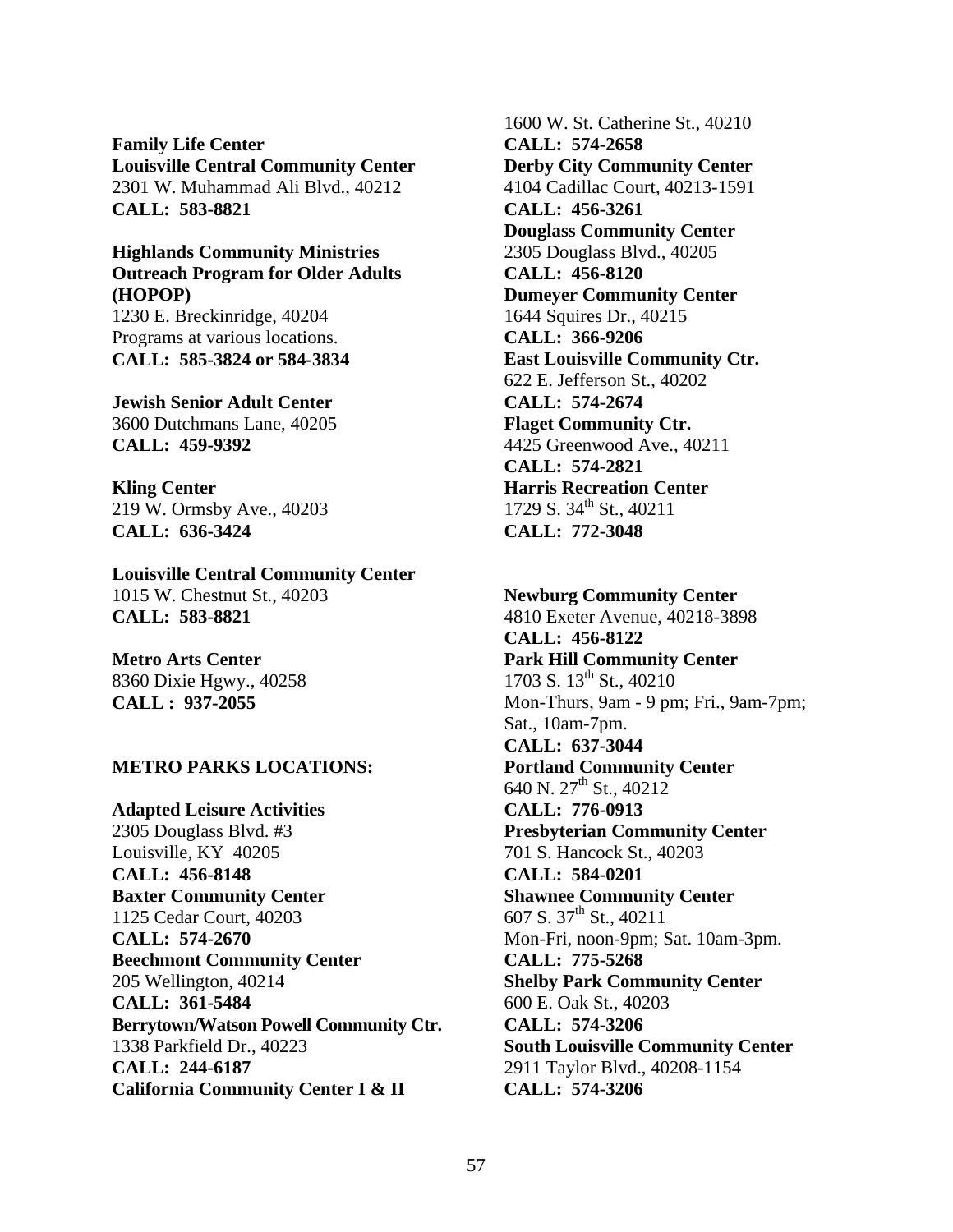#### **Southwick Community Center**

3621 Southern Ave., 40211 **CALL: 775-6598 Sun Valley Community Center**  6505 Bethany Lane, 40272 **CALL: 937-8802 Sylvania Community Center**  6650 Sylvania Rd., 40258 Mon-Fri, noon-9pm; Sat, noon-5pm. **CALL: 935-2619** 

#### **Neighborhood House**

201 N. 25th Street, 40212 **CALL: 774-2322** 

**Okolona-Wilderness Road Center**  8111 Blue Lick road, 40219 **CALL: 964-5151** 

**Plymouth Community Renewal Center**  1626 W. Chestnut Street, 40203 **CALL: 583-7889 Presbyterian Community Center**  701 S. Hancock St., 40203 **CALL: 584-0201** 

**Prospect-Harrods Creek Center**  6501 Jacob School Road Prospect, KY 40059 **CALL: 228-4365** 

### **SALVATION ARMY**

The Center of Hope 831 S. Brook St., 40203 **CALL: 625-1170 Portland Corps**  306 N.  $28^{th}$  St., 40212 **CALL: 778-1912 Sanders Corps**  1701 Payne St., 40206 **CALL: 585-4652 South Louisville Corps**  1010 Beecher St., 40215 **CALL: 361-2397** 

**Senior Citizens East, Inc.**  St. Matthews Center

4224 Shelbyville Rd., 40207 **CALL: 896-2316** 

**Shively Center**  3901 Wayside Dr., 40216 **CALL: 778-2361 St. George's Social Service**  1205 S.  $26^{th}$  St., 40210 **CALL: 775-6232** 

**United Crescent Hill Ministries Sr. Ctr.**  150 S. State St., 40206 **CALL: 893-0346** 

**Watson-Powell Center**  1836 Heafer, 40223 **CALL: 244-6187** 

### **YMCA of Greater Louisville**

The YMCA of Greater Louisville offers special rates for senioir citizen memberships. The YMCA has five branch locations as follows: **Downtown**  555 S. 2nd St., 40202 **CALL: 587-6700 Chestnut Street Branch**  930 W. Chestnut St., 40203 **CALL: 587-7405 Northeast Family**  #1 Bellevoir Circle, 40223 **CALL: 425-1271 Reynolds Southwest Branch**  2800 Fordhaven Rd., 40258 **CALL: 933-9622 Southeast Branch**  5930 Six Mile Lane, 40218 **CALL: 491-9622 Middletown**  12330 Shelbyville Rd., 40243 **CALL: 244-9994** 

### **SERVICES FOR THE BLIND**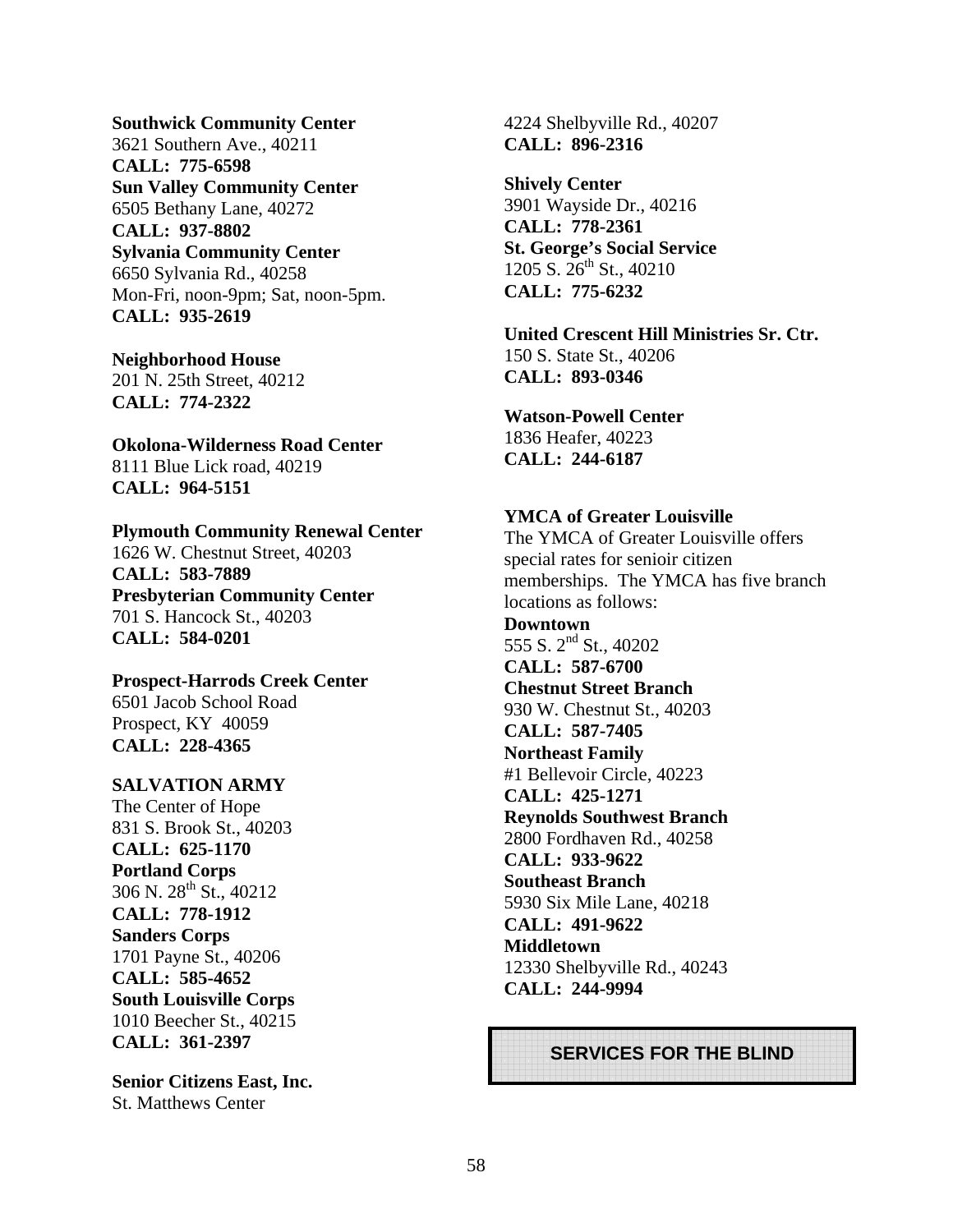### **Audio Studio for the Reading Impaired**

P.O. Box 23043 11403 Park Rd., Anchorage, KY. 40223 Records printed material for visually handicapped persons. Serves unique individual needs.

### **CALL: 245-5422**

**Kentucky Council for the Blind**  148 Vernon Avenue 40206 www.kentucky-acb.org **CALL: 895-4598** 

### **Lions Eye Foundation**

301 E.Muhammad Ali Blvd. 40202 Sponsors eye clinic staffed by University of Louisville Department of Ophthalmology residents. Must be low income & referred by area Lions Club. **Vision Van** 

Statewide mobile service offering free eye screenings to groups. Call for more information.

### **CALL: 583-0564**

### **Kentucky Assistive Technology Services (KATS)**

8412 Westport Road 40242 Network for individuals with any type of disability. Information referral regarding funding e.g. home & vehicle modification. Listing of state wide resource centers. Short-term loan of equipment. www.katsnet.org

**CALL: 429-4484; or 1-800-327-5287** 

### **Kentucky Office for the Blind**

8412 Westport Road, 40242 State government rehabilitation agency that offers assistance to persons who are blind or visually impaired. We also provide services for employers interested in hiring or accommodating workers who have a vision loss. Opportunities for employment and independence to individuals with visual disabilities. www.blind.ky.gov

**CALL: 429-4460; or 1-800-346-2115 TTY: 502-429-7105** 

### **National Federation of the Blind of Kentucky CALL: 495-7130 (Talking Bulletin Board)**

### **Prevent Blindness- Kentucky Division**

117 Coral Avenue 40206 Information & referral. Educational programs.

### **CALL: 895-8899**

**Recording for the Blind and Dyslexic**  240 Haldeman Avenue 40206 Taped textbooks for blind persons or those who cannot hold a book.

**CALL: 895-9068** 

### **BellSouth**

Free local Directory Assistance for disabled persons. **CALL: 557-6253 (Voice); 557- 6254(TDD)** 

### **Talking Book Library Louisville Free Public Library**

301W. York Street 40203 Free library service for persons with visual & physical handicaps. Special tape or record players provided. **CALL: 574-1625** 

### **Veterans Administration Medical Center**

800 Zorn Avenue 40206 Comprehensive blind rehabilitation services for all legally blind veterans & in some cases, those with low vision. **CALL 895-3401**

### **SERVICES FOR DEAF AND SPEECH DISABILITIES**

**Catholic Deaf Office Archdiocese of Louisville (Maloney Center**) 1200 S. Shelby St. 40203 Social & educational programs, interpreting services, computer services, telecommunication information to meet needs of Catholic deaf persons. **CALL: 636-0296(Voice); 634-8947(TTY)**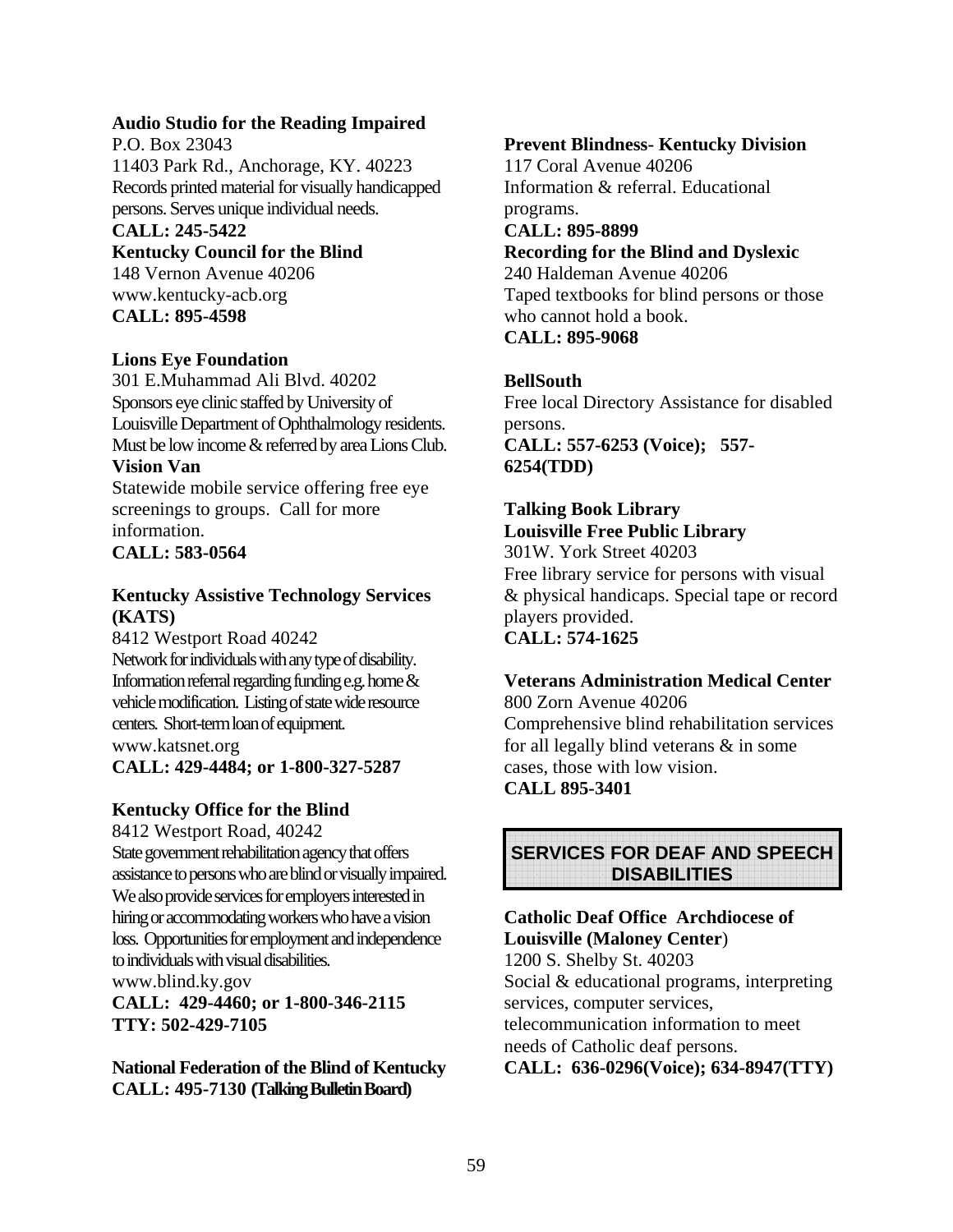### **BellSouth for Disabled Customers**

Information on special communication Products.

**CALL: 557-6253(voice); 557-6254(TDD)**  Operator & Directory Assistance: **1-800-855-1155 (Voice & TDD).Accesses AT&T operator services for the deaf.** 

### **Kentucky Commission on Deaf and Hard of Hearing (KCDHH)**

632 Versailles Rd., Frankfort, KY 40601 Program for free amplified phones. Call for an application. **CALL: 1-800-372-2907** 

### **Kentucky Easter Seal Society**

9810 Bluegrass Parkway 40299 Speech & language evaluation, speech therapy & occupational therapy, hearing tests.

**CALL: 584-9781** 

### **Veterans Administration Medical Center**

800 Zorn Avenue 40206 Speech therapy, audiology testing, hearing aides to former P.O.W.'s & veterans with service-connected loss. **CALL: 895-3401** 

### **WHAS Crusade Audiology & Speech Ctr**

University of Louisville-Myers Hall 40292 Speech & hearing diagnostic & training services. Hearing aid evaluations. **CALL: 852-5274** 

### **SUPPORT GROUPS AND INFORMATION**

**Adult Children of Alcoholics Our Lady of Peace A Service of Jewish Hospital and St. Mary's Healthcare** 2020 Newburg Rd., 40205

Education and support for adult children. Helps persons with alcohol problems. www. Caritas.com **CALL: 451-3330** 

### **Adults Caring for Aging Relatives**

311 Browns Lane, 40207 Support for people who are the primary care givers of older persons. www.harveybrowne.org **CALL: 896-1791** 

### **Al-Anon Information Service**

4400 Bishop Lane, Ste 104, 40218 Help for family and friends of people with alcohol problems. www.KYAL-ANON.org **CALL: 458-1234** 

### **Alcoholics Anonymous**

332 W. Broadway, Rm 620., 40202 Helps persons with alcohol problems. www.louisvilleAA.org **CALL: 582-1849** 

### **The ALS Association (Amyotrophic Lateral Sclerosis - ALS) (Lou Gehrig's Disease) – Kentucky Chapter**  410 W. Chestnut St., Ste. 552, 40202 Support group, counseling, education. **CALL: 585-4924**

### **Alzheimer's Disease & Related Disorders Association (ADRDA)**

3703 Taylorsville Rd., 40220 Support information & support groups for caregivers of people with Alzheimer's Disease. Also has Memory Impairment Registry Program, a centralized registration for memory-impaired adults using an identification bracelet. 24 hr Telephone helpline. Monthly newsletter. www.alzinky.org **CALL: 451-4266; 1-800-272-3900**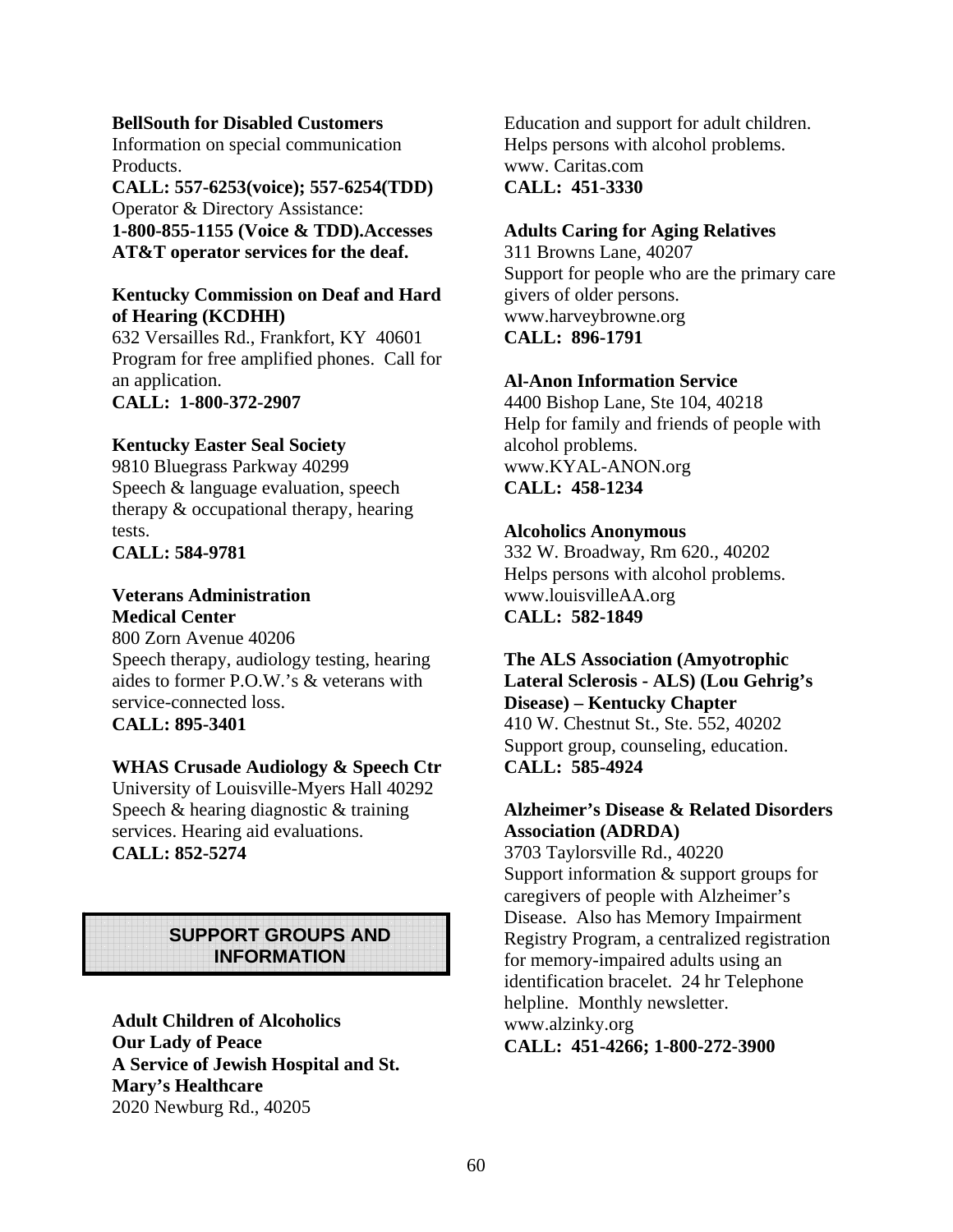### **American Cancer Society**

701 W. Muhammad Ali Blvd., 40203 Support groups, counseling, medical equipment loans, free wigs, breast prothesis, mastectomy bras, and other supplies.

### **Library Books**

Books and references available on cancer, including all aspects of cancer from its treatment to self-esteem issues.

### **Reach to Recovery**

A one-to-one visitation program for women who have had breast cancer or breast cancer concerns. Designed to help women meet the physical, emotional and cosmetic needs related to their diagnosis.

www.cancer.org

**For all programs CALL: 560-6003 (patient services); 584-6782 or 1-800-227- 2345 (24-hr service)** 

### **Man to Man (American Cancer Society) at Baptist Hospital East**

4000 Kresge Way, 40207 Ongoing support group for men with prostate cancer. **CALL: 897-8131** 

### **American Diabetes Association**

1941 Bishop Lane, Ste 110, 40218 Education, referral service, quarterly meetings, newsletter. www.diabetes.org **CALL: 452-6072** 

### **American Heart Association of Greater Louisville**

333 Guthrie St., Ste 207, 40202 Support groups, educational programs, blood pressure checks. www.americanheart.org **CALL: 589-3956** 

### **American Lung Association of Kentucky**

4100 Churchman Ave., 40215 Support groups, educational programs and materials.

www.kylung.org CALL: 363-2652

### **Arthritis Foundation, Kentucky Chapter, Ohio River Valley Branch**

2908 Brownsboro Rd., 40206 Educational materials and programs, support groups, exercise programs, loan of medical equipment, referrals to specialists and other services.

### **CALL: 585-1866**

### **Asthma Education Forum Baptist Hospital East**

4000 Kresge Way, 40207 Education and support for those living with asthma and their families. www.baptist east.com **CALL: 897-8131** 

### **Breast Cancer Support Group**

Floyd Memorial Hospital 1850 State St., New Albany, IN 47150 A breast cancer support group for men & women. Relatives and friends are welcome to attend.

### **CALL: 1-800-476-8723**

### **Breath Of Life II COPD Support Group Milestone Wellness Center**

750 Cypress Station Dr., 40207 Support and education for those living with COPD and their families. www.milestonewellness.com **CALL: 897-8131** 

### **Baptist Hospital East**

**Cancer Resource Center** 4000 Kresge Way, 40207 **Friend for LIFE**

One on one support network for recently diagnosed cancer patients and family. Trained volunteers who have experienced cancer offer encouragement, practical information and hope. www.friendforlifecancersupport.com

### **Cancer Resource Center**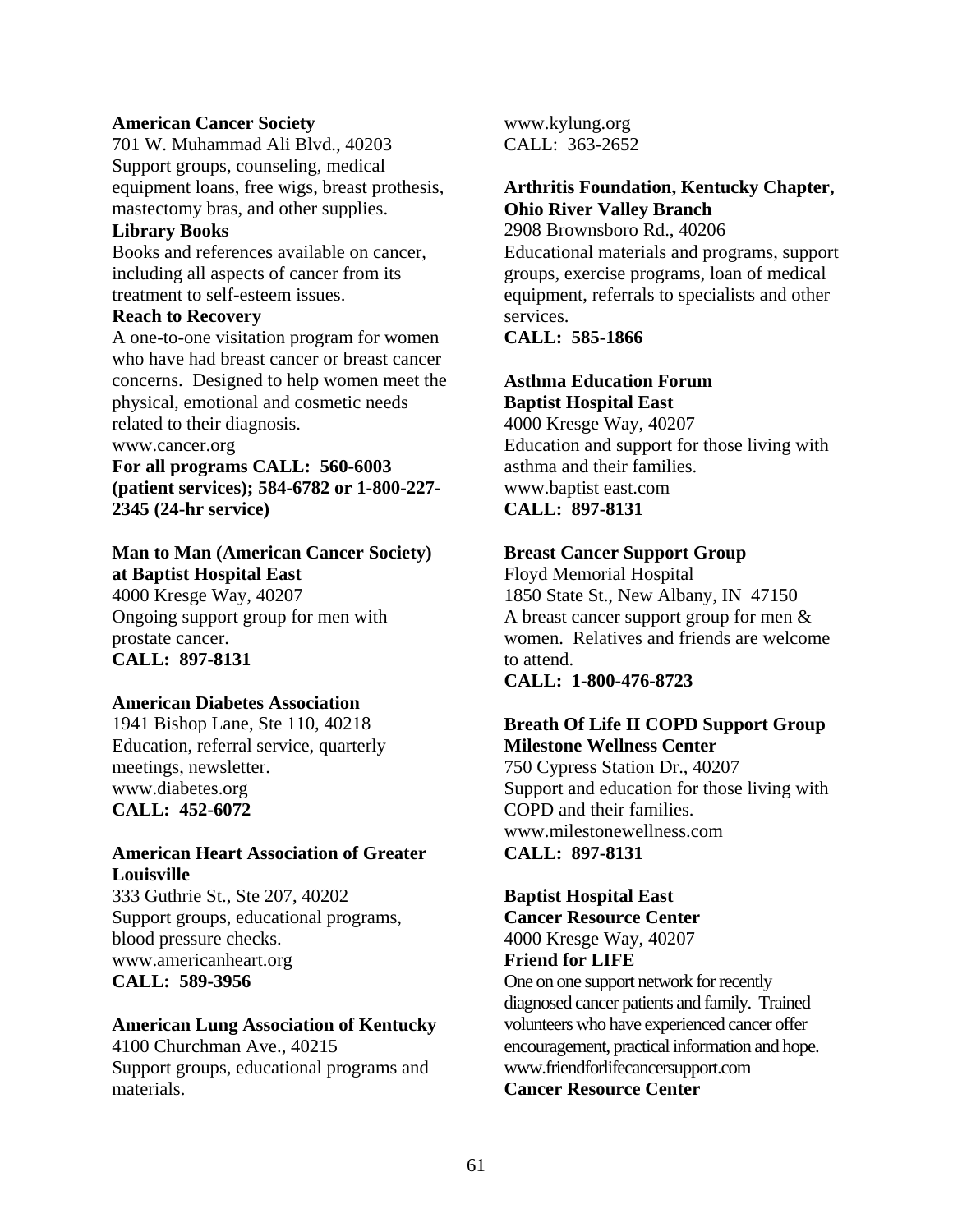4007 Kresge Way, 40207 Ongoing support group for people with cancer and their families. Mon-Fri 9-5pm **CALL: 896-3009 for both programs** 

### **Bridges Center**

### **Hospice & Palliative Care of Louisville**

2120 Newburg Rd., Ste 200, 40205-1867 Information, counseling, and support programs to help people cope with loss. Several locations. www.hospices.org **CALL: 456-5451; or 1-888-345-8197** 

### **Brown Cancer Center (James Graham) Kentucky Cancer Program (KCP)**

529 S. Jackson St., 40202 Education, referral, publication of resource guide. www.kycancerprogram.org **CALL: 852-6318** 

### **Center for Accessible Living 305 W. Broadway, 40202**

Information, support groups and other services for persons with disabilities. Staff in American Sign Language available. www.calky.org

### **CALL: 589-6620 (voice) or 589-6690 (TDD) Compassionate Friends**  For persons whose children have died. **Widowed Persons Service**  Support for newly widowed persons. Various meeting places. (Crisis &

Information Center) www.sevencounties.org **CALL : 589-4313 or 1-800-221-0446** 

### **Depressed Anonymous Resurrection Counseling Center**

4601 Poplar Level Road, 40213 Information and support for depressed persons. **CALL: 569-1989 Info hotline** 

### **Diabetes Resource Center, Inc**. 1001 Dupont Square North, 40207

Medical management, nutrition management and support for diabetes. **CALL: 895-2334** 

### **Diabetes Support Group Baptist Hospital East**

4000 Kresge Way, 40207 Support and education for those living with diabetes and their family. www.baptisteast.com **CALL: 897-8131** 

#### **Diabetes Management Program Jewish Hospital**

114 Executive Park, Personal assessment & management for persons with diabetes. **CALL: 259-9619** 

### **Emotions Anonymous**

Ten Broeck Hospital 1405 Browns Lane, 40207 **CALL: 896-0495**

### **Epilepsy Foundation of Kentuckiana**

501 E. Broadway, Ste. 110, 40202 Provides support, education, advocacy & outreach to the community. **CALL: 584-8817** 

### **FOR SOURCE**

A Service for Floyd Memorial Hospital. Extensive support groups & health information. **CALL: 1-800-476-8723** 

### **Gamblers Anonymous**

**Our Lady of Peace, A Service of Jewish Hospital and St. Mary's Healthcare** 2020 Newburg Road, 40205 For persons who have problems with gambling. Offers support for those who wish to stop the cycle of compulsive gambling. www.caritas.com **CALL: 896-3330**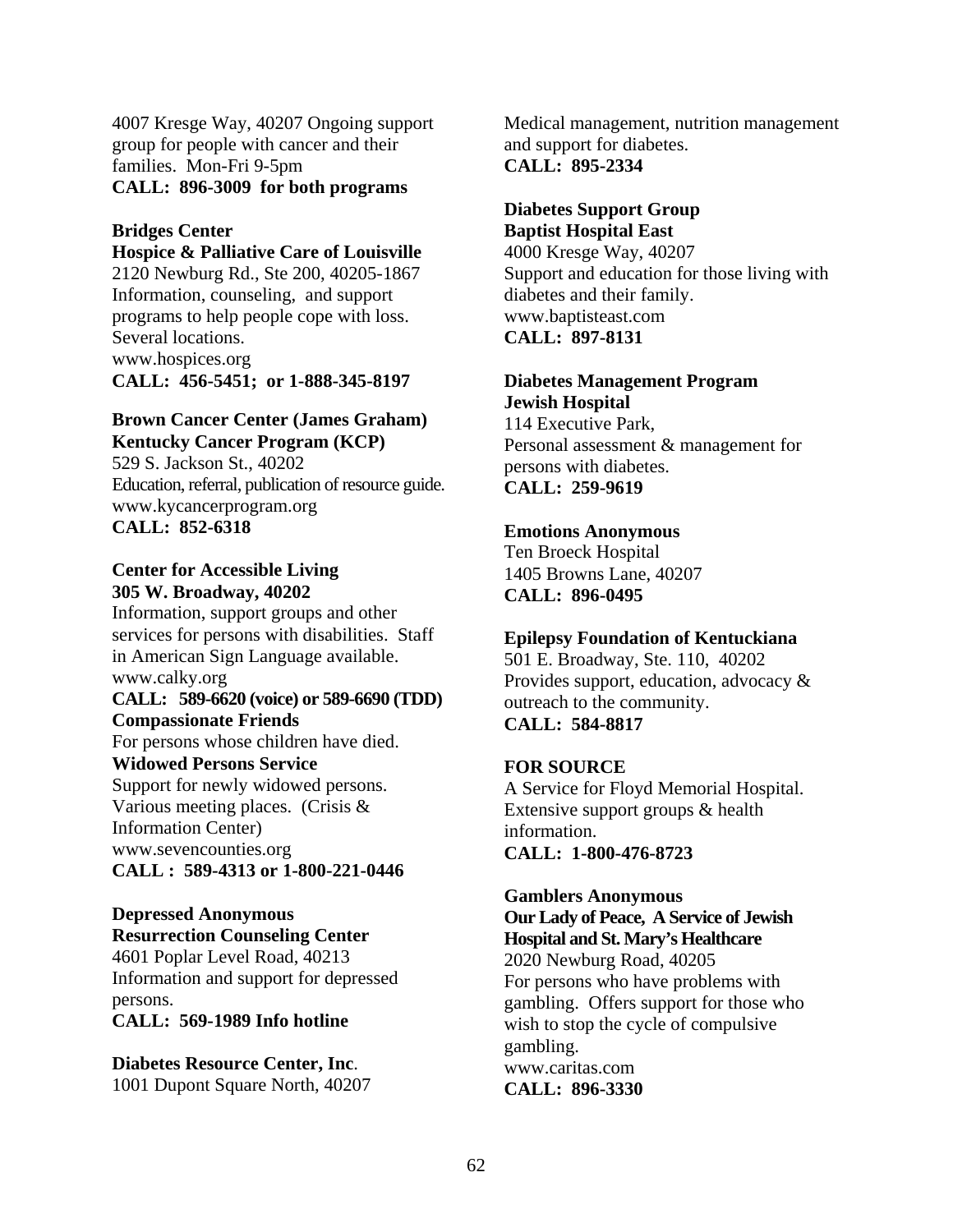### **Greater Louisville Association for**

**Diabetes Education (GLADE)**  Norton Medical Pavilion 315 E. Broadway, 40202 **CALL: 629-2604 Head Injury Support Group Baptist Hospital East**  4000 Kresge Way, 40207 www.baptisteast.com **CALL: 897-8131** 

### **Huntington's Disease Society of America Kentucky Chapter**

982 Eastern Parkway, 40217 24-hour answering machine. Provides information and support for individuals with Huntington's Disease, their caretakers and those at risk of Huntington's Disease. **CALL: 637-4372 Also: 1-800-784-3721** 

### **Jewish Family & Vocational Services**

3587 Dutchman's Lane, 40205 **CALL: 452-6341** 

### **Kentucky Hemophilia Foundation**

1850 Taylor Ave., Ste. 2, 40213 Support services, educational literature, summer camps and recreational activities. www.kyhemo.org **CALL: 456-3233** 

### **National Kidney Foundation of Kentucky**

250 E. Liberty St., Ste 710, 40202 Support groups, counceling and other services. **CALL: 585-5433** 

### **Laryngectomy Support Group Sts. Mary and Elizabeth Hospital A Service of Jewish Hospital and St. Mary's Healthcare**  1850 Bluegrasss Ave., 40215 Support group for patients who have had their

voice boxes removed and their families. **CALL: 361-6703** 

### **Leukemia & Lymphoma Society Kentucky & Southern Indiana Chapter**  600 East Main St., Ste 102, 40202 Counseling, education, referrals, financial

assistance with prescription drugs. www.LLS.org **CALL: 584-8490** 

### **Life After Breast Cancer Jewish Hospital of Shelbyville**

727 Hospital Drive, 40065 Members share feelings and advice to help each other. Educational meetings keep members informed on medical services. **CALL: 502-647-4186** 

### **Life After Mastectomy/L.A.M.**

1850 Bluegrass Avenue, 40215 Support group for breast cancer patients to help them deal with the emotional and psychological needs after mastectomy. www.cancer.org **CALL: 584-6782** 

### **Living Through Grief**

**Hospice & Palliative Care of Louisville** 3532 Ephraim McDowell Drive, 40205 8-week bereavement support sessions. Introduces the grief process and changes that accompany loss. Meetings held at various locations. **CALL: 456-5451** 

### **Norton Cancer Resource Center**

Medical Towers South 234 E. Gray St., Ste. 164, 40202 A single session seminar designed to help cancer patients cope with unpleasant side effects of cancer treatment. www.nortonhealthcare.com **CALL: 629-5500** 

Materials & referral information, coping sessions. www.nortonhealthcare.com **CALL: 629-5555** 

### **Kentuckiana Lost Chord Club**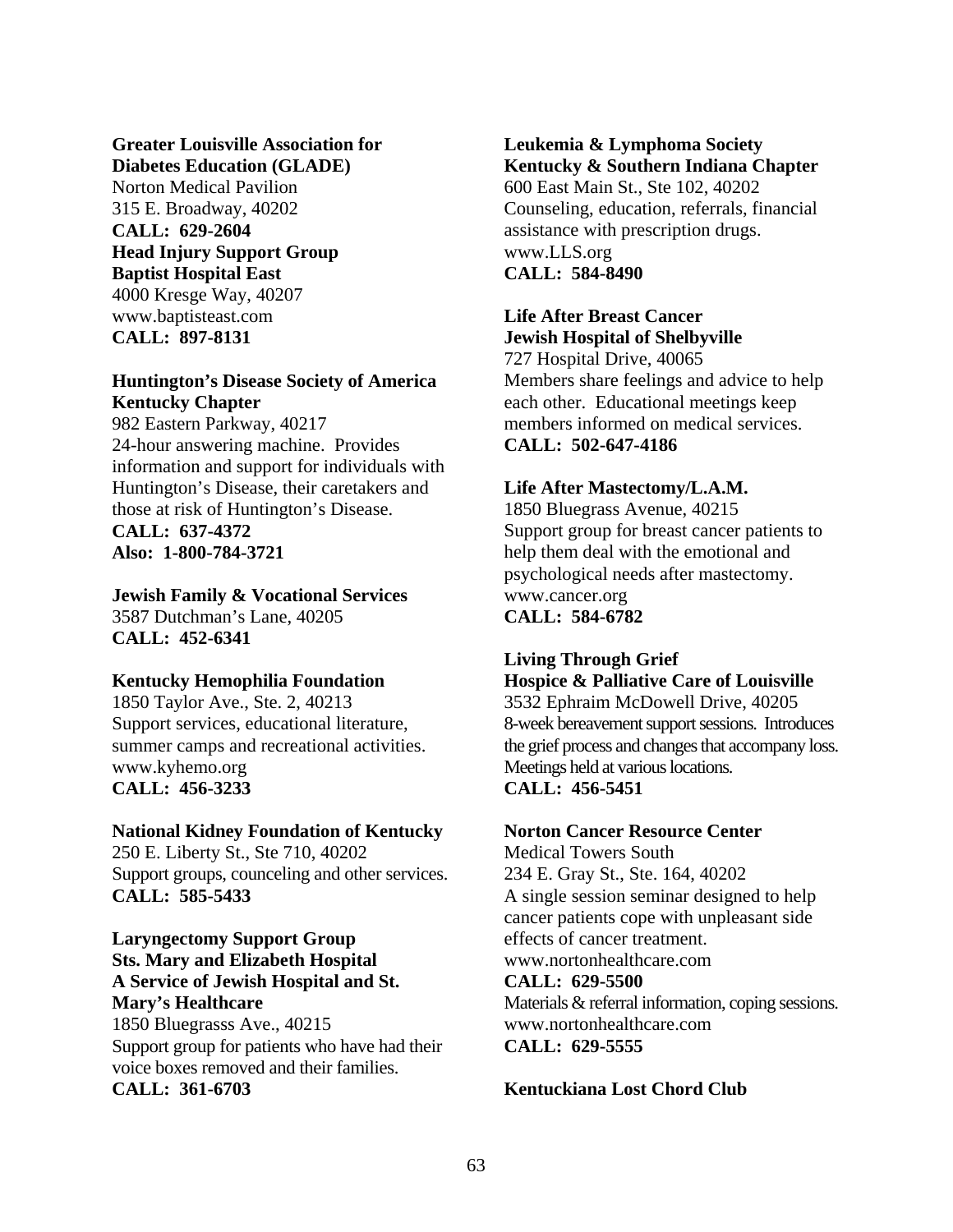### **American Cancer Society** 701 W. Muhammad Ali Blvd., 40203 Laryngectomy support groups. Family and friends welcome. www.cancer.org **CALL: 584-6782 or 1-800-227-2345**

**National Alliance On Mental Illness**  10510 LaGrange Rd., Bldg 103, 40223 Support groups for families of mentally ill persons.

**CALL: 245-5287** 

### **Louisville Lumpectomy And Mastectomy Association**

501 E. Broadway, 40202 Educational support for patients & families. www.cancer.org **CALL: 584-6782** 

### **Lupus Foundation of Kentuckiana, Inc.**

1939 Goldsmith Lane, 40218 Support groups, education, newsletter. www.lupuskentucky.com **CALL: 456-5265 or 1-800-277-9681** 

### **Multiple Sclerosis Society-National Kentucky & South East Indiana Chapter**

1170 Commonwealth Dr., Ste 500, 40299 Support groups. Social groups, counseling, medical equipment loans. www.kynmss.org

**CALL: 451-0014 or 1-800-227-2345** 

### **Muscular Dystrophy Association Inc. Greater Louisville Chapter**

1941 Bishop Lane, Ste. 511, 40218 Support groups, counseling, medical equipment loans and other services. **CALL: 456-1440** 

### **Narcotics Anonymous**

Support groups for persons who are drug dependent. Meetings are held in various locations.

### **CALL: 499-4423**

**Our Lady of Peace A Service of Jewish Hospital and St. Mary's Healthcare**  2020 Newburg Road, 40205 Information and support for persons in recovery following the 12 step program. www.CHI-Caritas.org **CALL: 451-3330** 

**New Friends St. Matthews Baptist Church**  3515 Grandview Avenue, 40207 Social activities for seniors. www.smbclouisville.org **CALL: 896-8882** 

### **New Leaf Resources (formerly Accord, Inc.)**

1902 Campus Peace, Ste 9A, 40299 Resources, materials, & support literature related to grief & loss. NEWLEAF-RESOURCES.COM **CALL: 458-0260** 

### **Oley Foundation**

Information regarding ostomy care. www.oley.org **CALL: 1-800-776-6539** 

### **"On With Life" & "Widows or Widowers Club" (WOW) Catholic Families Center Archdiocese of Louisville**  1200 S. Shelby St., 40203 Support groups at various parishes. www.archlou.org **CALL: 636-0296 ext. 105**

**Pet Grief Group** 

102 Pope Street, 40206 Group support for people who have lost pets. **CALL: 585-3430** 

**Recovery Inc. of Kentucky Baptist Hospital East**  4000 Kresge Way, 40207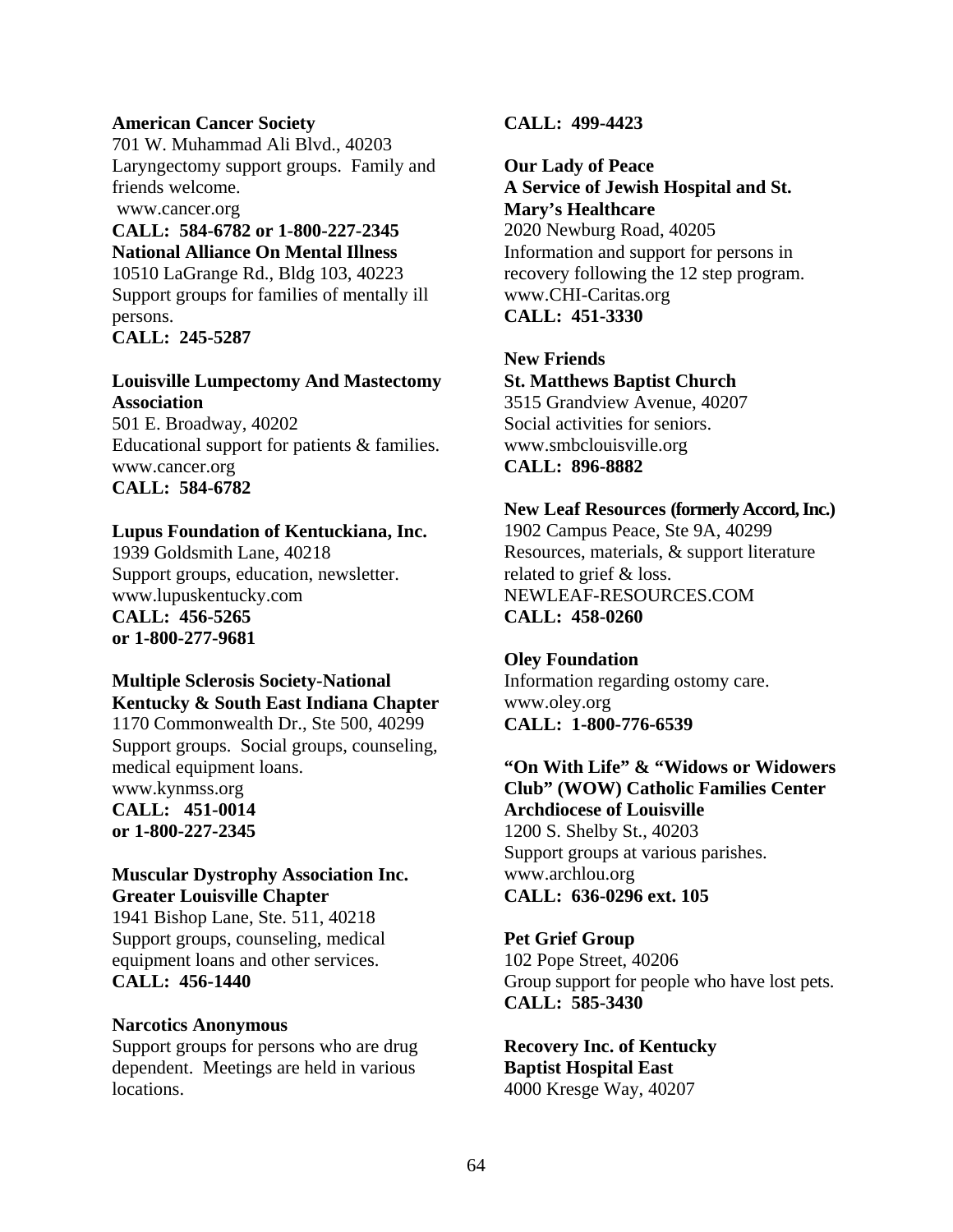Self-help and support for persons who have depression, fears, anxiety and other emotional problems. **CALL: 458-8016** 

### **Sarcoidosis Support Group**

P.O. Box 5402, 40205 Support and education for those living with sarcoidosis and their families. **CALL: 897-8833** 

### **Sex Addicts Anonymous (SAA) Baptist Hospital East**

4000 Kresge Way, 40207 Support for persons recovering from sexual and/or relationship addictions. (Friday meetings) **CALL: 896-8131** 

### **St. Matthews Area Ministries**

319 Browns Lane, 40207 **Well Spouse Support Group CALL: 896-6720 Widows Helping Others Live Effectively (WHOLE) CALL: 893-0205** 

### **Stroke Support Group**

**Baptist Hospital East, Rehab Dept.**  4000 Kresge Way, 40207 Education, support and social activities for stroke victims and their families. **CALL: 896-7441** 

### **Survivors of Suicide St. Matthews Episcopal Church**

330 N. Hubbards Lane, 40207 For persons who have lost a loved one by suicide. **CALL: 589-4313** 

### **The Mended Hearts, Inc.**

9703 Boxford Way, 40242-2304 An organization for people with heart disease, their family members and other interested persons. The members visit with pre- and

postoperative heart surgery patients and offer support through the ongoing process. **CALL: 425-8086** 

### **Veterans Administration Medical Center**

800 Zorn Avenue, 40202 Support groups, counseling and information for caregivers of veterans with chronic or terminal diseases. **CALL: 287-4000; or 896-6783; or 1-800-827- 1000 (Regionial Office)** 

### **TRANSPORTATION SERVICES**

### **Able Care, Inc.**

P.O. Box 20332, 40250 Wheelchair and ambulatory transportation for the elderly & disabled. Door to Door service for medical appointments, social events, errands, etc. Limited to Jefferson County. **CALL: 267-1911** 

### **American Red Cross-WHEELS**

510 E.Chestnut St. 40202 Medical transportation for persons age 60 & over, disabled or handicapped. **CALL: 561-3690** 

### **Oak and Acorn Intergenerational Center**  631 S. 28<sup>th</sup> St. 40211

Transportation to/from center **CALL: 778-7418** 

### **Highland Community Ministries Outreach Program for Older Persons**

1230 E. Breckinridge St. 40204 Medical trips, shopping & essential trips. For persons age 60 & older who live in the service area. **CALL: 584-3834** 

### **Home Instead Senior Care**

1512 Crums Lane, Ste 103, 40216 For ambulatory elderly in Jefferson & surrounding counties. One on one escort service for medical appointments, shopping, social events, etc.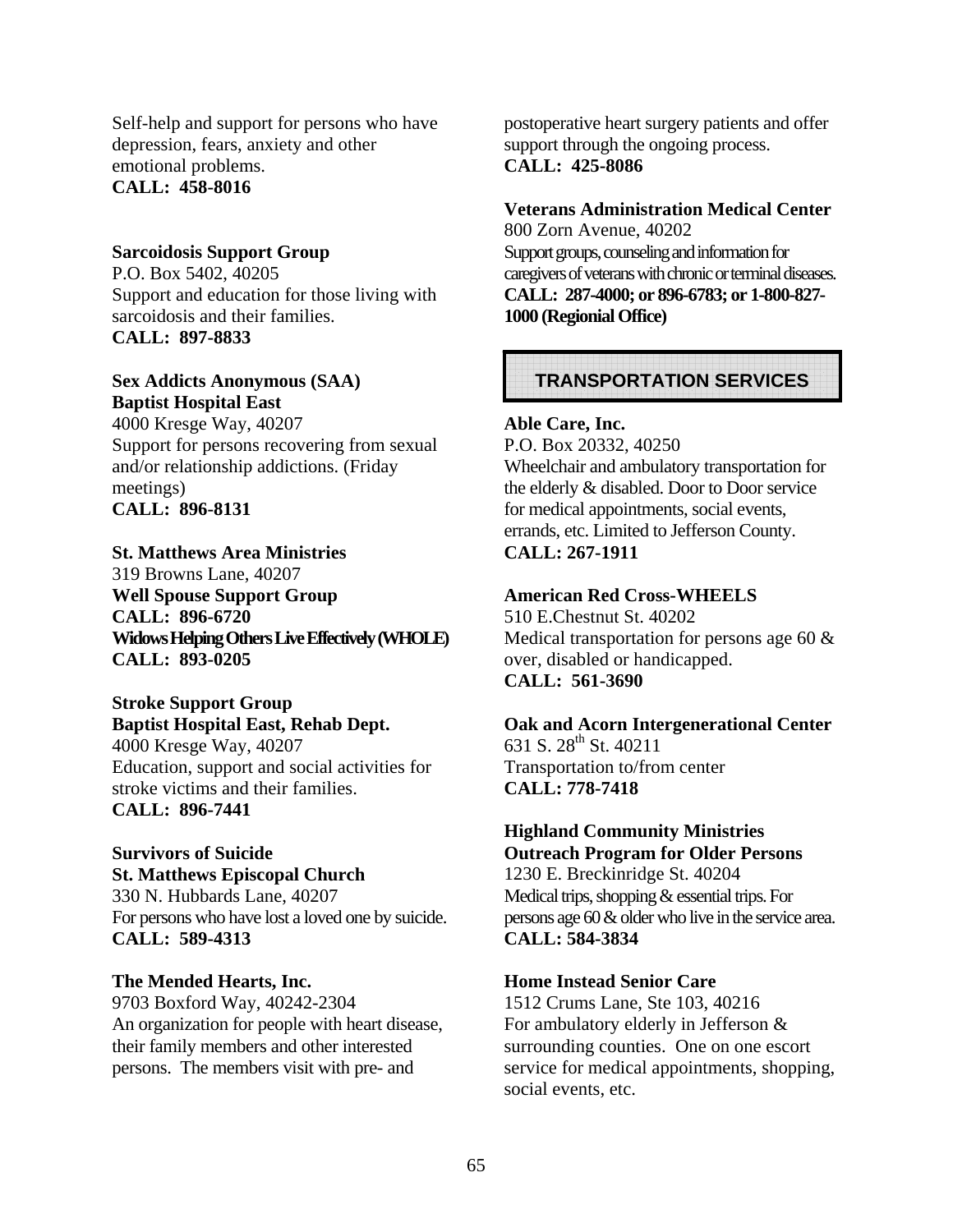### **CALL: 448-1511 or 1-866-311-1549**  4610 Taylorsville Rd. Ste 100 40220 **CALL: 515-9515 or 1-866-886-6831**

### **Jewish Community Center**

3600 Dutchmans Lane 40205 Transportation to Center activities & shopping trips. Service for persons age 60 & over who live in the service area. **CALL: 459-0660** 

### **Logisticare**

Centralized point for Passport or Medicaid recipients to schedule medical appointments. 72 hr. notice required. **CALL: 1-866-251-7404** 

### **Mainstream Transportion**

628 Eastern Blvd. Ste "H" Clarksville, IN. Non-emergency medical transportation for the general public & disabled. **CALL: 288-1135** 

### **Park DuValle Community Health Center**

1817 S. 34 St. 40211 Transportation for health center patient to & from Center.

**CALL: 774-4401** 

### **Senior Citizens East, Inc.**

4224 Shelbyville Rd. 40207 Shopping & essential trips, also medical trips. For persons age 60 & over who live in the service area. **CALL: 896-2316** 

### **Transit Authority of River City (TARC)**

1000 W.Broadway 40203 Persons age 65 & over may ride TARC for 50 cents. All coaches are wheelchair accessible. Must obtain TARC I.D. Card. **CALL: 585-1234 (Customer Service)** 

## **Day On The Town**

TARC transportation for groups of disabled persons or persons 65 or older. Must be scheduled in advance.

### **CALL: 561-5165 (voice); 587-8255 (TDD) TARC 3**

Door-to-Door service providing individual trips on a call in basis & scheduled in advance. Applications must be obtained & certified from TARC. Must obtain TARC I.D. **CALL: 213-3217 (Paratransit Dept.); (TTY Customers 213-3240) CALL: 560-0333 (TARC 3 Reservations) CALL: 589-9879 (Where's My Ride? Line)** 

### **Yellow Enterprise Systems, Inc.**

Care-A-Van P.O. Box 2107 40201 Wheelchair equipped vans. Door-to-door service for medical trips. **CALL: 634-4444** 

### **VISITATION, PHONE REASSURANCE, CAREGIVER SUPPORT PROGRAMS**

### **Eastern Area Community Ministries**

11700 Main St., Middletown, KY 40253 Neighborhood Visitor Program. www.eacm@bellsouth.net **CALL: 426-2824** 

### **ElderServe, Inc.**

411 E. Muhammad Ali Blvd, 40202 **Senior Companion Program**  Visitation program for homebound elderly and disabled persons. Companions are supervised by different agencies throughout Louisville.

### **CALL: 587-8673**

**Telecare** 

Daily telephone calls to persons living alone. **CALL: 587-8673** 

### **Kentuckiana Regional Planning and Development Agency (KIPDA) Family Caregiver Support Program**  11520 Commonwealth Dr., 40299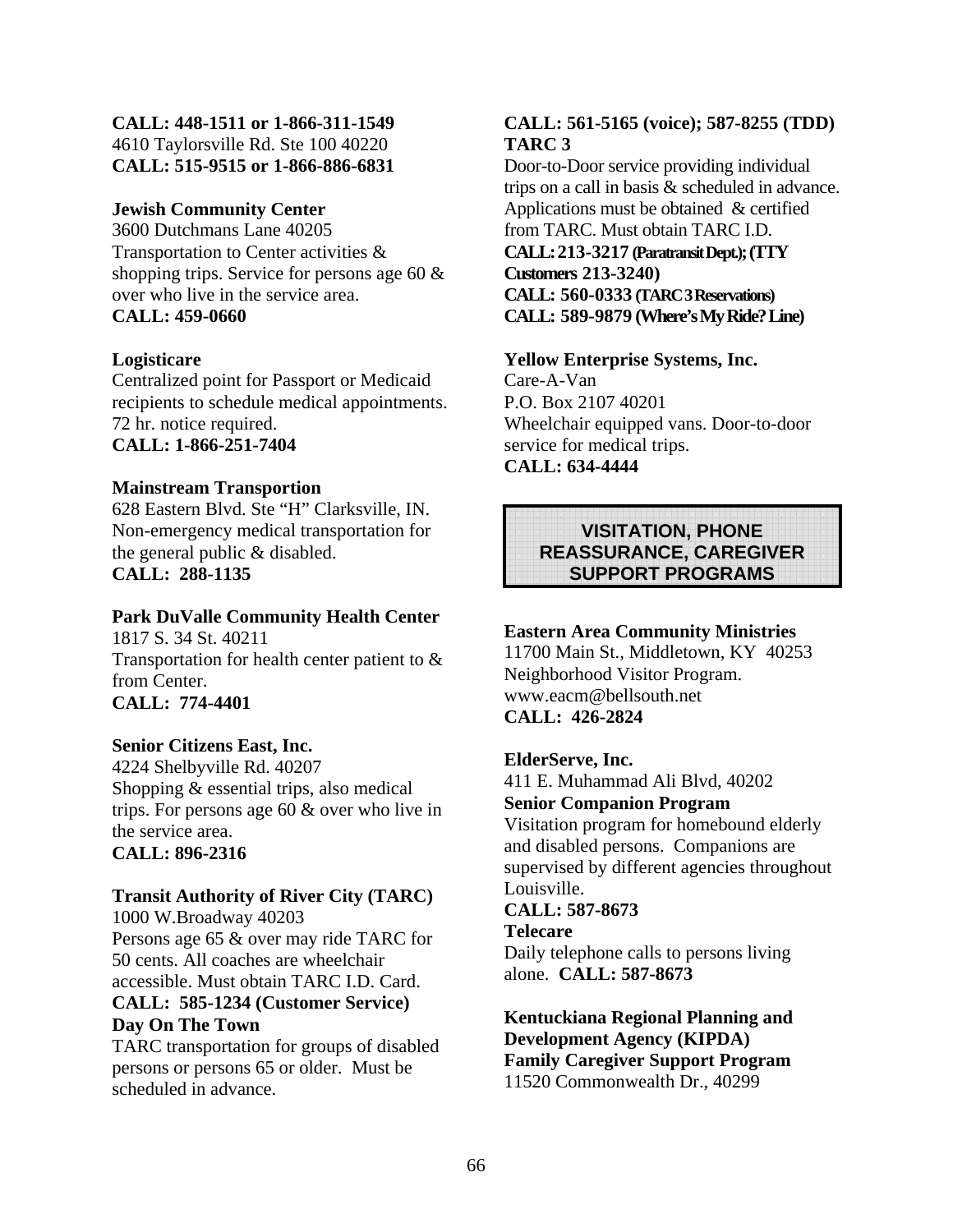Referral to contractors providing support services in a variety of formats, whether in person, telephone, and/or internet, for family caregivers of persons aged 60 and over and grandparents aged 60 and older raising grandchildren.

### **CALL: 266-6084**

### **VOLUNTEER OPPORTUNITIES**

### **AARP**

10401 Linn Station Rd., Ste. 121, 40223 A national organization with 15 local chapters with various volunteer opportunities. For information on meeting locations and programs: **CALL: 394-0227** 

### **Louisville Metro Community Action Partnership**

1200 South Third, 40203 **Family Friends Program** 

Matches volunteers age 55 plus with families who have a child with disabilities age 16 and under.

### **Foster Grandpartent Program**

Low-income persons age 60 & over work 20 hours per week with special needs children. Foster grandparents receive a tax-free stipend.

### **Retired Senior Volunteer Program (RSVP)**

Recruits and places volunteers 55 years and older, to service in non-profit and proprietary health care organizations. **Kentucky Seniors Saving Medicare (KSSM)** 

Recruits people 55 and older to educate Medicare beneficiaries on how to read and understand Medicare Summary Notices and to recognize and report service and billing errors . **CALL: 574-1157 (for all programs)** 

### **Foster Grandparent Program Seven Counties Services, Inc.**

3717 Taylorsville Rd., 40220-1333 **CALL: 459-5292**  Hazelwood Center

1800 Bluegrass Avenue, 40205 **CALL: 361-2301** 

### **Louisville Metro Human Services Volunteer Program-Nutrition**  810 Barret Ave., Room 260, 40204

**CALL: 574-6325** 

### **KIPDA Area Agency on Aging Counseling Corp**

11520 Commonwealth Dr., 40299 Volunteers to provide counseling and assistance to persons 60 & over who received Medicare and/or Medicaid. **CALL: 266-6084** 

### **Senior Citizens East, Inc.**

4224 Shelbyville Rd., 40207 **CALL: 896-2316** 

### **Service Corp of Retired Executives (SCORE)**

600 Martin Luther King Jr, Pl. Rm 188, 40202 Volunteer retired executives counsel businesses about loans, business plans and problems. **CALL: 582-5976** 

### **Seven Counties Services, Inc.**

3717 Taylorsville Rd., 40220 Paid volunteer program for older adults to assist with children in need. **CALL: 459-5292** 

### **Veterans Administration Medical Center**

800 Zorn Ave., 40206 Volunteers touch lives and lift spirits. If you are interested in volunteering at the VA, contact this office. **CALL: 895-3401 ext. 6221** 

**Volunteer Connection Metro United Way**  334 E. Broadway, 40204 **CALL: 583-2821**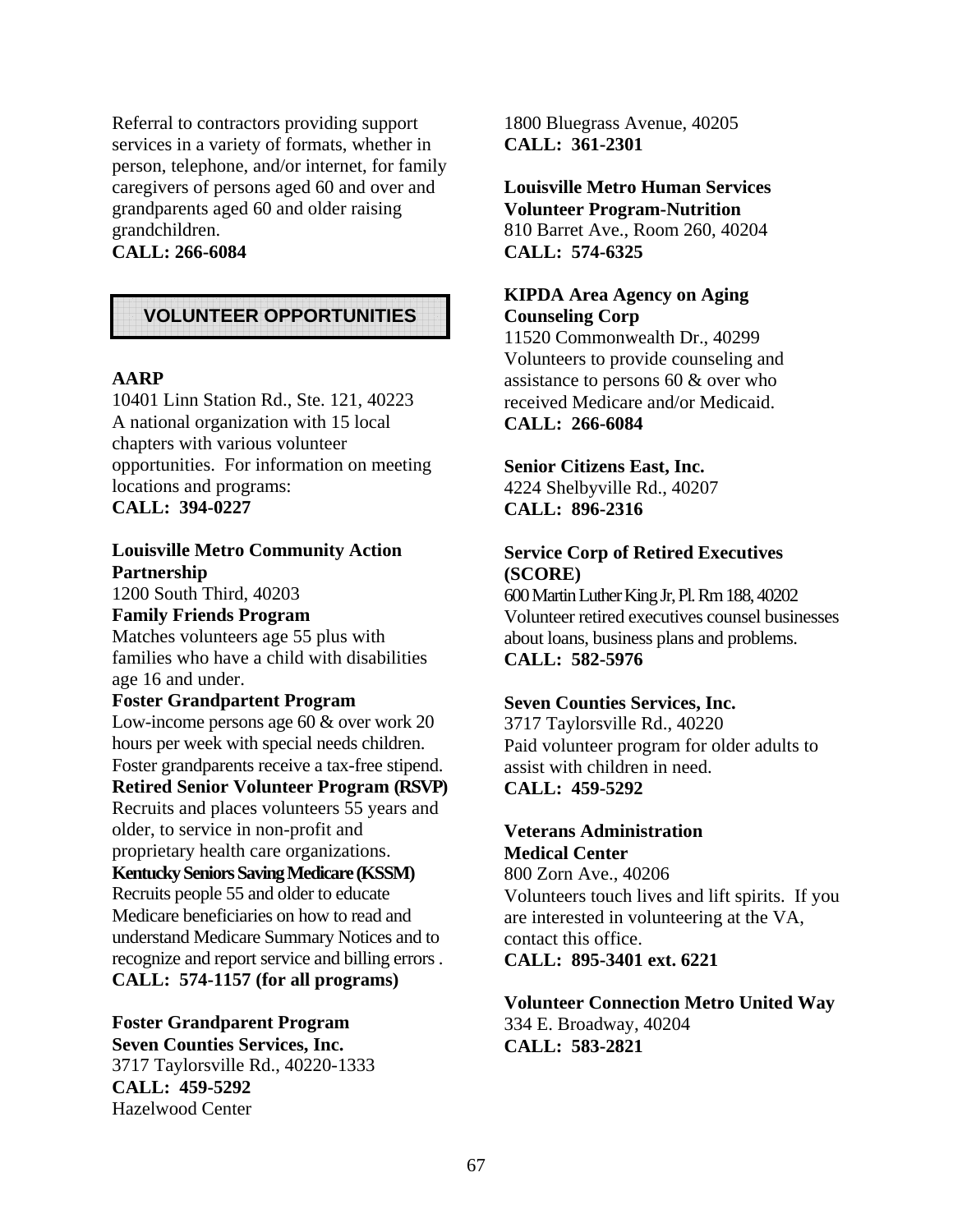

## **Office for Aging and Disabled Citizens Advocacy Accessibility Access to Information**

Urban Government Center 810 Barret Avenue Louisville, KY 40204

Contact : Aging : (502) 574-5092 Disabled : (502) 574-6249 Elder Abuse Training: (502) 574-1977

For an electronic version of this guide visit the Louisville Metro Website:

## **www.louisvilleky.gov**

Follow the links to Human Services, Seniors/Aging Services, Resources and Information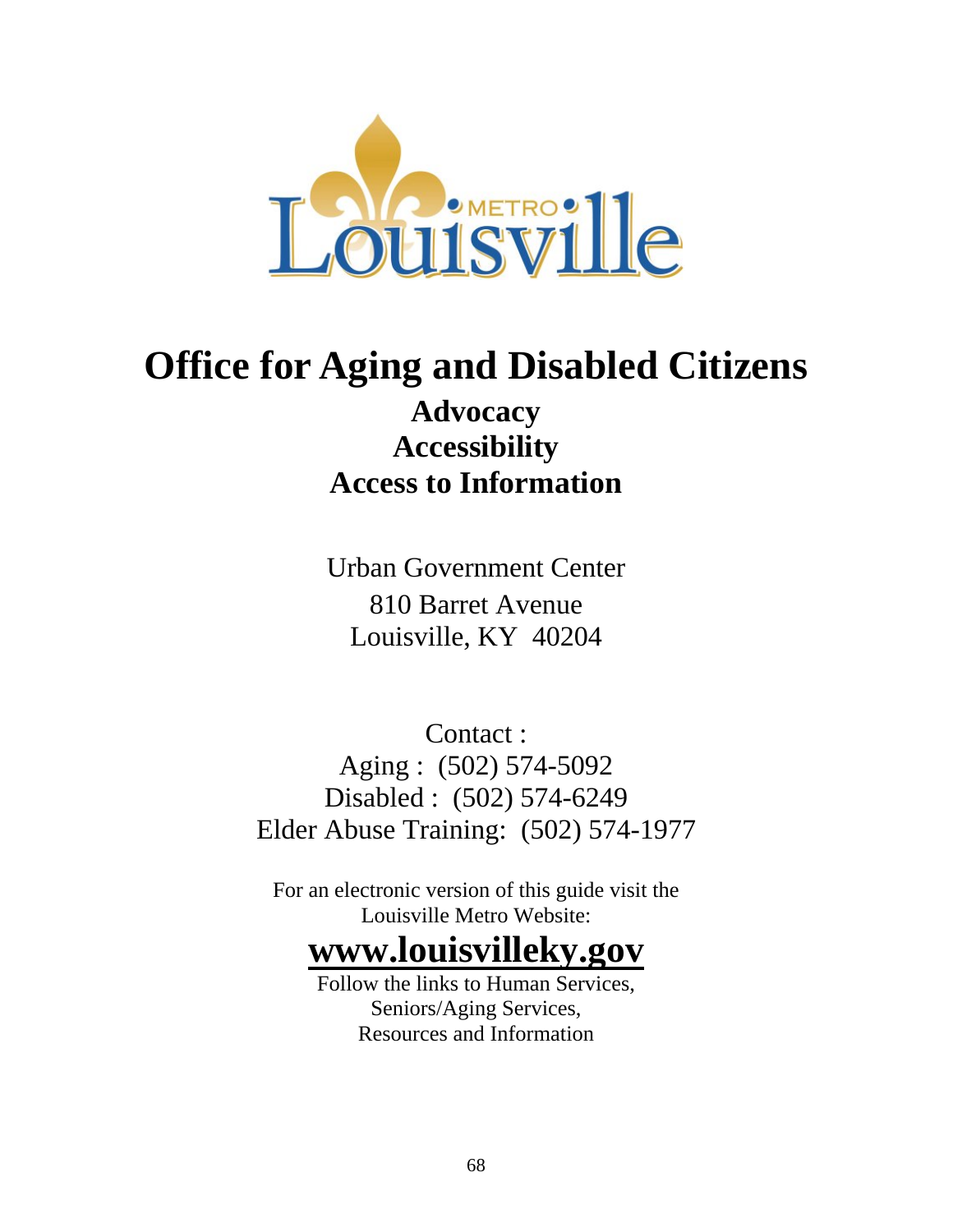### **UPDATE FORM**

This Guide for Seniors was updated at the end of 2005

Reliable sources of information were used to gather data for this publication. Things change rapidly, therefore, some listings may now be outdated, inaccurate, and new programs and services may have developed.

To aid in keeping this information available and up to date for the community, please detach and send any changes or additions by mail on this form, OR, email the changes to the Office for Aging and Disabled Citizens.

- Mail: Cindy Venable Office for Aging and Disabled Citizens 810 Barret Avenue Louisville, KY 40204
- OR email: cindy.venable@louisvilleky.gov

Thank you for your assistance in making this guide a valuable resource for senior citizens.

The following is a correction/addition to the 2006 edition of the Services Guide for Aging and Disabled Citizens.

Fill in information below…

For more information, contact (your name, address and phone number):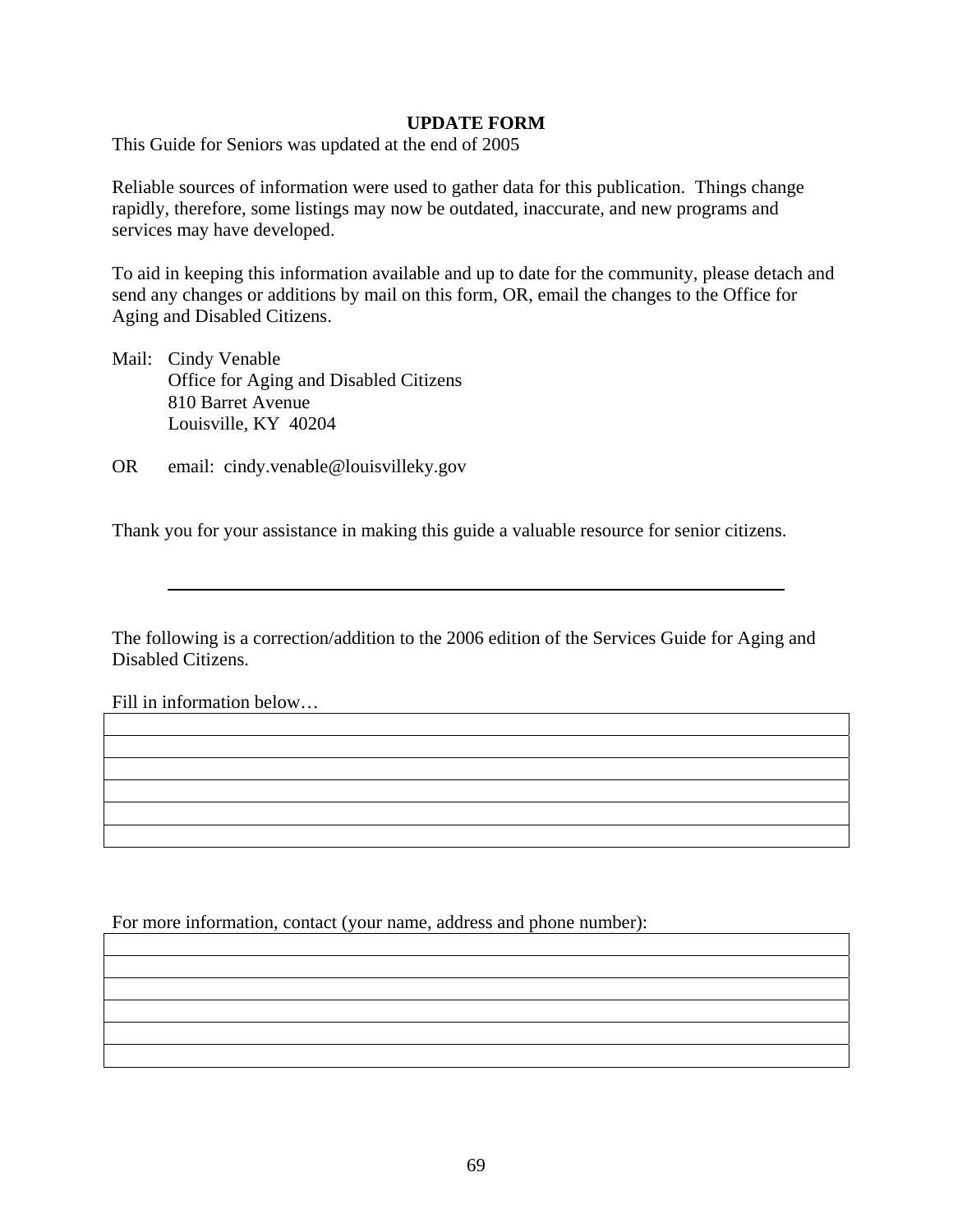**Office for Aging and Disabled Citizens 810 Barret Ave Louisville, Ky 40204**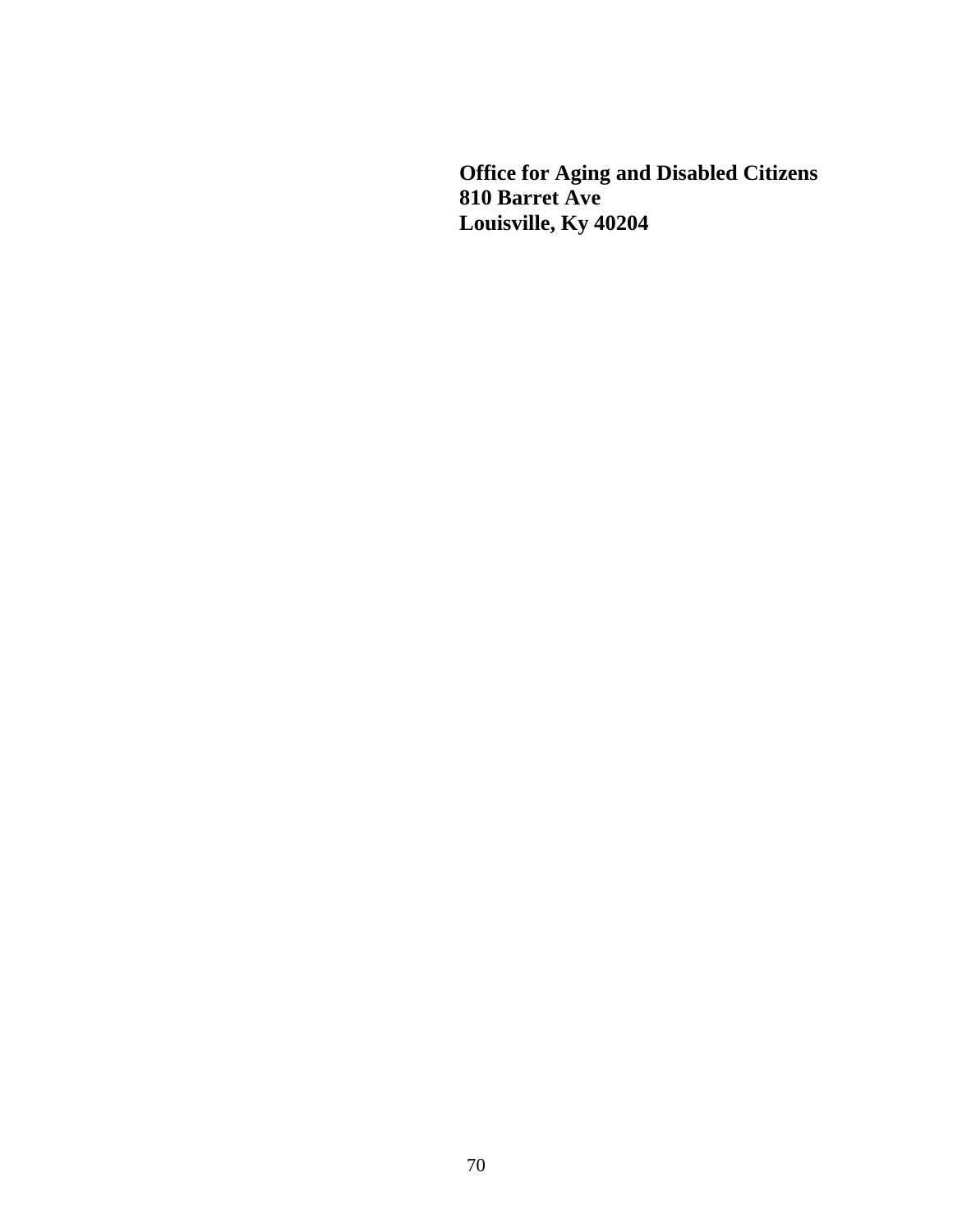### **IMPORTANT NUMBERS**

### **DIAL 911 FOR EMERGENCIES (Fire, Police, Ambulance)**

### OTHER EMERGENCY NUMBERS

### OTHER IMPORTANT NUMBERS

| Louisville Fire Department, Fire Prevention Bureau (non-emergency)574-3731 |  |
|----------------------------------------------------------------------------|--|
|                                                                            |  |
|                                                                            |  |
|                                                                            |  |
|                                                                            |  |
|                                                                            |  |
|                                                                            |  |
|                                                                            |  |
|                                                                            |  |
|                                                                            |  |
|                                                                            |  |
|                                                                            |  |
|                                                                            |  |
|                                                                            |  |
|                                                                            |  |